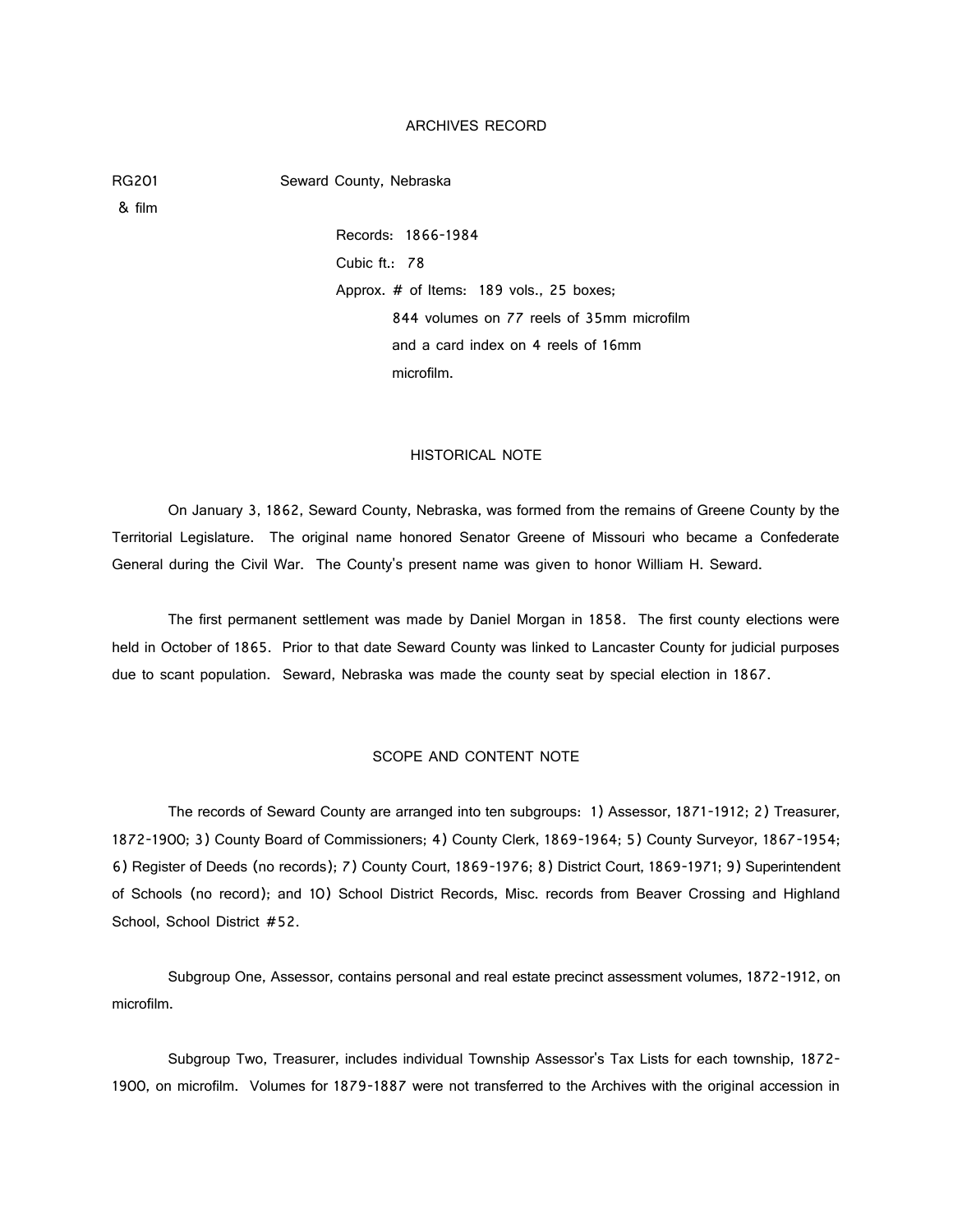November of 1967. Additional Records include miscellaneous fiscal volumes, 1874-1926.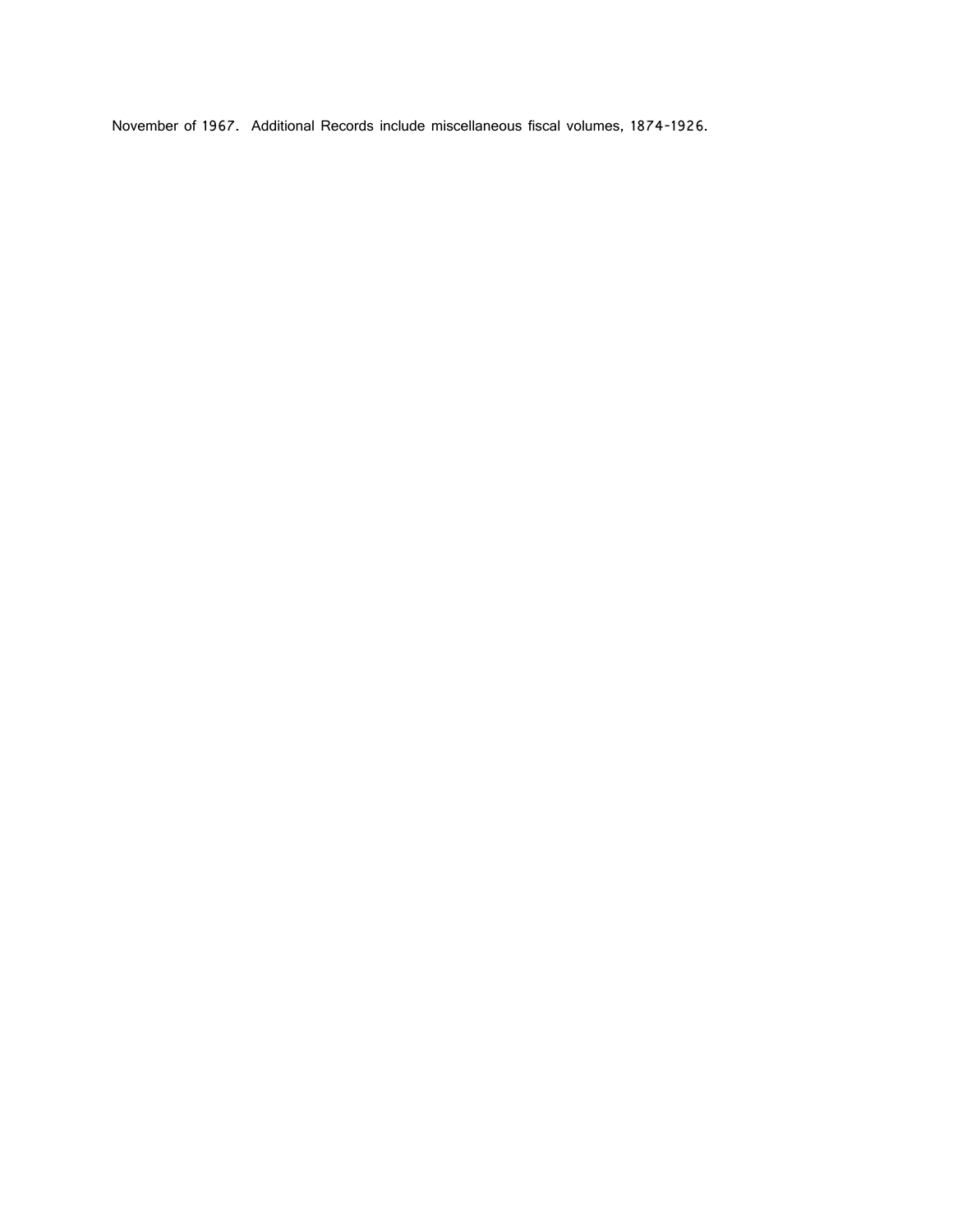ADDED ENTRIES:

BONDS--OFFICIALS--NEBRASKA--SEWARD COUNTY CHICAGO, BURLINGTON & QUINCY RAILROAD COMPANY CORONER'S INQUESTS--NEBRASKA--SEWARD COUNTY COUNTY COURTS--NEBRASKA--SEWARD COUNTY COUNTY GOVERNMENT--RECORDS AND CORRESPONDENCE CRETE, MILFORD & WESTERN RAILROAD COMPANY ELECTIONS--NEBRASKA--SEWARD COUNTY GUARDIANSHIP RECORDS--NEBRASKA--SEWARD COUNTY JUSTICES OF THE PEACE--NEBRASKA--SEWARD COUNTY LAND TITLES--REGISTRATION AND TRANSFER--NEBRASKA--SEWARD COUNTY MAPS--NEBRASKA--SEWARD COUNTY MARRIAGES--NEBRASKA--SEWARD COUNTY NATURALIZATIONS--NEBRASKA--SEWARD COUNTY PERSONAL PROPERTY--NEBRASKA--SEWARD COUNTY PROBATE RECORDS--NEBRASKA--SEWARD COUNTY REAL PROPERTY--VALUATION--NEBRASKA--SEWARD COUNTY SURVEYS--NEBRASKA--SEWARD COUNTY TAXATION--NEBRASKA--SEWARD COUNTY TAXATION OF PERSONAL PROPERTY--NEBRASKA--SEWARD COUNTY TOWNSHIP GOVERNMENT--RECORDS AND CORRESPONDENCE VOTER REGISTRATION--NEBRASKA--SEWARD COUNTY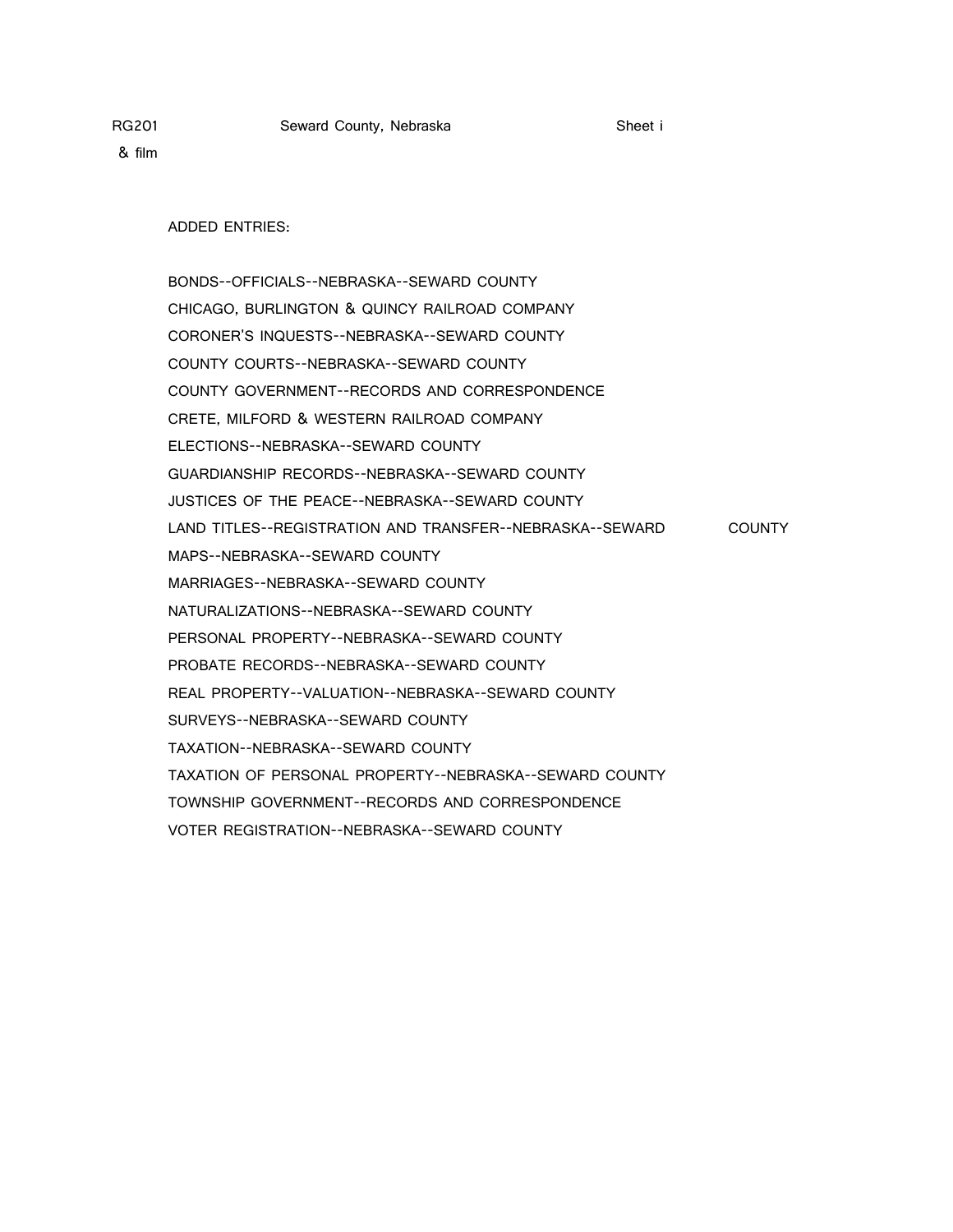& film

The County Board Proceedings, 1867-1971, of Subgroup Three were copied from security microfilm produced for the county in 1971. The State Archives cannot be responsible for the quality of microfilm not produced by our agency. Some pages may be of poor quality on microfilm and copies cannot be made. The Board minutes begin after the records of the County Surveyor on roll #1 of this subgroup.

Subgroup Five, County Surveyor, includes survey volumes of irregular tracts in the county, 1867-n.d. and four plat books for the county dating, c.1867-1954. These records exist on Roll #1 and are immediately followed by the records of Subgroup Three, County Board of Commissioners.

Subgroup Six, Register of Deeds, contains numerical indexes for Township 9 which existed on microfilm with records of Subgroup Three, County Board of Commissioners.

Probate Records, 1872-1976, of Subgroup Seven, County Court, include Estate Books, 1873-1901 and Probate Dockets, 1870-1895, which are restricted to staff use only due to the presence of confidential records in the dockets. Also included in this subgroup are Probate Dockets, 1919-1976; Administrative & Guardianship Dockets, 1872-1949; Justice of the Peace Dockets, 1877-1930; Civil Dockets, 1875-1881 with an index, 1887- 1895; and Judge's Dockets, 1869-1913.

Subgroup Eight, District Court, is divided into seven series: 1) Naturalization Records, 1869-1906; 2) General Index (no records); 3) Appearance Dockets (no records); 4) Daily Journal (no records); 5) Complete Record (no records); 6) Case Files (no records); and 7) Bills of Exception . The bulk of this subgroup exists in the Naturalization Records on microfilm in the John C. Olson Reference Room.

Subgroup Nine, County Sheriff, contains one box of coroner reports, 1969-1986.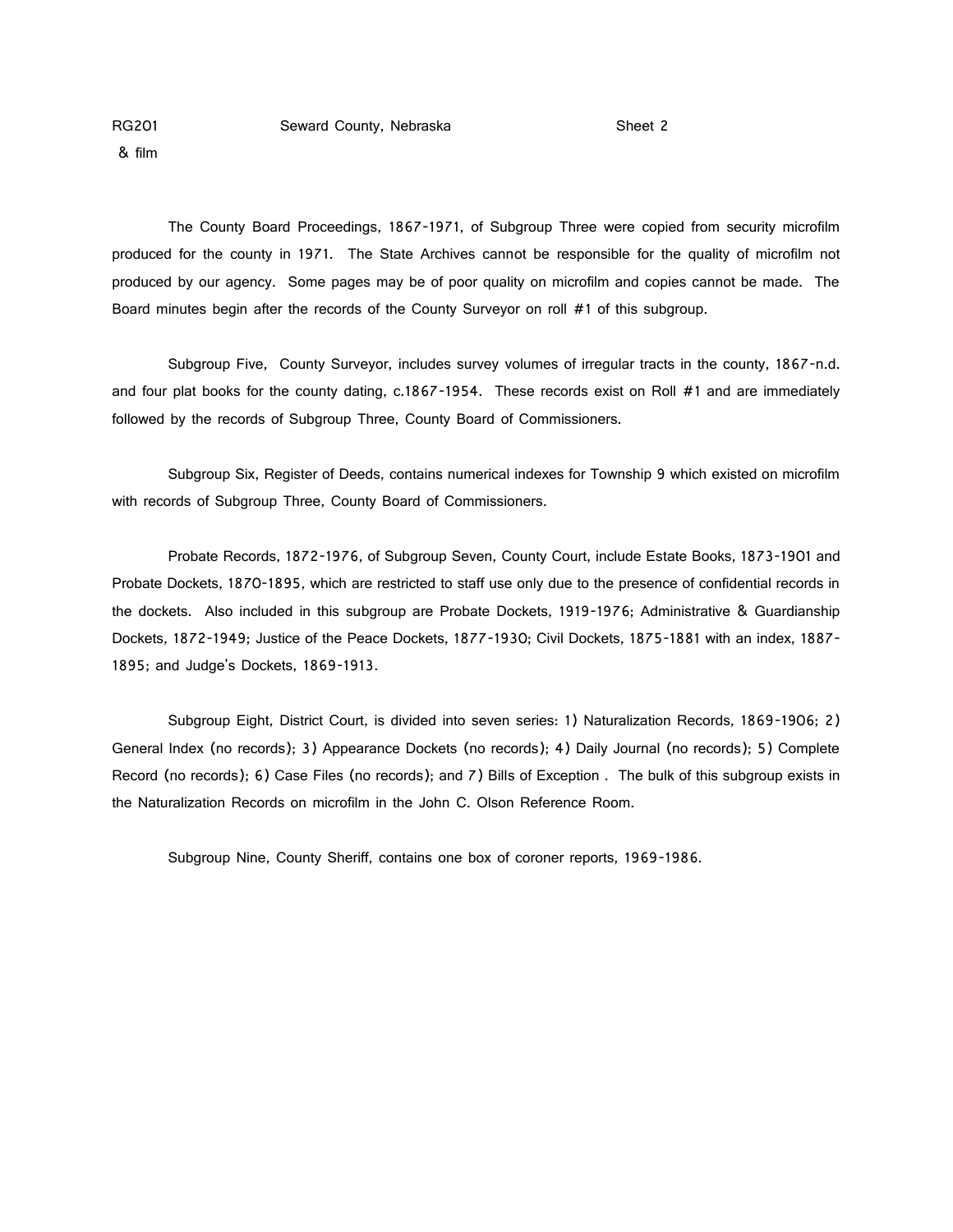### DESCRIPTION

SUBGROUP ONE ASSESSOR, 1872-1912

film

### SERIES ONE PRECINCT ASSESSMENT SCHEDULES, 1872-1912

| Vols. 1-7     | 1872      | Personal & Real Estate |
|---------------|-----------|------------------------|
| Vols. 8-22    | 1873-1874 | Personal & Real Estate |
| Vols. 23-37   | 1875      | Personal & Real Estate |
| Vols. 38-53   | 1876      | Personal & Real Estate |
| Vols. 54-69   | 1877      | Personal & Real Estate |
| Vols. 70-85   | 1878      | Personal & Real Estate |
| Vols. 86-103  | 1879      | Personal & Real Estate |
|               |           |                        |
| Vols. 104-123 | 1880      | Personal & Real Estate |
| Vols. 124-142 | 1881      | Personal & Real Estate |
| Vols. 143-160 | 1882      | Personal & Real Estate |
| Vols. 161-180 | 1883      | Personal & Real Estate |
| Vols. 181-200 | 1884      | Personal & Real Estate |
| Vols. 201-221 | 1885      | Personal & Real Estate |
| Vols. 222-241 | 1886      | Personal & Real Estate |
| Vols. 242-262 | 1887      | Personal & Real Estate |
| Vols. 263-281 | 1888      | Personal & Real Estate |
| Vols. 282-300 | 1889      | Personal & Real Estate |
|               |           |                        |
| Vols. 301-321 | 1890      | Personal & Real Estate |
| Vols. 322-342 | 1891      | Personal & Real Estate |
| Vols. 343-364 | 1892      | Personal & Real Estate |
| Vols. 365-388 | 1893      | Personal & Real Estate |
| Vols. 389-410 | 1894      | Personal & Real Estate |
| Vols. 411-434 | 1895      | Personal & Real Estate |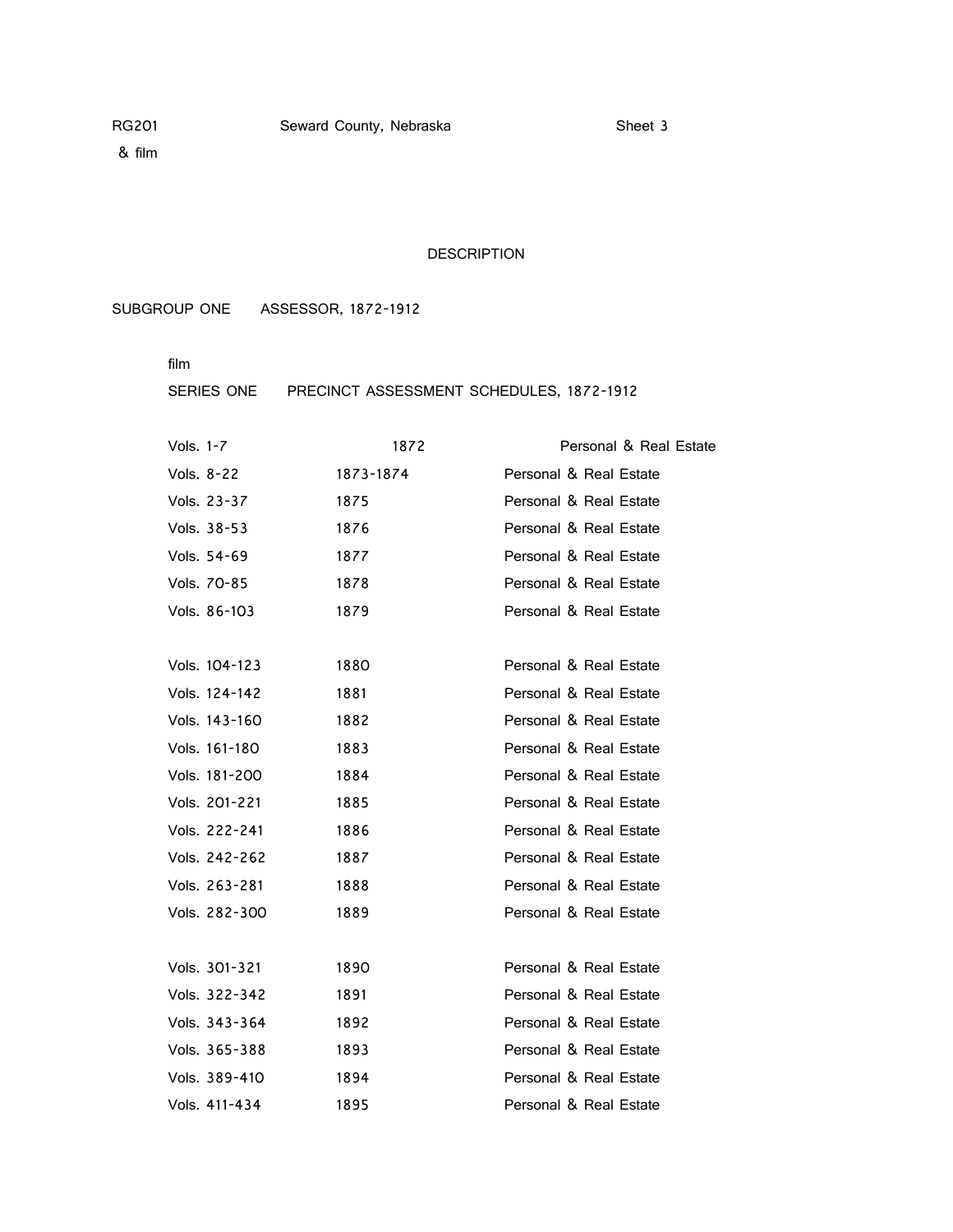& film

| Vols. 435-456 | 1896 | Personal & Real Estate |
|---------------|------|------------------------|
| Vols. 457-479 | 1897 | Personal & Real Estate |
| Vols. 480-503 | 1898 | Personal & Real Estate |
| Vols. 504-526 | 1899 | Personal & Real Estate |
|               |      |                        |
| Vols. 527-549 | 1900 | Personal & Real Estate |
| Vols. 550-574 | 1901 | Personal & Real Estate |
| Vols. 575-596 | 1902 | Personal & Real Estate |
| Vols. 597-620 | 1903 | Personal & Real Estate |
| Vols. 621-645 | 1904 | Personal & Real Estate |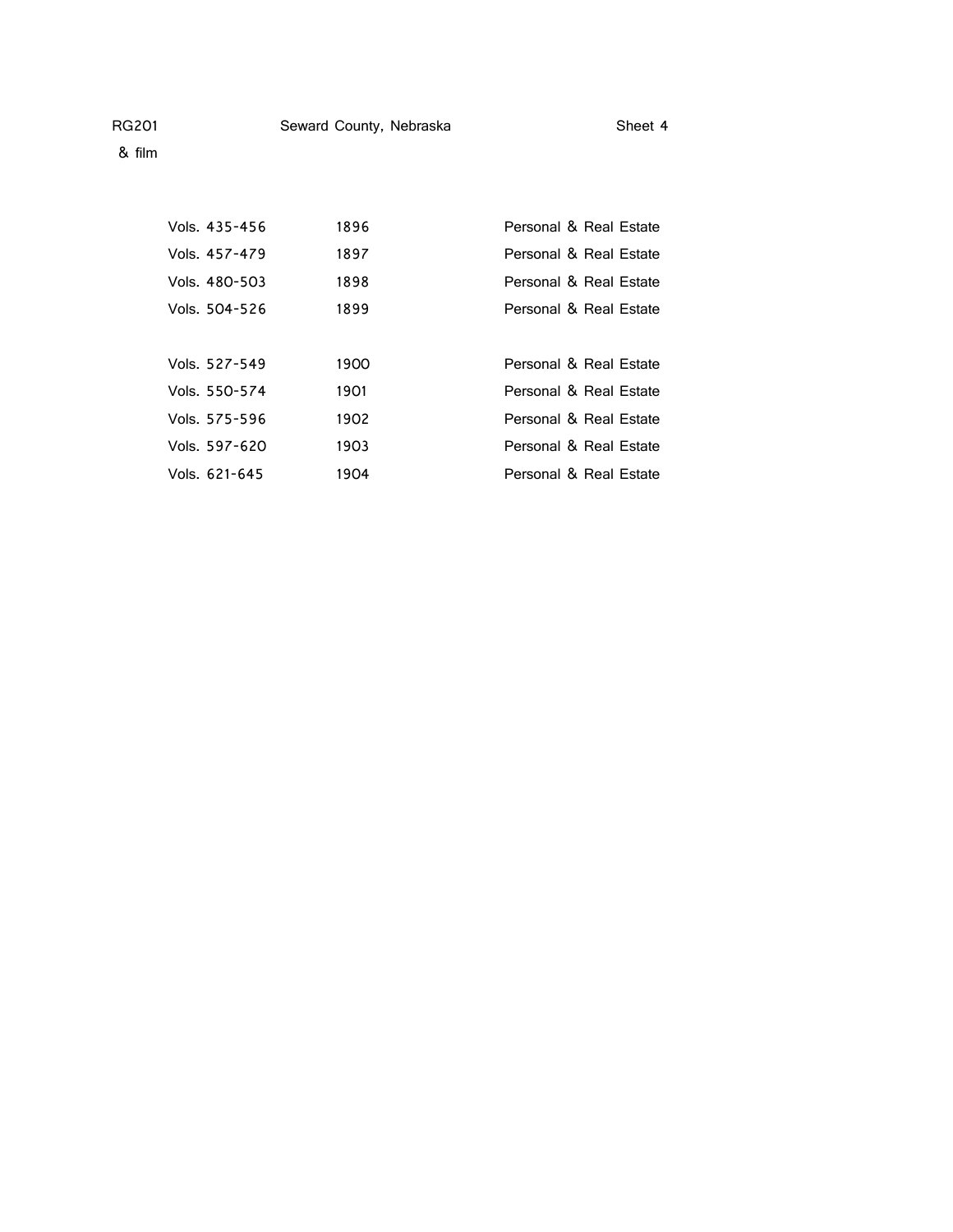|      |                                                                                                                                                                                                                                     |      |           |                                                         | Sheet 5                                                                                                                                                                                                                                                                                                                                                                                                                                                                                                                                      |
|------|-------------------------------------------------------------------------------------------------------------------------------------------------------------------------------------------------------------------------------------|------|-----------|---------------------------------------------------------|----------------------------------------------------------------------------------------------------------------------------------------------------------------------------------------------------------------------------------------------------------------------------------------------------------------------------------------------------------------------------------------------------------------------------------------------------------------------------------------------------------------------------------------------|
|      |                                                                                                                                                                                                                                     |      |           |                                                         |                                                                                                                                                                                                                                                                                                                                                                                                                                                                                                                                              |
|      |                                                                                                                                                                                                                                     |      |           |                                                         |                                                                                                                                                                                                                                                                                                                                                                                                                                                                                                                                              |
| film |                                                                                                                                                                                                                                     |      |           |                                                         |                                                                                                                                                                                                                                                                                                                                                                                                                                                                                                                                              |
|      |                                                                                                                                                                                                                                     |      |           |                                                         |                                                                                                                                                                                                                                                                                                                                                                                                                                                                                                                                              |
|      |                                                                                                                                                                                                                                     | 1905 |           | Personal & Real Estate                                  |                                                                                                                                                                                                                                                                                                                                                                                                                                                                                                                                              |
|      |                                                                                                                                                                                                                                     | 1906 |           | Personal & Real Estate                                  |                                                                                                                                                                                                                                                                                                                                                                                                                                                                                                                                              |
|      |                                                                                                                                                                                                                                     |      | 1909-1911 |                                                         | <b>Agricultural Statistics</b>                                                                                                                                                                                                                                                                                                                                                                                                                                                                                                               |
|      |                                                                                                                                                                                                                                     |      | 1909-1912 |                                                         | Recaps - Real Estate                                                                                                                                                                                                                                                                                                                                                                                                                                                                                                                         |
| film |                                                                                                                                                                                                                                     |      |           |                                                         |                                                                                                                                                                                                                                                                                                                                                                                                                                                                                                                                              |
|      |                                                                                                                                                                                                                                     |      |           |                                                         | MP3845                                                                                                                                                                                                                                                                                                                                                                                                                                                                                                                                       |
|      |                                                                                                                                                                                                                                     |      |           |                                                         |                                                                                                                                                                                                                                                                                                                                                                                                                                                                                                                                              |
|      |                                                                                                                                                                                                                                     |      |           |                                                         |                                                                                                                                                                                                                                                                                                                                                                                                                                                                                                                                              |
|      |                                                                                                                                                                                                                                     | thru |           |                                                         |                                                                                                                                                                                                                                                                                                                                                                                                                                                                                                                                              |
|      |                                                                                                                                                                                                                                     |      |           |                                                         |                                                                                                                                                                                                                                                                                                                                                                                                                                                                                                                                              |
|      |                                                                                                                                                                                                                                     |      |           |                                                         |                                                                                                                                                                                                                                                                                                                                                                                                                                                                                                                                              |
|      |                                                                                                                                                                                                                                     |      |           |                                                         |                                                                                                                                                                                                                                                                                                                                                                                                                                                                                                                                              |
|      |                                                                                                                                                                                                                                     |      |           |                                                         |                                                                                                                                                                                                                                                                                                                                                                                                                                                                                                                                              |
|      |                                                                                                                                                                                                                                     | thru |           |                                                         |                                                                                                                                                                                                                                                                                                                                                                                                                                                                                                                                              |
|      |                                                                                                                                                                                                                                     |      |           |                                                         |                                                                                                                                                                                                                                                                                                                                                                                                                                                                                                                                              |
|      |                                                                                                                                                                                                                                     |      |           |                                                         |                                                                                                                                                                                                                                                                                                                                                                                                                                                                                                                                              |
|      |                                                                                                                                                                                                                                     |      |           |                                                         |                                                                                                                                                                                                                                                                                                                                                                                                                                                                                                                                              |
|      |                                                                                                                                                                                                                                     |      |           |                                                         |                                                                                                                                                                                                                                                                                                                                                                                                                                                                                                                                              |
|      |                                                                                                                                                                                                                                     | thru |           |                                                         |                                                                                                                                                                                                                                                                                                                                                                                                                                                                                                                                              |
|      |                                                                                                                                                                                                                                     |      |           |                                                         |                                                                                                                                                                                                                                                                                                                                                                                                                                                                                                                                              |
|      |                                                                                                                                                                                                                                     |      |           |                                                         |                                                                                                                                                                                                                                                                                                                                                                                                                                                                                                                                              |
|      |                                                                                                                                                                                                                                     |      |           |                                                         |                                                                                                                                                                                                                                                                                                                                                                                                                                                                                                                                              |
|      |                                                                                                                                                                                                                                     |      |           |                                                         |                                                                                                                                                                                                                                                                                                                                                                                                                                                                                                                                              |
|      | Vols. 646-668<br>Vols. 669-695<br>Vol. 696<br>Vol. 697<br>Reel $#1$<br>967 shots<br>1934 pp.<br>#21,208<br>Reel $#2$<br>933 shots<br>1866 pp.<br>#21,209<br>Reel $#3$<br>868 shots<br>1736 pp.<br>#21,210<br>Reel $#4$<br>866 shots |      |           | Seward County, Nebraska<br>SUBGROUP ONE ASSESSOR (cont) | SERIES ONE PRECINCT ASSESSMENT SCHEDULES (cont)<br>SERIES ONE ASSESSMENT SCHEDULES - MICROFILM RECORD<br>Assessments, Vol. #1 - Beaver Creek Precinct<br>Personal, 1872<br>Assessments, Vol. #47 - "J" Precinct<br>Real Estate, 1876<br>Assessments, Vol. #48 - "K" Precinct<br>Personal, 1876<br>Assessments, Vol. #85 - "P" Precinct<br>Real Estate, 1878<br>Assessments, Vol.#86 - "A" Precinct<br>Personal, 1879<br>Assessments, Vol.#112 - "J" Precinct<br>Real Estate, 1880<br>Assessments, Vol. #113 - "K" Precinct<br>Personal, 1880 |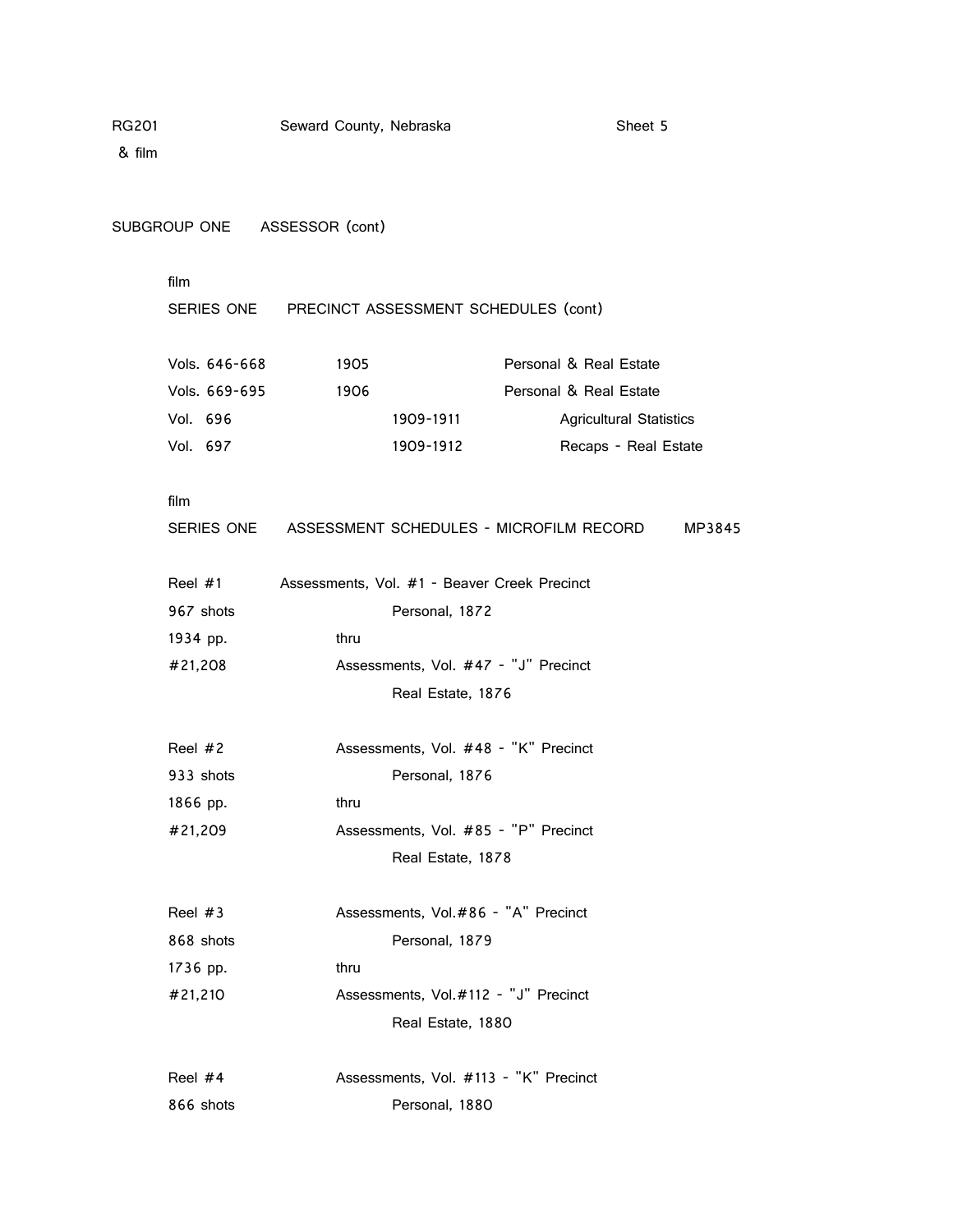& film

1732 pp. thru #21,211 Assessments, Vol. #130 - "I" Precinct Real Estate, 1881

| Reel $#5$ | Assessments, Vol. #131 - "J" Precinct |
|-----------|---------------------------------------|
| 865 shots | Personal, 1881                        |
| 1730 pp.  | thru                                  |
| #21.212   | Assessments, Vol. #147 - "H" Precinct |
|           | Real Estate, 1882                     |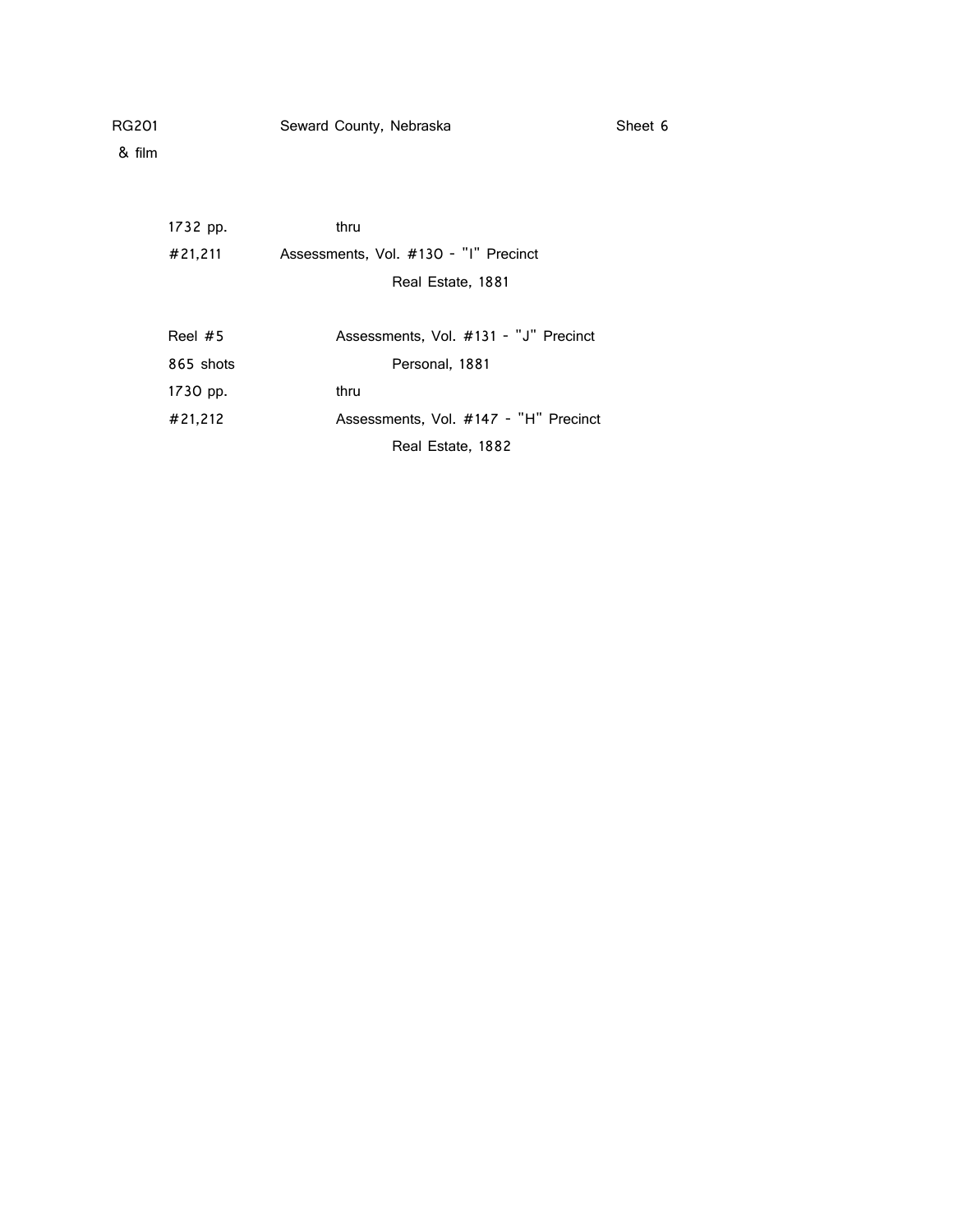& film

SUBGROUP ONE ASSESSOR (cont)

|            | SERIES ONE ASSESSMENT SCHEDULES - MICROFILM RECORD MP3845 |
|------------|-----------------------------------------------------------|
| Reel $#6$  | Assessments, Vol. #148 - "I" Precinct                     |
| 869 shots  | Personal, 1882                                            |
| 1738 pp.   | thru                                                      |
| #21,213    | Assessments, Vol. #164 - "G" Precinct                     |
|            | Real Estate, 1883                                         |
| Reel #7    | Assessments, Vol. #165 - "H" Precinct                     |
| 852 shots  | Personal, 1883                                            |
| 1704 pp.   | thru                                                      |
| #21,214    | Assessments, Vol. #182 - "E" Precinct                     |
|            | Real Estate, 1884                                         |
| Reel $#8$  | Assessments, Vol. #183 - "F" Precinct                     |
| 852 shots  | Personal, 1884                                            |
| 1704 pp.   | thru                                                      |
| #21,216    | Assessments, Vol. #200 - "C" Precinct                     |
|            | Real Estate, 1885                                         |
| Reel $#9$  | Assessments, Vol. #201 - "D" Precinct                     |
| 874 shots  | Personal, 1885                                            |
| 1748 pp.   | thru                                                      |
| #21,217    | Assessments, Vol. #218 - "E" Precinct                     |
|            | Utica, Personal, 1885                                     |
| Reel $#10$ | Assessments, Vol. #218 cont. - "E" Precinct               |
| 865 shots  | Utica, Real Estate, 1885                                  |
| 1730 pp.   | thru                                                      |
| #21,219    | Assessments, Vol. #235 - "P" Precinct                     |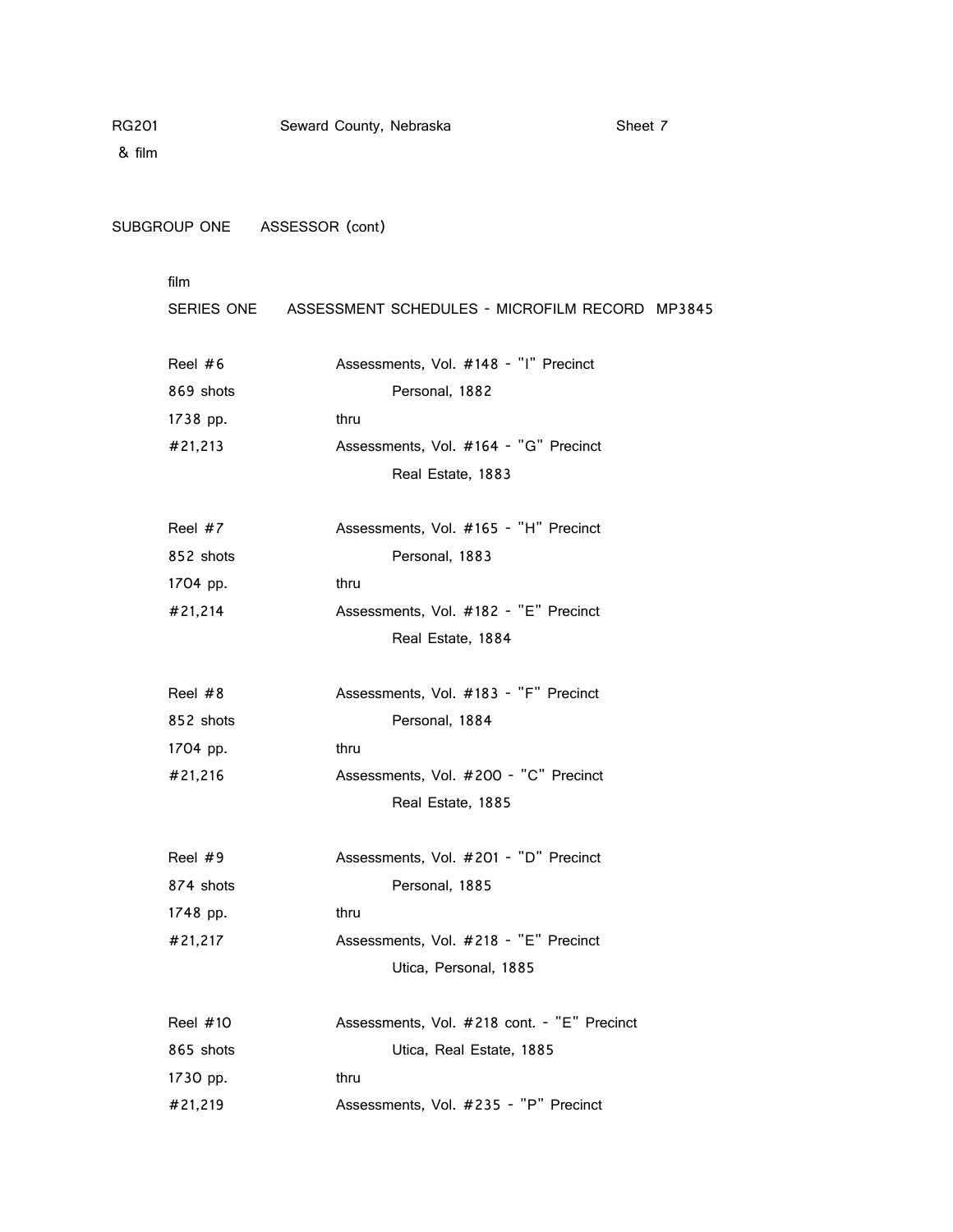& film

Real Estate, 1886

| Reel $#11$ | Assessments, Vol. #236 - "G" Precinct    |
|------------|------------------------------------------|
| 869 shots  | City of Seward, Personal, 1886           |
| 1738 pp.   | thru                                     |
| #21.226    | Assessments, Vol. #252 - City of Milford |
|            | Personal, 1887                           |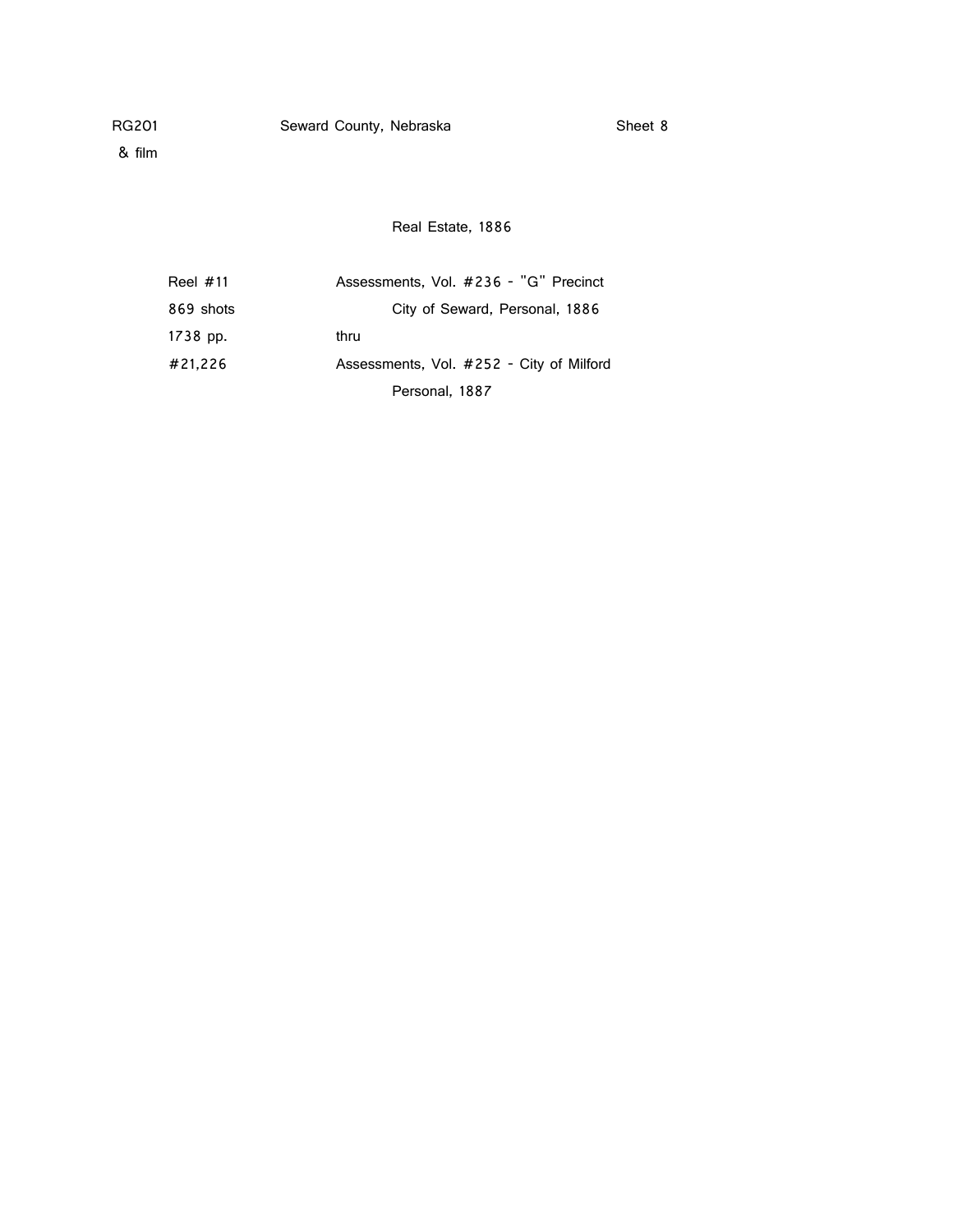| RG201<br>& film |                 | Seward County, Nebraska      |                   |                                                    | Sheet 9 |        |
|-----------------|-----------------|------------------------------|-------------------|----------------------------------------------------|---------|--------|
|                 |                 | SUBGROUP ONE ASSESSOR (cont) |                   |                                                    |         |        |
|                 | film            |                              |                   |                                                    |         |        |
|                 |                 |                              |                   | SERIES ONE ASSESSMENT SCHEDULES - MICROFILM RECORD |         | MP3845 |
|                 | Reel $#12$      |                              |                   | Assessments, Vol. #253 - "N" Precinct              |         |        |
|                 | 877 shots       |                              | Personal, 1887    |                                                    |         |        |
|                 | 1754 pp.        | thru                         |                   |                                                    |         |        |
|                 | #21,237         |                              |                   | Assessments, Vol. #268 - "J" Precinct              |         |        |
|                 |                 |                              | Real Estate, 1888 |                                                    |         |        |
|                 |                 |                              |                   |                                                    |         |        |
|                 | Reel $#13$      |                              |                   | Assessments, Vol. #269 - "K" Precinct              |         |        |
|                 | 864 shots       |                              | Personal, 1888    |                                                    |         |        |
|                 | 1728 pp.        | thru                         |                   |                                                    |         |        |
|                 | #21,238         |                              |                   | Assessments, Vol. #281 - "C" Precinct              |         |        |
|                 |                 |                              | Personal, 1889    |                                                    |         |        |
|                 | <b>Reel #14</b> |                              |                   | Assessments, Vol. #281 cont. - "C" Precinct        |         |        |
|                 | 877 shots       |                              | Real Estate, 1889 |                                                    |         |        |
|                 | 1754 pp.        | thru                         |                   |                                                    |         |        |
|                 | #21,239         |                              |                   | Assessments, Vol. #296 - City of Seward            |         |        |
|                 |                 |                              | Personal, 1889    |                                                    |         |        |
|                 | Reel #15        |                              |                   | Assessments, Vol. #296 cont. - City of Seward      |         |        |
|                 | 807 shots       |                              | Real Estate, 1889 |                                                    |         |        |
|                 | 1714 pp.        | thru                         |                   |                                                    |         |        |
|                 | #21,240         |                              |                   | Assessments, Vol. #310 - "L" Precinct              |         |        |
|                 |                 |                              | Real Estate, 1890 |                                                    |         |        |
|                 | Reel #16        |                              |                   | Assessments, Vol. #311 - "M" Precinct              |         |        |
|                 | 802 shots       |                              | Personal, 1890    |                                                    |         |        |
|                 |                 |                              |                   |                                                    |         |        |

- 1604 pp. thru
- #01,892 Assessments, Vol. #323 "E" Precinct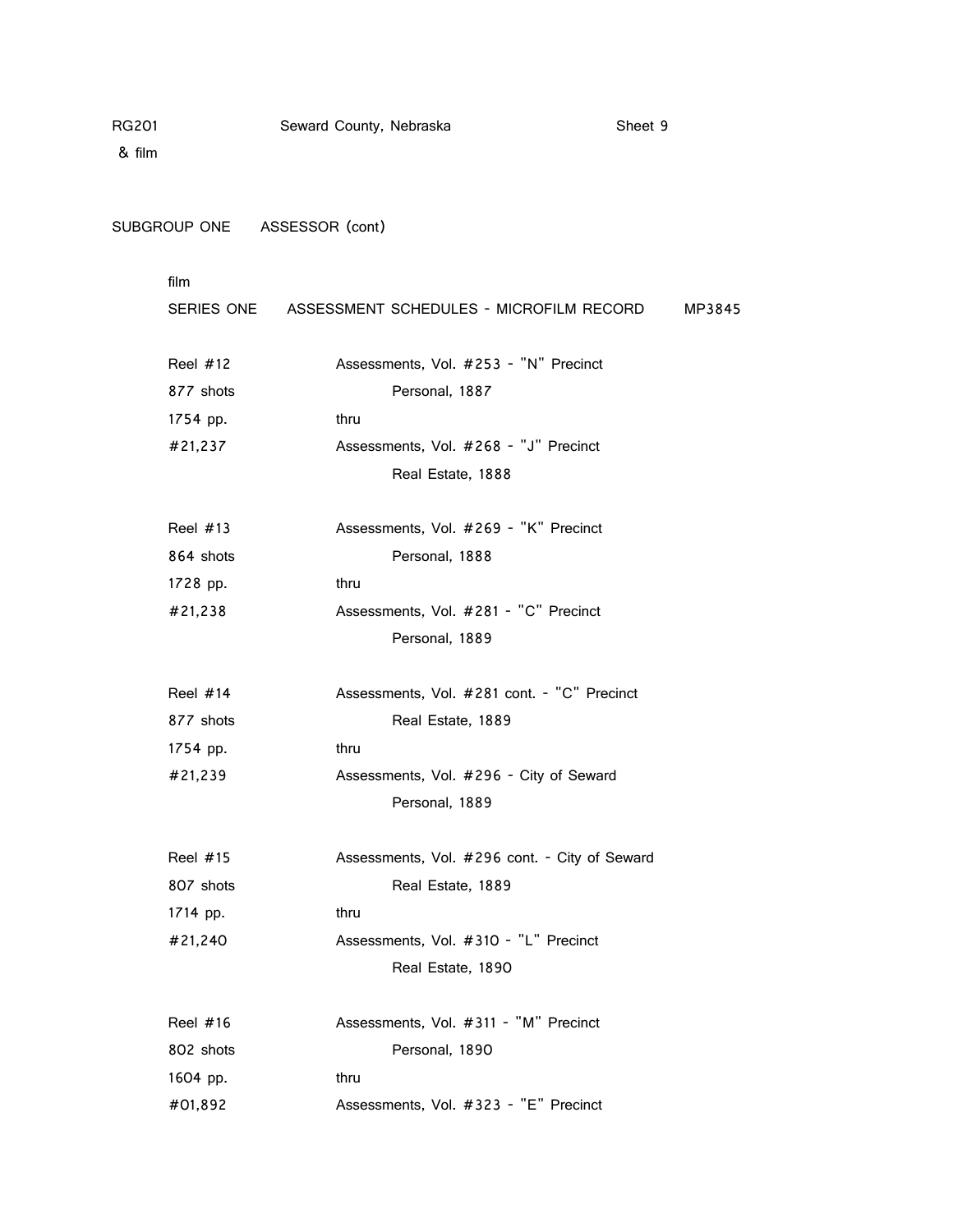& film

Real Estate, 1891

| Reel $#17$ | Assessments, Vol. #324 - "F" Precinct          |
|------------|------------------------------------------------|
| 1764 pp.   | Real Estate, 1891 cont.                        |
| 842 shots  | thru                                           |
| #01.891    | Assessments, Vol. #337 - Seward, p.61 (1891)#0 |
|            | Personal, 1891                                 |

NOTE: Fr. #419, Item Target, vol. should be #332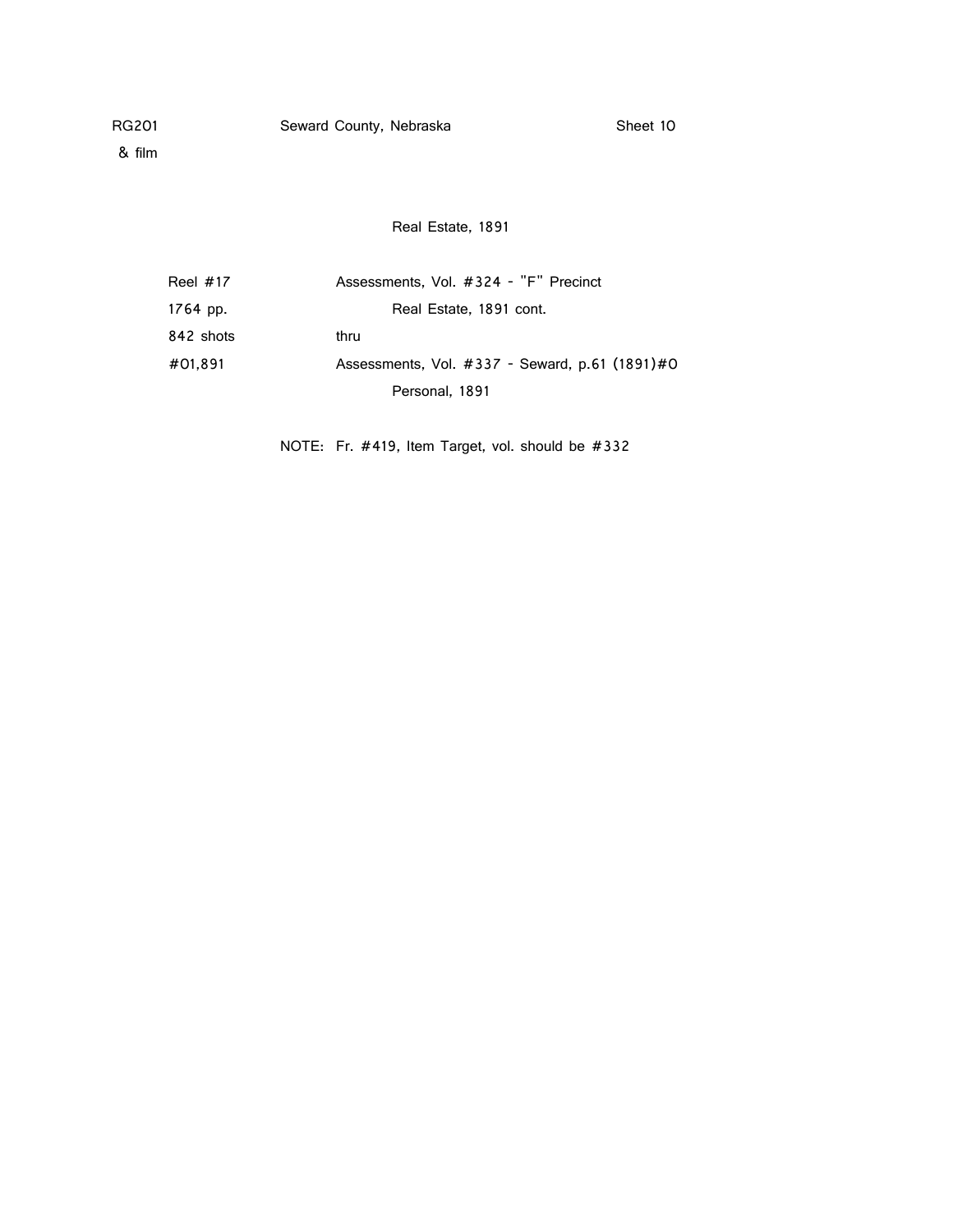& film

SUBGROUP ONE ASSESSOR (cont)

| <b>SERIES ONE</b> | ASSESSMENT SCHEDULES - MICROFILM RECORD       | MP3845 |
|-------------------|-----------------------------------------------|--------|
| Reel $#18$        | Assessments, Vol. #337 cont. - City of Seward |        |
| 856 shots         | p.62 (1892)                                   |        |
| 1712 pp.          | thru                                          |        |
| #01,893           | Assessments, Vol. #353 - "M" Precinct         |        |
|                   | Real Estate, 1892                             |        |

| Reel $#19$ | Assessments, Vol. #354 - "O" Precinct |
|------------|---------------------------------------|
| 862 shots  | City of Milford, 1892                 |
| 1724 pp.   | thru                                  |
| #01.894    | Assessments, Vol. #368 - "F" Precinct |
|            | Personal, 1893                        |

| <b>Reel #20</b> | Assessments, Vol. #368 cont. - "F" Precinct |
|-----------------|---------------------------------------------|
| 789 shots       | Real Estate, 1893                           |
| 1578 pp.        | thru                                        |
| #01.895         | Assessments, Vol. #381 - City of Seward     |
|                 | Personal, 1893                              |

| Reel $#21$ | Assessments, Vol. #381 cont. - City of Seward |
|------------|-----------------------------------------------|
| 833 shots  | Real Estate, 1893                             |
| 1666 pp.   | thru                                          |
| #01.896    | Assessments, Vol. #398 - "J" Precinct         |
|            | Real Estate, 1894                             |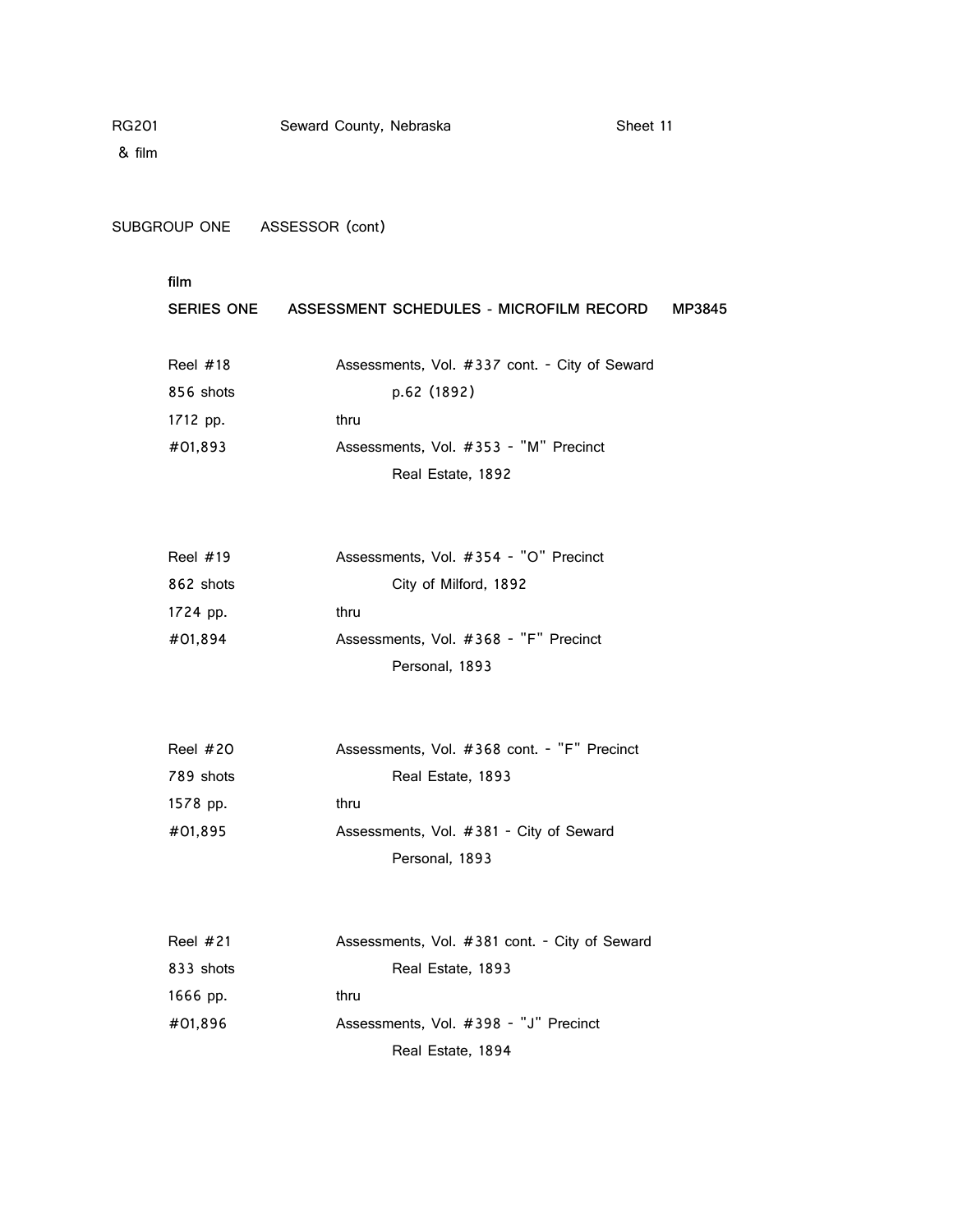& film

| Reel $#22$ | Assessments, Vol. #399 - "K" Precinct |
|------------|---------------------------------------|
| 845 shots  | Personal, 1894                        |
| 1690 pp.   | thru                                  |
| #01,897    | Assessments, Vol. #412 - "M" Precinct |
|            | Beaver Crossing & Cordova, 1895       |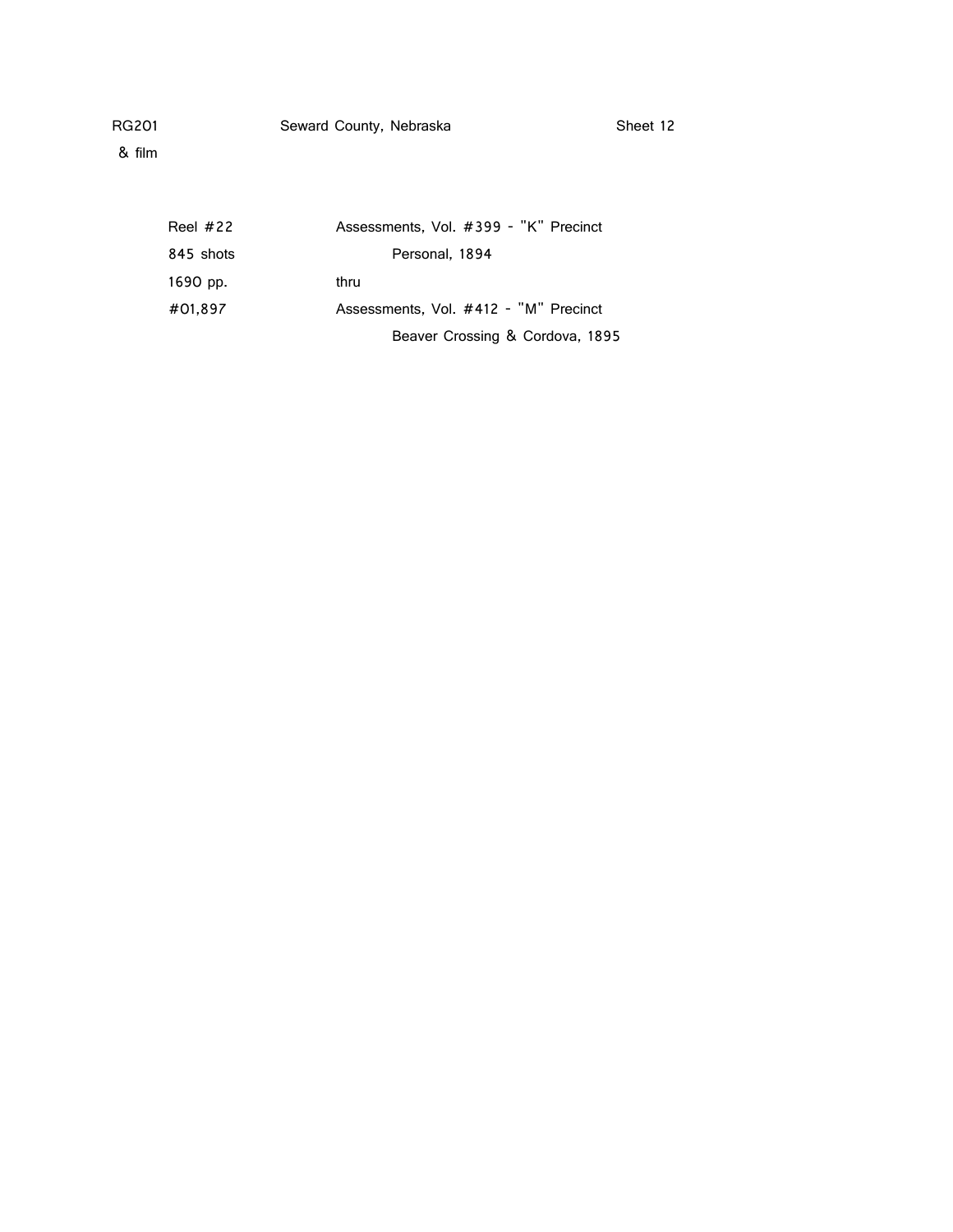& film

SUBGROUP ONE ASSESSOR (cont)

|           | SERIES ONE ASSESSMENT SCHEDULES - MICROFILM RECORD MP3845 |  |
|-----------|-----------------------------------------------------------|--|
| Reel #23  | Assessments, Vol. #413 - "C" Precinct                     |  |
| 832 shots | Personal, 1895                                            |  |
| 1664 pp.  | thru                                                      |  |
| #01,898   | Assessments, Vol. #428 - "P" Precinct                     |  |
|           | Camden, Real Estate Recap, 1895                           |  |
|           | NOTE: Vol. #428, reel ends with page                      |  |
|           | description of Crete, Milford and                         |  |
|           | Western Railroad Right-of-way through                     |  |
|           | "P" Township.                                             |  |
| Reel #24  | Assessments, Vol. #429 - City of Seward                   |  |
| 826 shots | Personal, 1895                                            |  |
| 1652 pp.  | thru                                                      |  |
| #01,899   | Assessments, Vol. #443 - "H" Precinct                     |  |
|           | Real Estate, S23-T11-R4                                   |  |
| Reel #25  | Assessments, Vol.#443 cont. - "H" Precinct                |  |
| 793 shots | Real Estate, S24-T11-R4                                   |  |
| 1586 pp.  | thru                                                      |  |
| #01,900   | Assessments, Vol. #456 - City of Utica                    |  |
|           | Real Estate, 3rd Add., Lot 20, S29-11-1                   |  |
|           | Vol. ends, tax footings, 1896                             |  |
| Reel #26  | Assessments, Vol. #457 - "A" Precinct                     |  |
| 820 shots | Personal, 1897                                            |  |
| 1640 pp.  | thru                                                      |  |
| #01,902   | Assessments, Vol. #472 - City of Milford                  |  |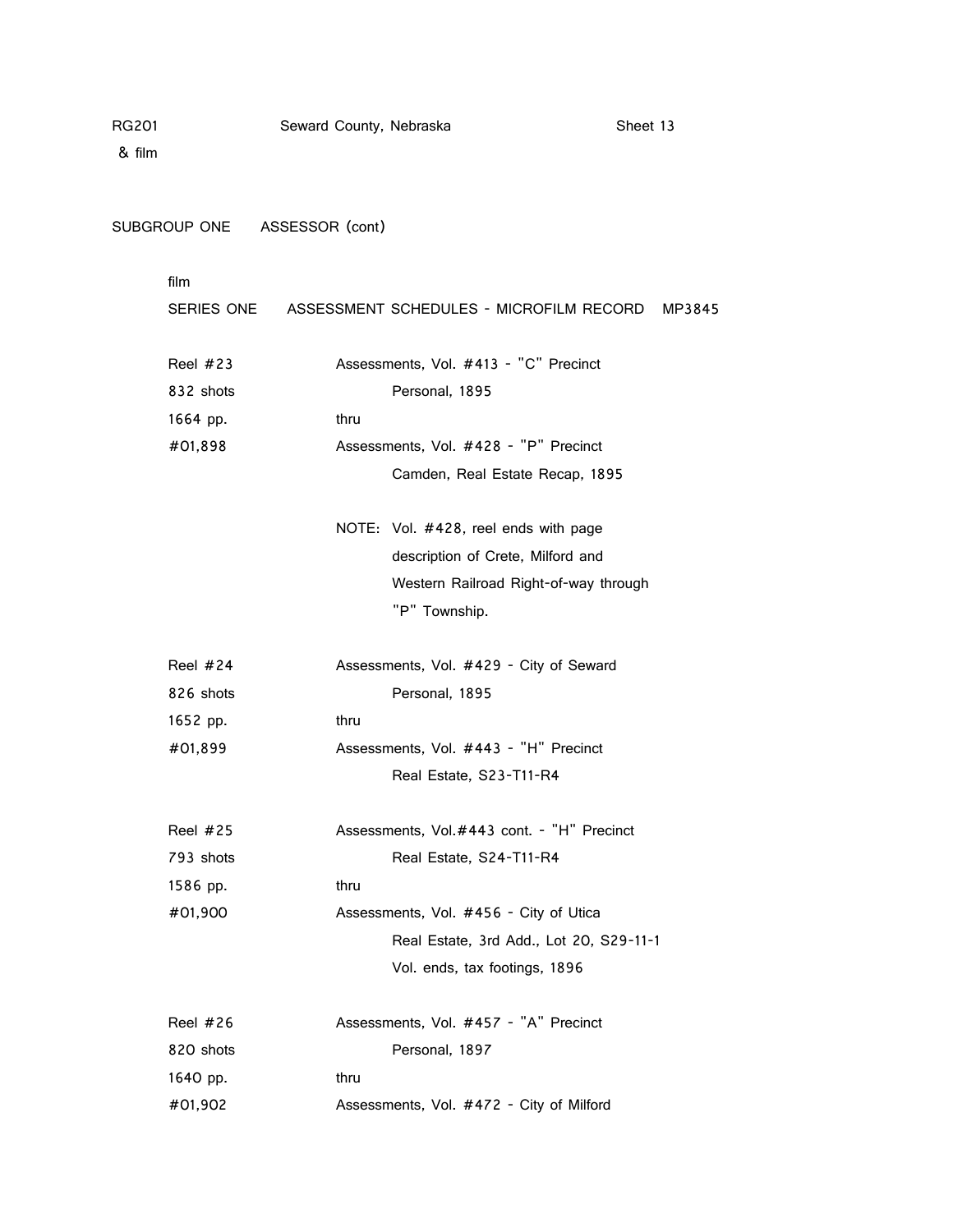& film

Real Estate, Doles Add., Lot 16, Blk H, 1897

| Reel $#27$ | Assessments, Vol. #472 cont. - City of Milford |
|------------|------------------------------------------------|
| 880 shots  | Real Estate, Doles Add., Lot 1, Blk I, 1897    |
| 1760 pp.   | thru                                           |
| #01,903    | Assessments, Vol. #487 - "G" Precinct          |
|            | Personal Property Statistics, 1898             |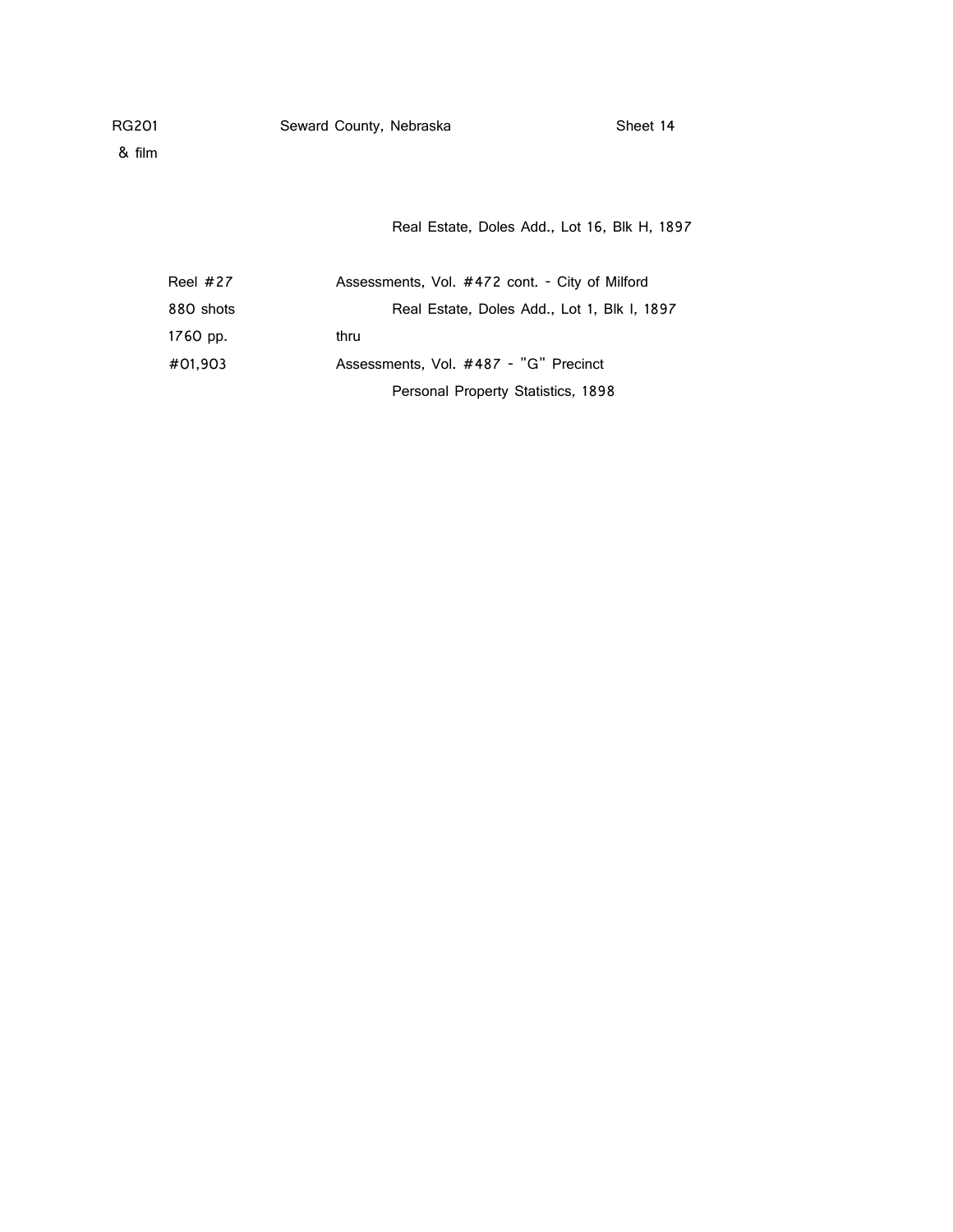& film

SUBGROUP ONE ASSESSOR (cont)

|           | SERIES ONE ASSESSMENT SCHEDULES - MICROFILM RECORD MP3845 |
|-----------|-----------------------------------------------------------|
| Reel #28  | Assessments, Vol. #487 cont. - "G" Precinct               |
| 798 shots | Real Estate, S1-T11-R3, 1898                              |
| 1596      | thru                                                      |
| #01,904   | Assessments, Vol. #500 - City of Staplehurst              |
|           | Real Estate, Jorgemen's Addition,                         |
|           | Lot 6, Blk 28, 1898                                       |
| Reel #29  | Assessments, Vol. #501 - City of Tamora                   |
| 848 shots | Personal, 1898                                            |
| 1726 pp.  | thru                                                      |
| #01,905   | Assessments, Vol. #517 - "L" Precinct                     |
|           | Real Estate, 1899                                         |
|           | RETAKE: Vol. #513 (H Precinct), 1899 missed in            |
|           | original filming. Retake spliced to                       |
|           | End of Reel                                               |
| Reel #30  | Assessments, Vol. #518 - "M" Precinct                     |
| 839 shots | Personal, 1899                                            |
| 1678 pp.  | thru                                                      |
| #01,906   | Assessments, Vol. #531 - "D" Precinct                     |
|           | Real Estate, 1900                                         |
| Reel #31  | Assessments, Vol. #532 - "E" Precinct                     |
| 876 shots | Personal, 1900                                            |
| 1752 pp.  | thru                                                      |
| #01,907   | Assessments, Vol. #546 - City of Seward                   |
|           | Real Estate, 1900                                         |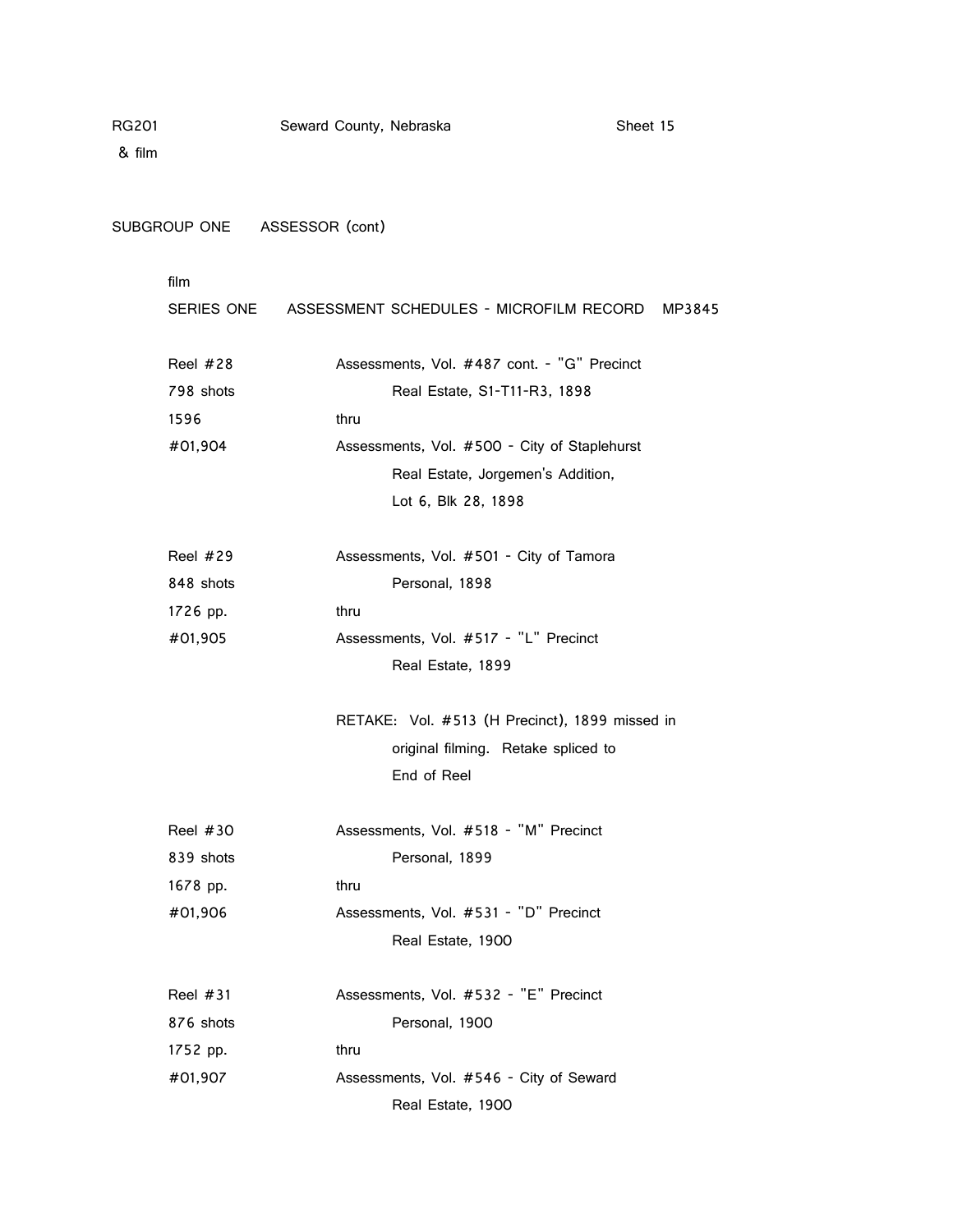& film

| Reel $#32$ | Assessments, Vol. #547 - Village of Staplehurst |
|------------|-------------------------------------------------|
| 877 shots  | Personal, 1900                                  |
| 1754 pp.   | thru                                            |
| #01,908    | Assessments, Vol. #563 - "L" Precinct           |
|            | Real Estate, 1901                               |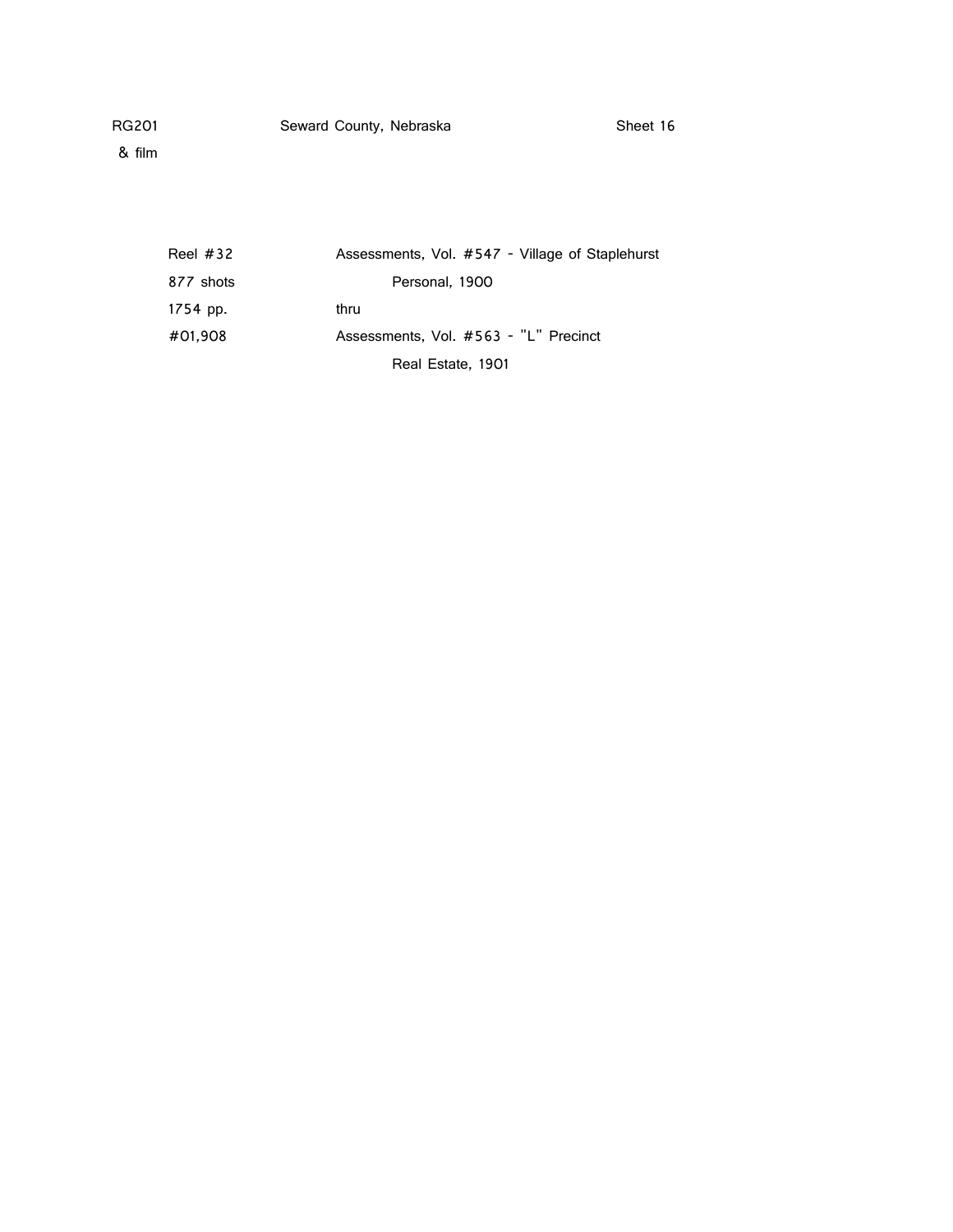& film

SUBGROUP ONE ASSESSOR (cont)

|                         | SERIES ONE ASSESSMENT SCHEDULES - MICROFILM RECORD MP3845 |  |
|-------------------------|-----------------------------------------------------------|--|
| Reel $#33$<br>859 shots | Assessments, Vol. #564 - "M" Precinct<br>Personal, 1901   |  |
| 1718 pp.                | thru                                                      |  |
| #01,909                 | Assessments, Vol. #578 - "D" Precinct                     |  |
|                         | Real Estate, 1902                                         |  |
| Reel $#34$              | Assessments, Vol. #579 - "E" Precinct                     |  |
| 748 shots               | Personal, 1902                                            |  |
| 1496 pp.                | thru                                                      |  |
| #01,910                 | Assessments, Vol. #592 - "P" Precinct                     |  |
|                         | Real Estate, 1902                                         |  |
| Reel $#35$              | Assessments, Vol. #593 - City of Seward                   |  |
| 802 shots               | Personal, 1902                                            |  |
| 1604 pp.                | thru                                                      |  |
| #01,911                 | Assessments, Vol. #606 - "G" Precinct                     |  |
|                         | Real Estate, 1903                                         |  |
| Reel $#36$              | Assessments, Vol. #607 - "H" Precinct                     |  |
| 803 shots               | Village of Germantown, Personal, 1903                     |  |
| 1606 pp.                | thru                                                      |  |
| #01,912                 | Assessments, Vol. #619 - City of Staplehurst              |  |
|                         | Real Estate, 1903                                         |  |
| Reel #37                | Assessments, Vol.#620 - City of Tamora                    |  |
| 692 shots               | Personal, 1903                                            |  |
| 1384 pp.                | thru                                                      |  |
| #01,913                 | Assessments, Vol. #625 - City of Bee                      |  |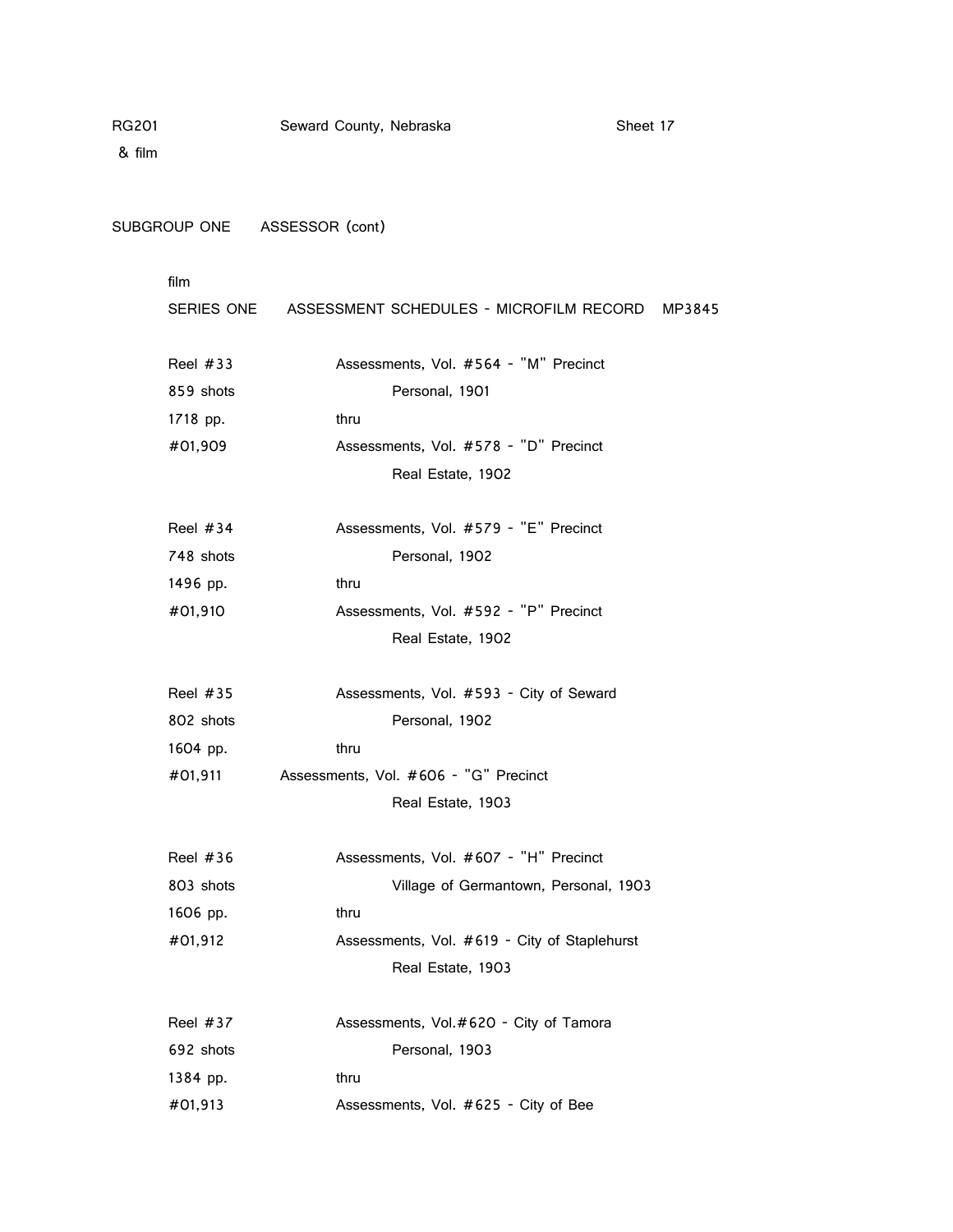& film

Real Estate, 1904

| Reel $#38$ | Assessments, Vol. #626 cont. - "C" Precinct |
|------------|---------------------------------------------|
| 665 shots  | Personal, 1904                              |
| 1330 pp.   | thru                                        |
| #01.914    | Assessments, Vol. #630 - "G" Precinct       |
|            | Personal (Dunbaugh, S. W.), 1904            |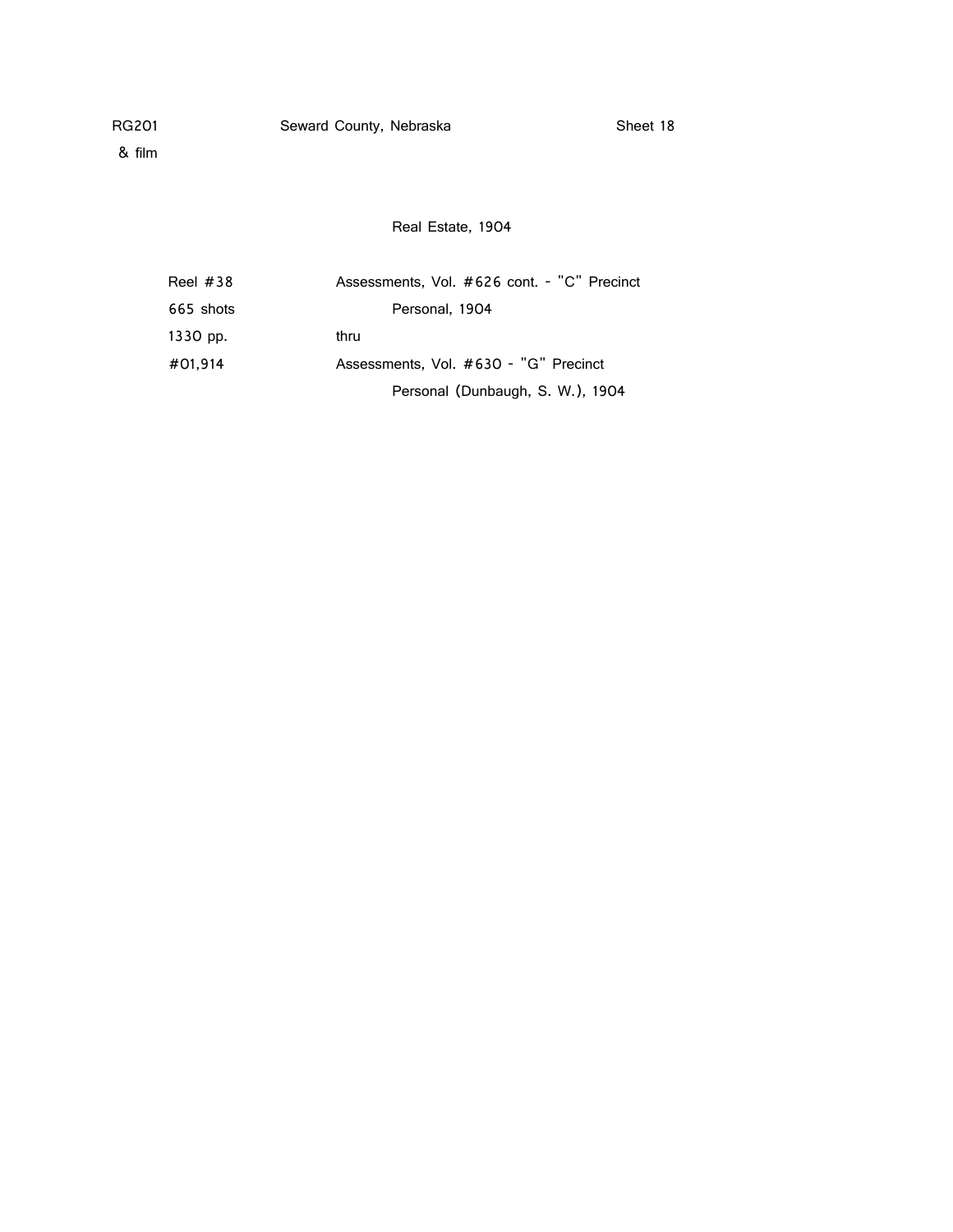& film

SUBGROUP ONE ASSESSOR (cont)

|           | SERIES ONE ASSESSMENT SCHEDULES - MICROFILM RECORD<br>MP3845 |
|-----------|--------------------------------------------------------------|
| Reel #39  | Assessments, Vol. #630 cont. - "G" Precinct                  |
| 660 shots | Personal (Ebben, Alvine), 1904                               |
| 1320 pp.  | thru                                                         |
| #01,915   | Assessments, Vol. #634 - "J" Precinct                        |
|           | Personal (Mundhenke, S. A.), 1904                            |
| Reel #40  | Assessments, Vol. #634 cont. - "J" Precinct                  |
| 665 shots | Personal (Nebr. Telephone Co.), 1904                         |
| 1330 pp.  | thru                                                         |
| #01,916   | Assessments, Vol.#638 - City of Milford                      |
|           | Real Estate Recapitulation, 1904                             |
| Reel #41  | Assessments, Vol. #639 - "N" Precinct                        |
| 693 shots | Personal, 1904                                               |
| 1386 pp.  | thru                                                         |
| #01,950   | Assessments, Vol. #643 - City of Seward                      |
|           | Personal "N", 1904                                           |
| Reel #42  | Assessments, Vol. #643 cont. - City of Seward                |
| 678 shots | Personal "O", 1904                                           |
| 1356 pp.  | thru                                                         |
| #01,951   | Assessments, Vol. #648 - "B" Precinct                        |
|           | Personal "E", 1905                                           |
| Reel #43  | Assessments, Vol. #648 cont. - "B" Precinct                  |
| 680 shots | Personal "F", 1905                                           |
| 1360 pp.  | thru                                                         |
| #21,245   | Assessments, Vol. #653 - "E" Precinct                        |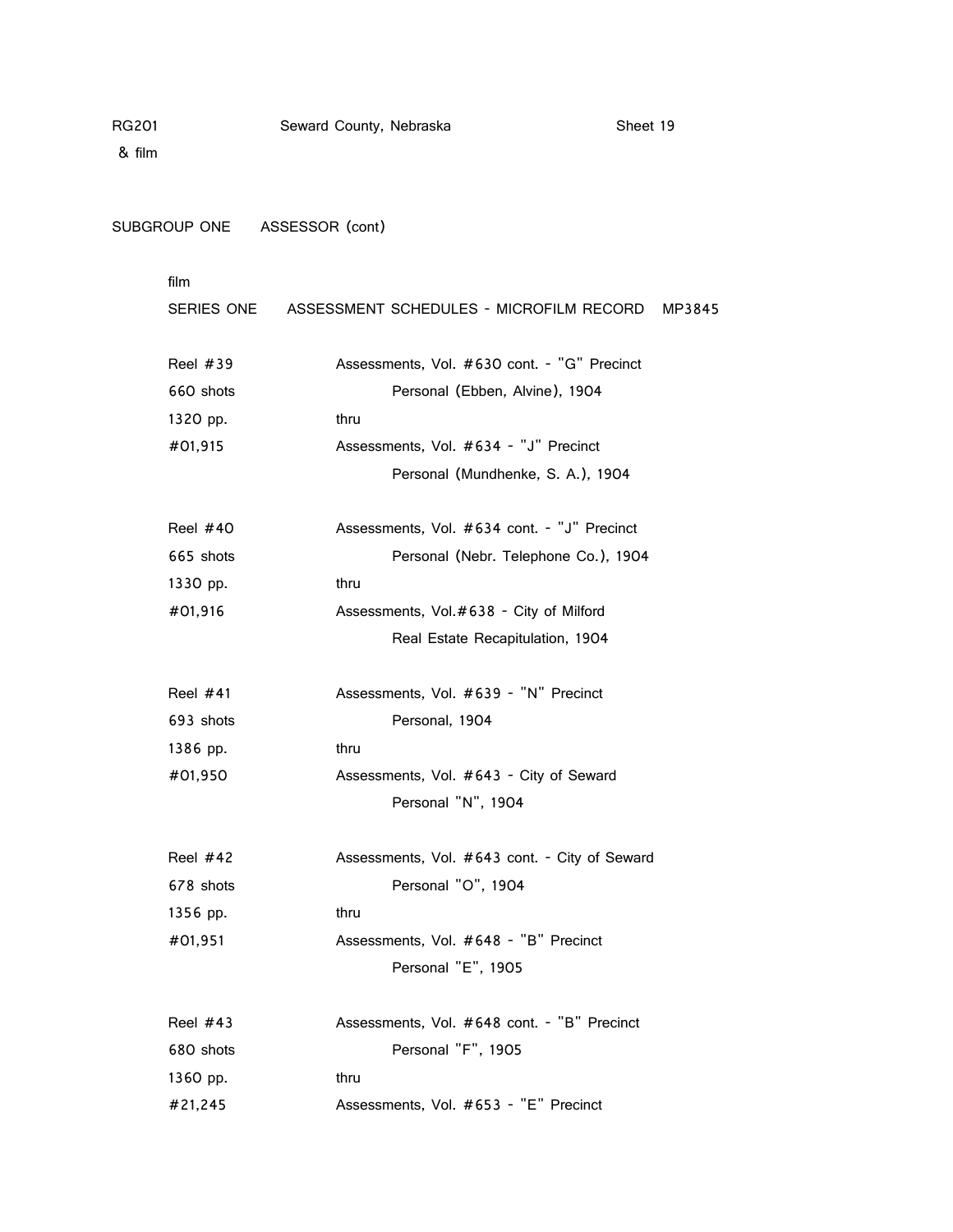& film

Personal "D", 1905

NOTE: End of Reel, Operator's Certificate should say ending in "D" Personal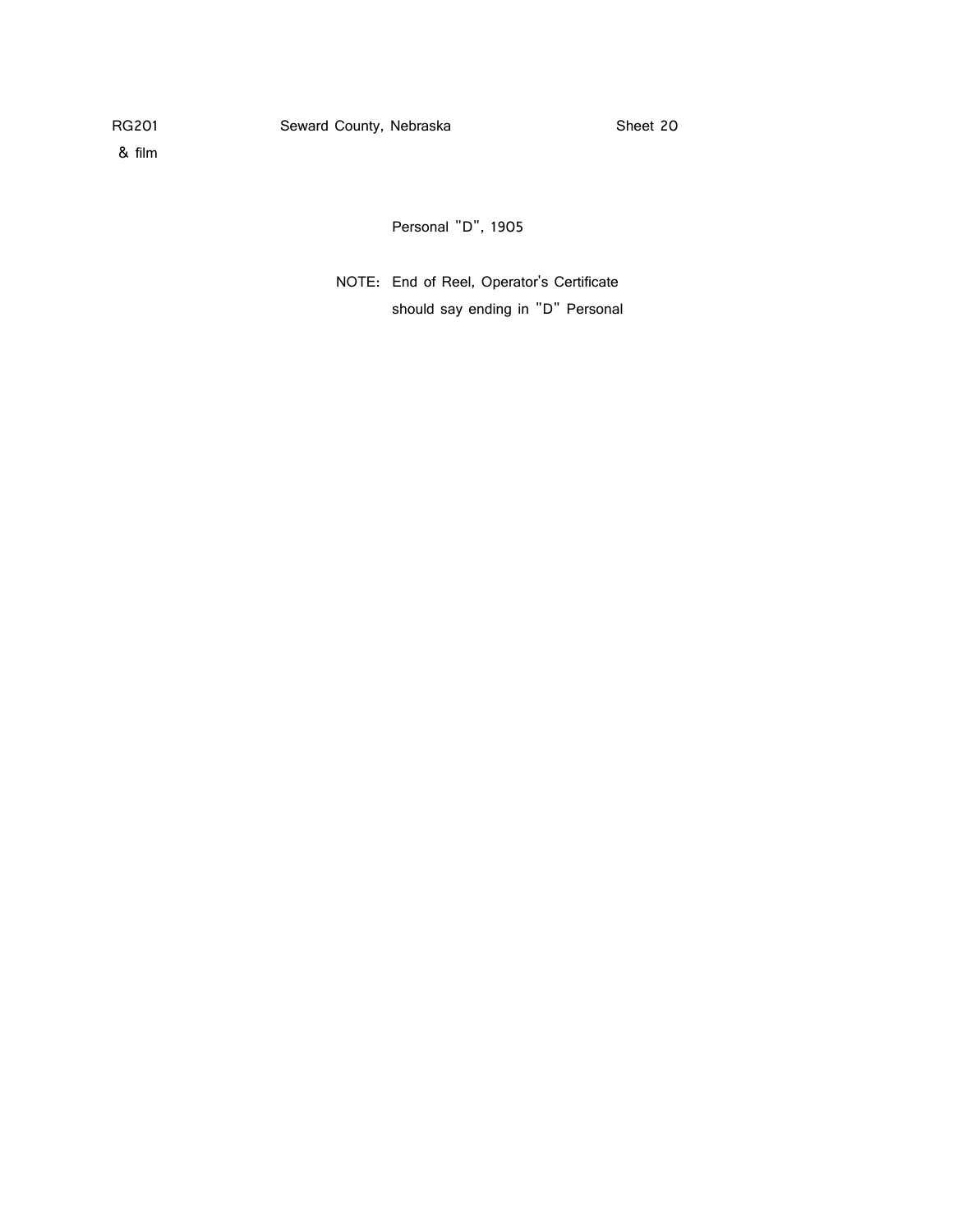& film

SUBGROUP ONE ASSESSOR (cont)

|           | SERIES ONE ASSESSMENT SCHEDULES - MICROFILM RECORD MP3845 |  |
|-----------|-----------------------------------------------------------|--|
| Reel #44  | Assessments, Vol. #653 cont. - "E" Precinct               |  |
| 682 shots | Personal "E", 1905                                        |  |
| 1364 pp.  | thru                                                      |  |
| #21,246   | Assessments, Vol. #657 - "H" Precinct                     |  |
|           | Personal "P", 1905                                        |  |
|           | NOTE: End of Reel, Operator's Certificate                 |  |
|           | should say ending in "P" Personal                         |  |
| Reel #45  | Assessments, Vol. #657 cont. - "H" Precinct               |  |
| 682 shots | Personal "R", 1905                                        |  |
| 1364 pp.  | thru                                                      |  |
| #21,247   | Assessments, Vol. #662 - "M" Precinct                     |  |
|           | Personal "B", 1905                                        |  |
|           | NOTE: End of Reel, Operator's Certificate                 |  |
|           | should say ending in "B" Personal                         |  |
| Reel #46  | Assessments, Vol. #662 cont. - "M" Precinct               |  |
| 685 shots | Personal "C", 1905                                        |  |
| 1368 pp.  | thru                                                      |  |
| #21,248   | Assessments, Vol. #666 - "P" Precinct                     |  |
|           | Personal "L", 1905                                        |  |
|           | NOTE: Target, frame #148 in error. Should                 |  |
|           | designate Vol. #663                                       |  |
|           | RETAKE: Vol. #666, 1905 "P" Precinct, personal            |  |
|           | "L", fogged in filming. Retake spliced                    |  |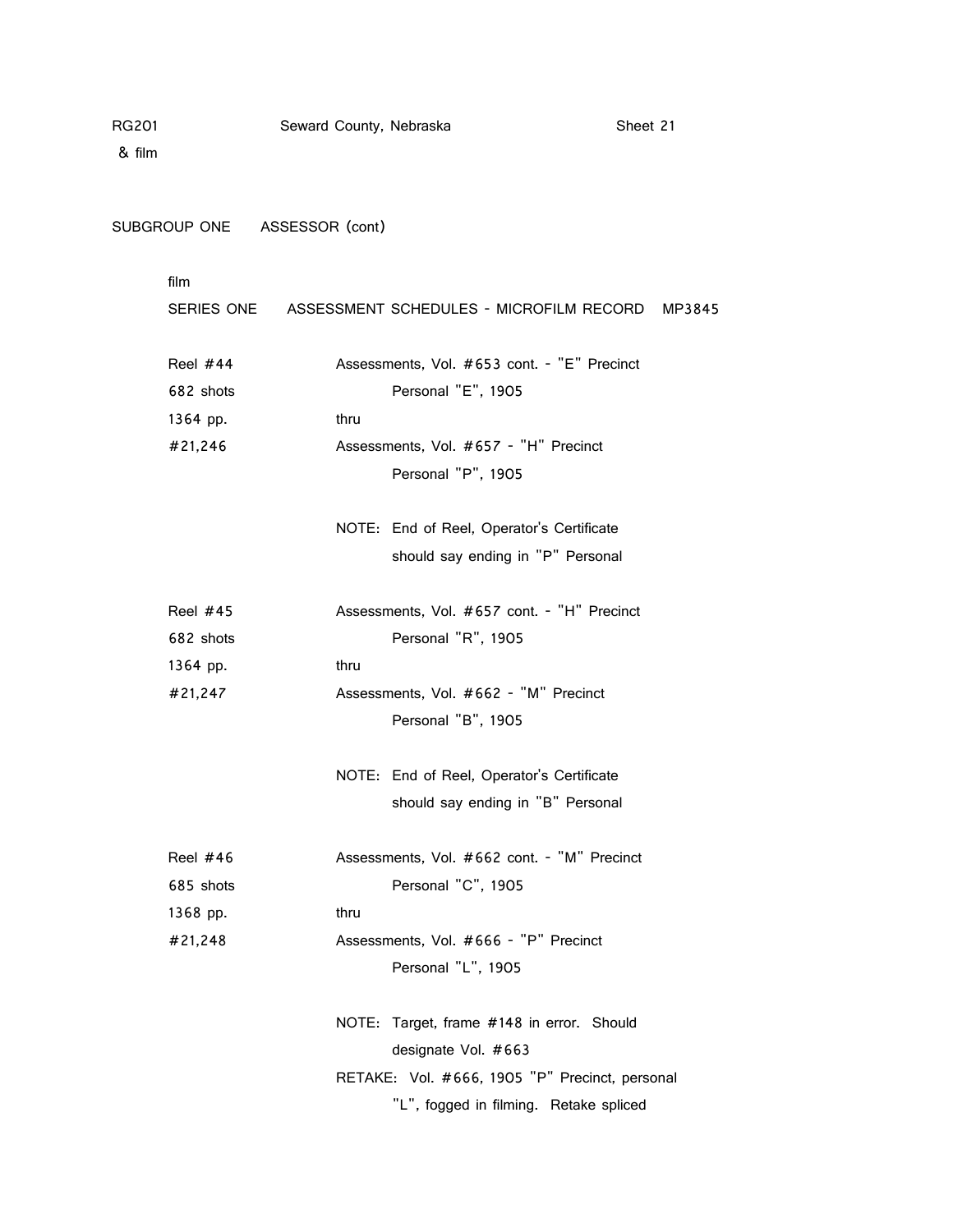& film

to End of Reel.

| Reel $#47$ | Assessments, Vol. #666 cont. - "P" Precinct |
|------------|---------------------------------------------|
| 669 shots  | Personal "M", 1905                          |
| 1338 pp.   | thru                                        |
| #21.249    | Assessments, Vol. #671 - City of Utica      |
|            | Personal "I", 1905                          |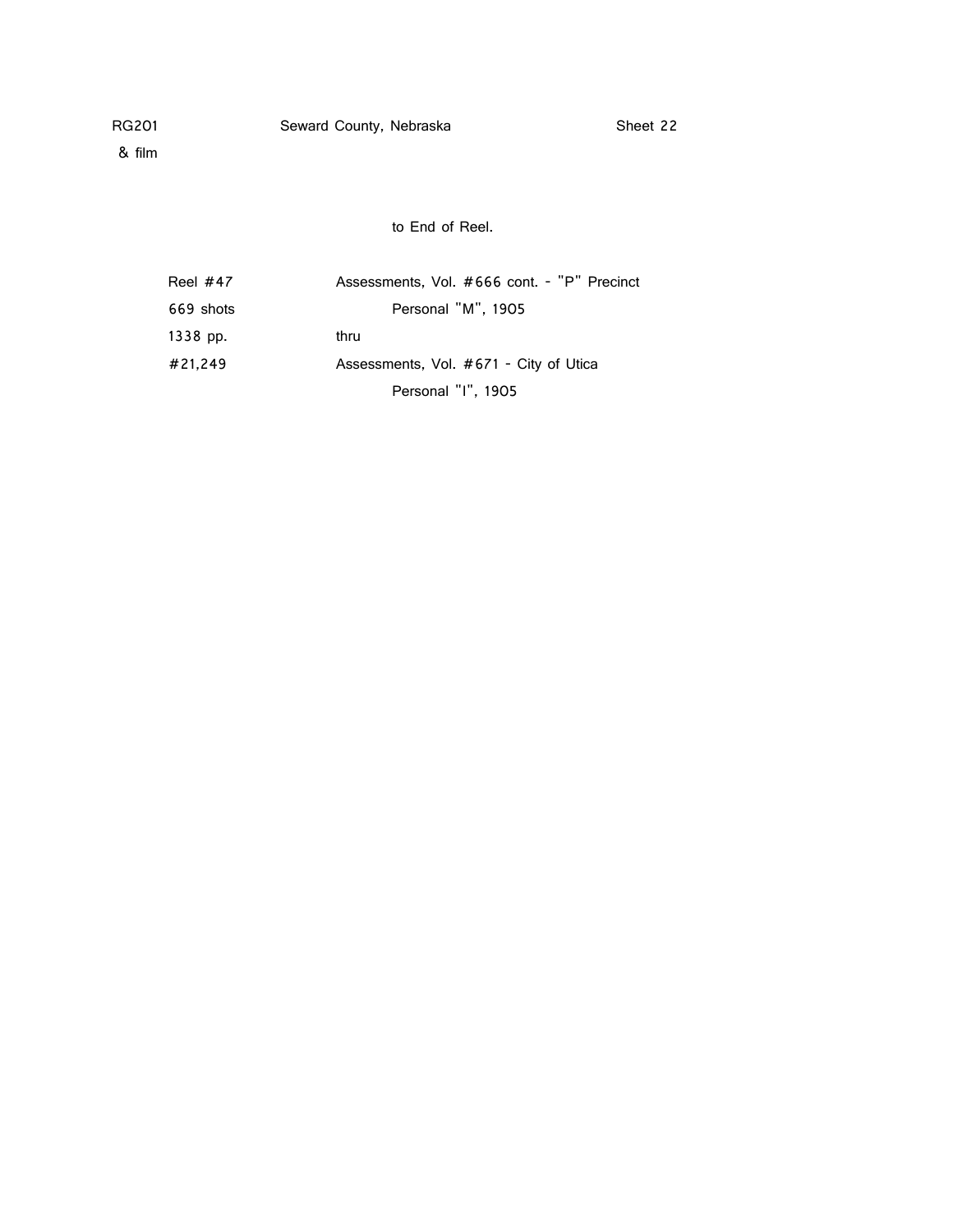& film

SUBGROUP ONE ASSESSOR (cont)

|           | SERIES ONE ASSESSMENT SCHEDULES - MICROFILM RECORD MP3845 |  |
|-----------|-----------------------------------------------------------|--|
| Reel #48  | Assessments, Vol. #671 cont. - City of Utica              |  |
| 650 shots | Personal "J", 1905                                        |  |
| 1300 pp.  | thru                                                      |  |
| #21,250   | Assessments, Vol. #675 - City of Bee                      |  |
|           | Personal "U", 1906                                        |  |
| Reel #49  | Assessments, Vol. #675 cont. - City of Bee                |  |
| 650 shots | Personal "U", 1906                                        |  |
| 1300 pp.  | thru                                                      |  |
| #21,251   | Assessments, Vol. #680 - "G" Precinct                     |  |
|           | Personal "F", 1906                                        |  |
| Reel #50  | Assessments, Vol. #680 cont. - "G" Precinct               |  |
| 656 shots | Personal "G", 1906                                        |  |
| 1312 pp.  | thru                                                      |  |
| #21,252   | Assessments, Vol. #684 - "J" Precinct                     |  |
|           | Personal "T", 1906                                        |  |
| Reel #51  | Assessments, Vol. #684 cont. - "J" Precinct               |  |
| 636 shots | Personal "U", 1906                                        |  |
| 1272 pp.  | thru                                                      |  |
| #21,253   | Assessments, Vol. #688 - City of Milford                  |  |
|           | Real Estate, 1906                                         |  |
| Reel #52  | Assessments, Vol. #689 - "N" Precinct                     |  |
| 666 shots | Personal, 1906                                            |  |
| 1332 pp.  | thru                                                      |  |
| #21,254   | Assessments, Vol. #693 - City of Staplehurst              |  |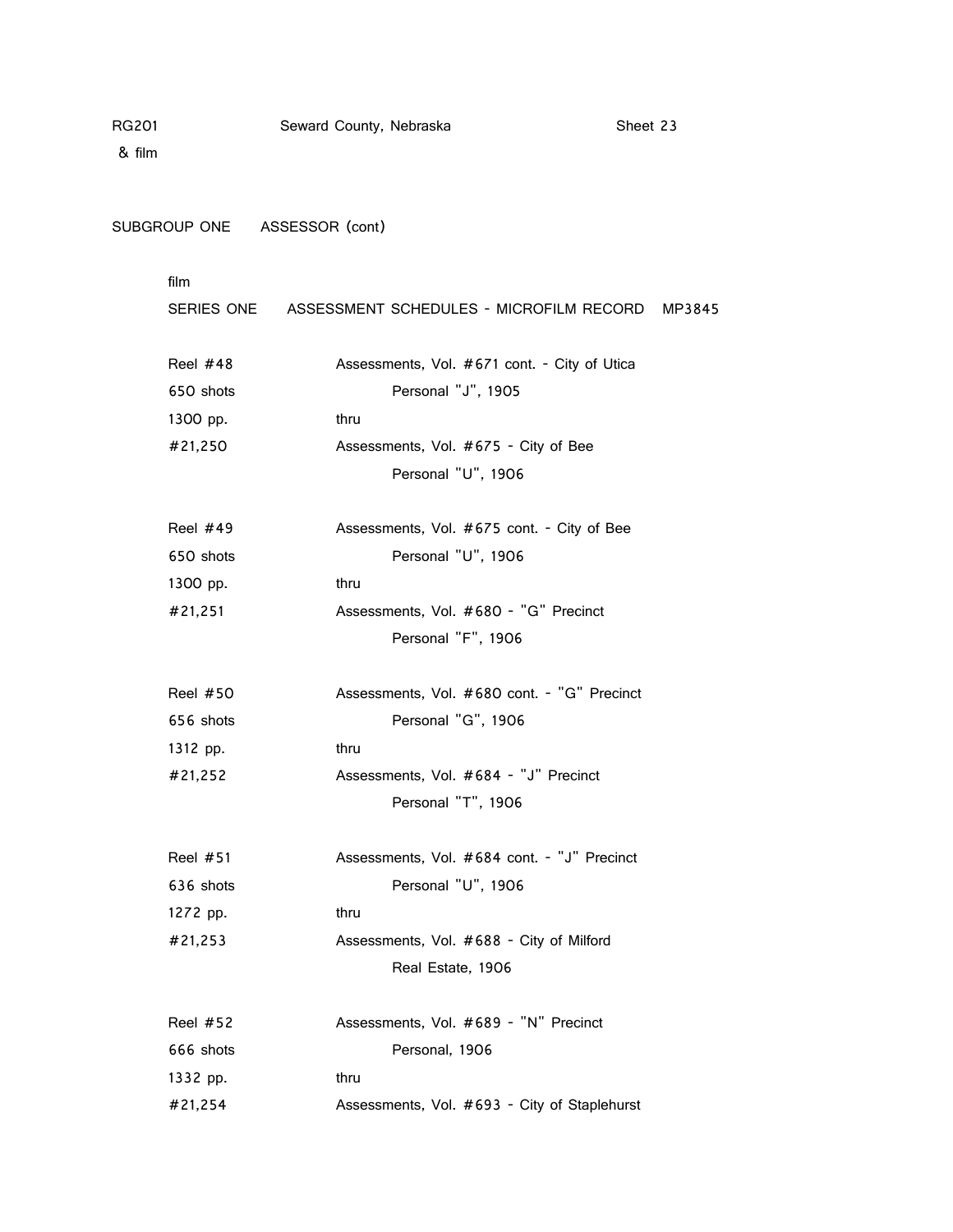& film

Personal "S", 1906

| Reel $#53$ |      | Assessments, Vol. #693 cont. - City of Staplehurst |
|------------|------|----------------------------------------------------|
| 488 shots  |      | Personal "T", 1906                                 |
| 937 pp.    | thru |                                                    |
| #21.255    |      | Assessments, Vol. #697                             |
|            |      | Recapitulations, Real Estate, 1909-1912            |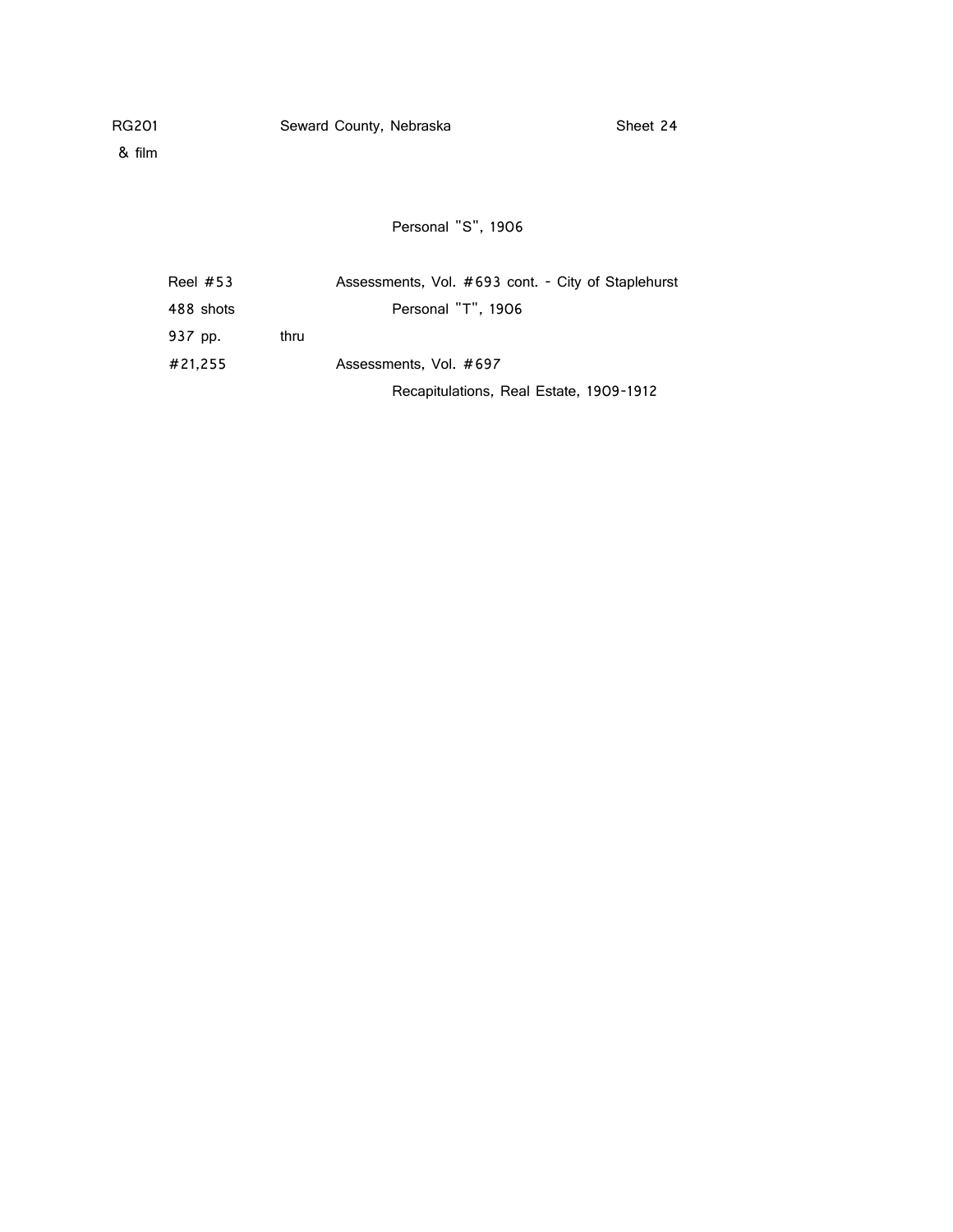SUBGROUP TWO TREASURER

|        | SERIES ONE TOWNSHIP TAX LISTS, 1872-1900 |
|--------|------------------------------------------|
| Vol. 1 | School District Taxes, 1872              |
|        | Personal & Real Estate, 1872             |
|        | Beaver Creek - Walnut Creek pcts         |
|        | Recapitulations, 1872-1874               |
| Vol. 2 | School District Taxes, 1873              |
|        | Personal & Real Estate, 1873             |
|        | "A" Precinct - "P" Precinct              |
|        | Personal & Real Estate, 1874             |
|        | "A" Precinct - Deductions, 1873          |
| Vol. 3 | School District Sinking Fund, 1875       |
|        | Personal & Real Estate, 1875             |
|        | "A" Precinct - "L" Precinct              |
|        | Additions, 1875                          |
| Vol. 4 | Personal & Real Estate, 1875             |
|        | "M" Precinct - "P" Precinct              |
|        | Real Estate, S34-T9-R4, 1872-1877        |
|        | Recapitulations, 1872-1880               |
| Vol. 5 | School District Taxes, 1876              |
|        | Personal & Real Estate                   |
|        | "A" Precinct - "P" Precinct              |
|        | Recapitulations, 1876                    |
| Vol. 6 | School District Taxes, 1878              |
|        | Personal & Real Estate, 1878             |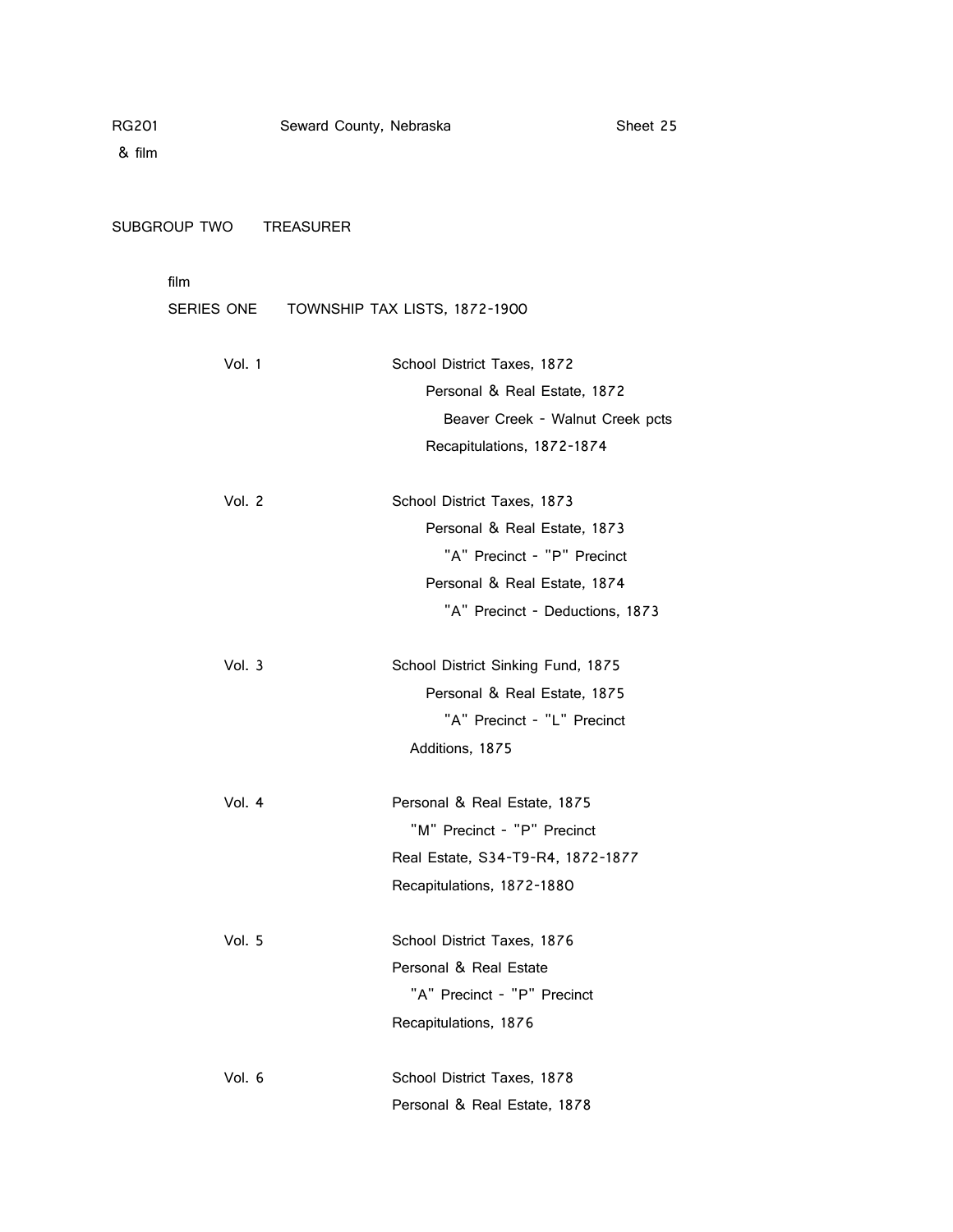"A" Precinct thru

"G" Precinct Real Estate, Seward City

H.M. & R's Add., Lot 12, Blk 63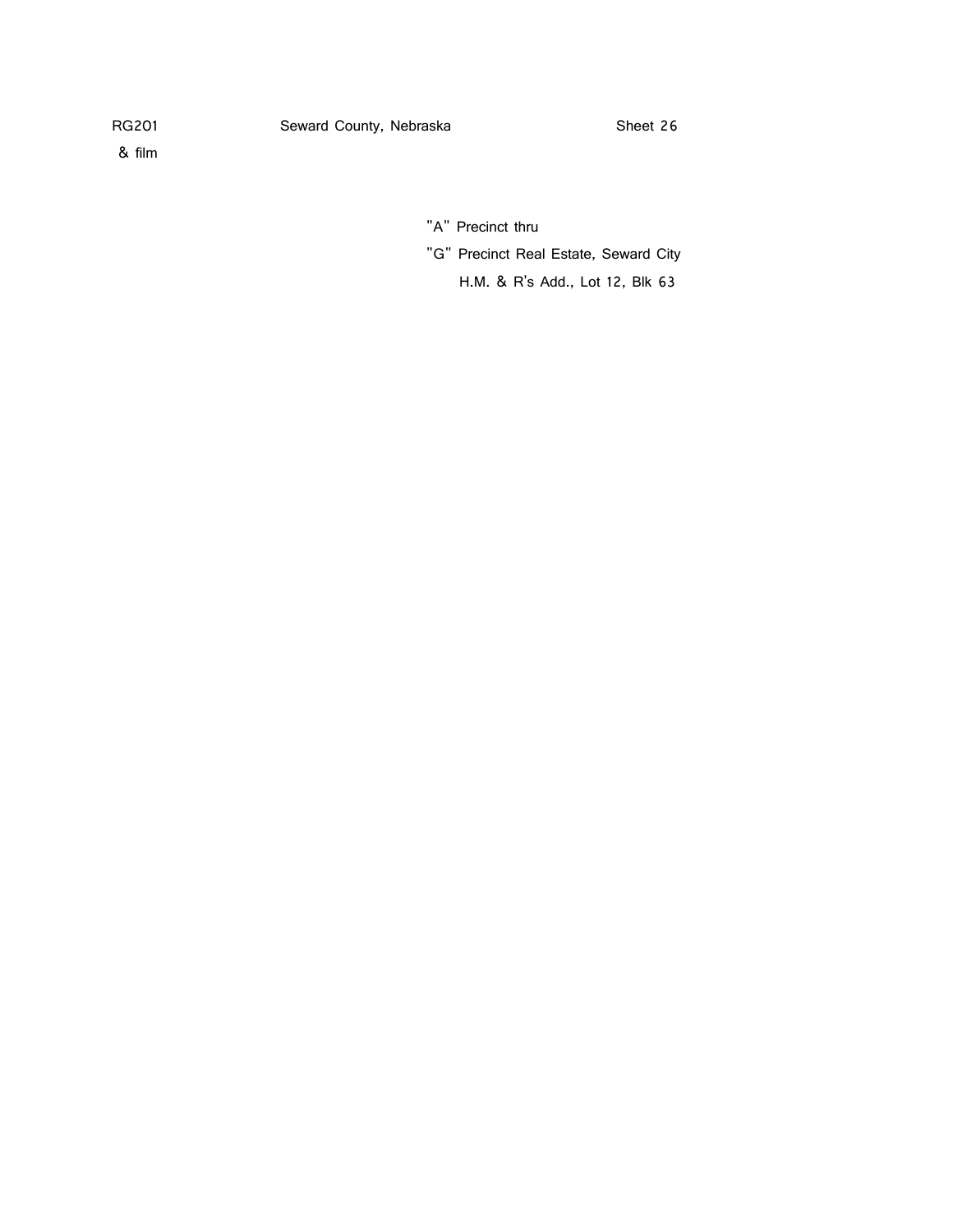& film

# **SUBGROUP TWO TREASURER (cont)**

**film**

# **SERIES ONE TOWNSHIP TAX LISTS (cont)**

| Vol. 7 | Real Estate, Precinct "G" cont., 1878 |
|--------|---------------------------------------|
|        | H.M. & R's Add., Lot 1, Blk 64        |
|        | thru                                  |
|        | Personal & Real Estate, 1878          |
|        | "H" Precinct - "P" Precinct           |
|        | Railroad & Utilities, pp. 244-245     |
|        | Recapitulations, pp.246-259           |

NOTE: The following volumes contain Personal & Real Estate valuations & taxes for all townships & towns.

| Vol. 8A        | City of Seward, 1888                            |
|----------------|-------------------------------------------------|
| Vol. 8B        | "A" Township, 1888                              |
| Vol. 9         | "B" Township & Village of Bee, 1888-1889        |
| Vol. 10        | "C" Township & Staplehurst, 1888-1889           |
| Vol. 11        | "D" Township, 1888-1889                         |
| Vol. 12        | "E" Township & Utica Village, 1888-1889         |
| Vol. 13        | "F" Township & Tamora, 1888-1889                |
| Vol. 14        | "G" Township, 1888-1889                         |
| Vol. 15        | "H" Township & Germantown, 1888-1889            |
| Vol. 16        | "I" Township & Pleasant Dale, 1888-1889         |
| Vol. 17        | "J" Township & Ruby, 1888-1889                  |
| <b>Vol. 18</b> | "K" Township & Goehner, 1888-1889               |
| Vol. 19        | "L" Township, 1888-1889                         |
| Vol. 20        | "M" Twnshp, Beaver Crossing & Hunkins, 188-1889 |
| Vol. 21        | "N" Township, 1888-1889                         |
| Vol. 22        | "O" Township, Grover & Milford, 1888-1889       |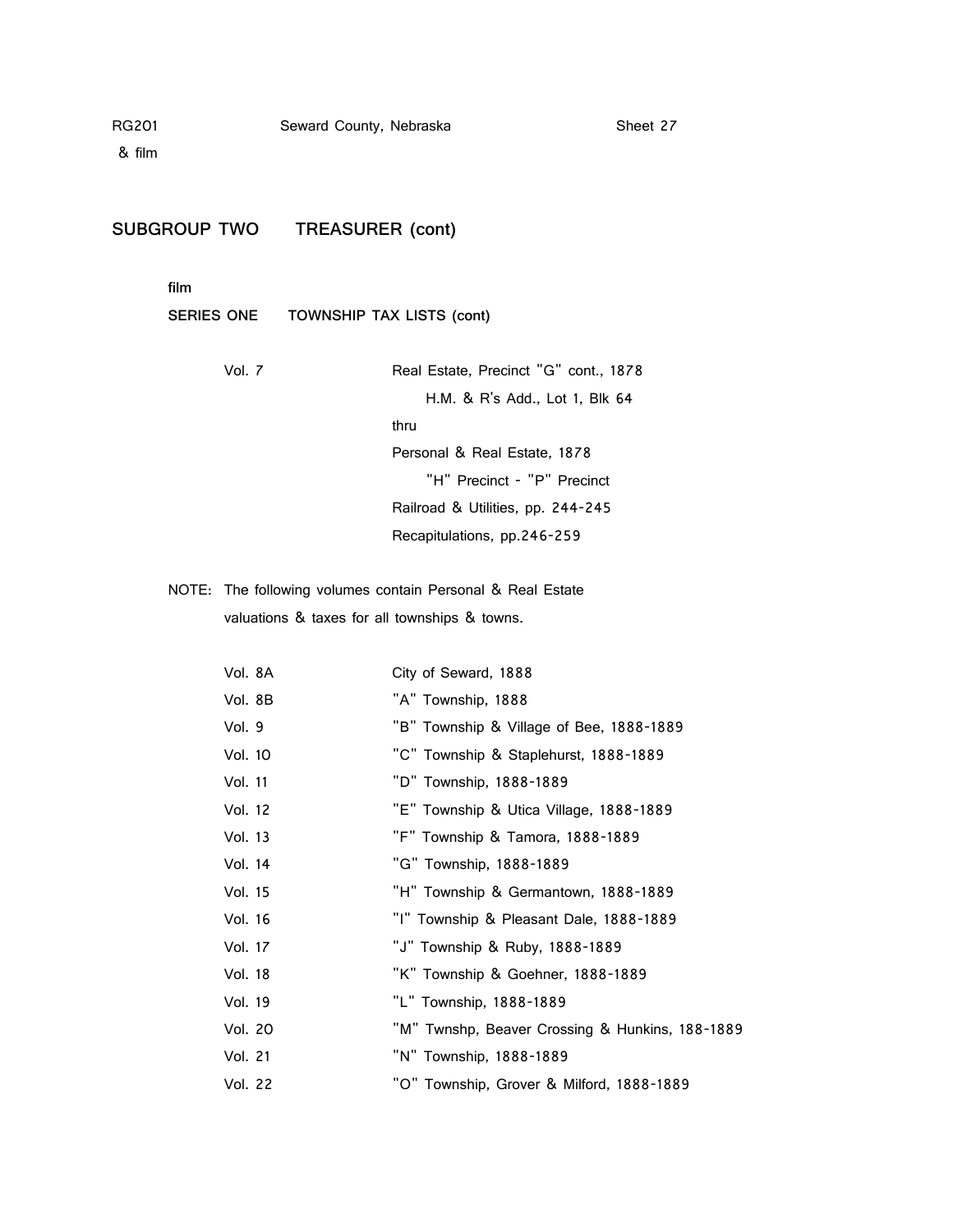& film

Vol. 23 "P" Township, 1888-1889 Vol. 24 City of Seward, 1889 Vol. 25 "C" Township & Staplehurst, 1890 Vol. 26 "D" Township, 1890 Vol. 27 "G" Township, 1890 Vol. 28 "H" Township & Germantown, 1890 Vol. 29 "I" Township & Pleasant Dale, 1890 Vol. 30 "N" Township, 1890 Vol. 31 "M" Twnshp, Beaver Crossing & Hunkins, 1890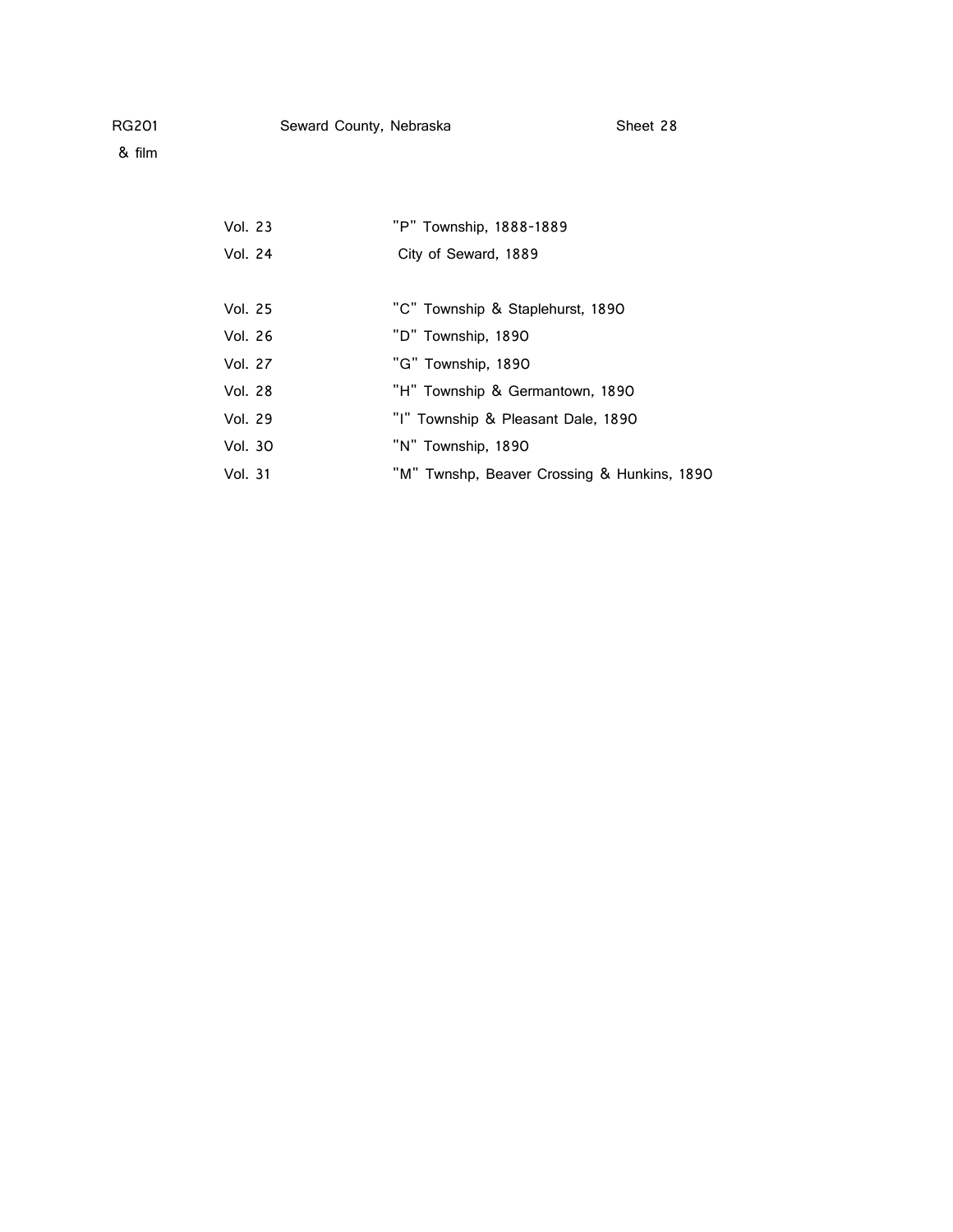SUBGROUP TWO TREASURER (cont)

film

SERIES ONE TOWNSHIP TAX LISTS (cont)

| Vol. 32        | "P" Township & Camden, 1890                    |
|----------------|------------------------------------------------|
| Vol. 33        | "A" Township, 1891                             |
| Vol. 34        | "B" Township & Village of Bee, 1891            |
| Vol. 35        | "C" Township & Staplehurst, 1891               |
| Vol. 36        | "F" Township & Tamora, 1891                    |
| <b>Vol. 37</b> | "G" Township, 1891                             |
| Vol. 38        | "H" Township & Germantown, 1891                |
| Vol. 39        | "I" Township & Pleasant Dale, 1891             |
| <b>Vol. 40</b> | "J" Township & Ruby, 1891                      |
| <b>Vol. 41</b> | "K" Township & Goehner, 1891                   |
| Vol. 42        | "M" Township, Beaver Crossing, & Hunkins, 1891 |
| <b>Vol. 43</b> | "N" Township, 1891                             |
| Vol. 44        | "O" Township, Milford & Grover, 1891           |
| Vol. 45        | "P" Township & Camden, 1891                    |
| Vol. 46        | City of Seward, 1891                           |
|                |                                                |
| Vol. 47        | "B" Township & Village of Bee, 1892            |
|                | "C" Township & Staplehurst, 1892, see v.70     |
| Vol. 48        | "G" Township, 1892                             |
| <b>Vol. 49</b> | "H" Township & Germantown, 1892                |
| <b>Vol. 50</b> | "I" Township & Pleasant Dale, 1892             |
|                | "M" Township, Beaver Crossing, & Hunkins, 1892 |
|                | (see vol. #74)                                 |
| <b>Vol. 51</b> | "O" Township, Milford & Grover, 1892           |
| Vol. 52        | "P" Township & Camden, 1892                    |

"B" Township & Village of Bee, 1893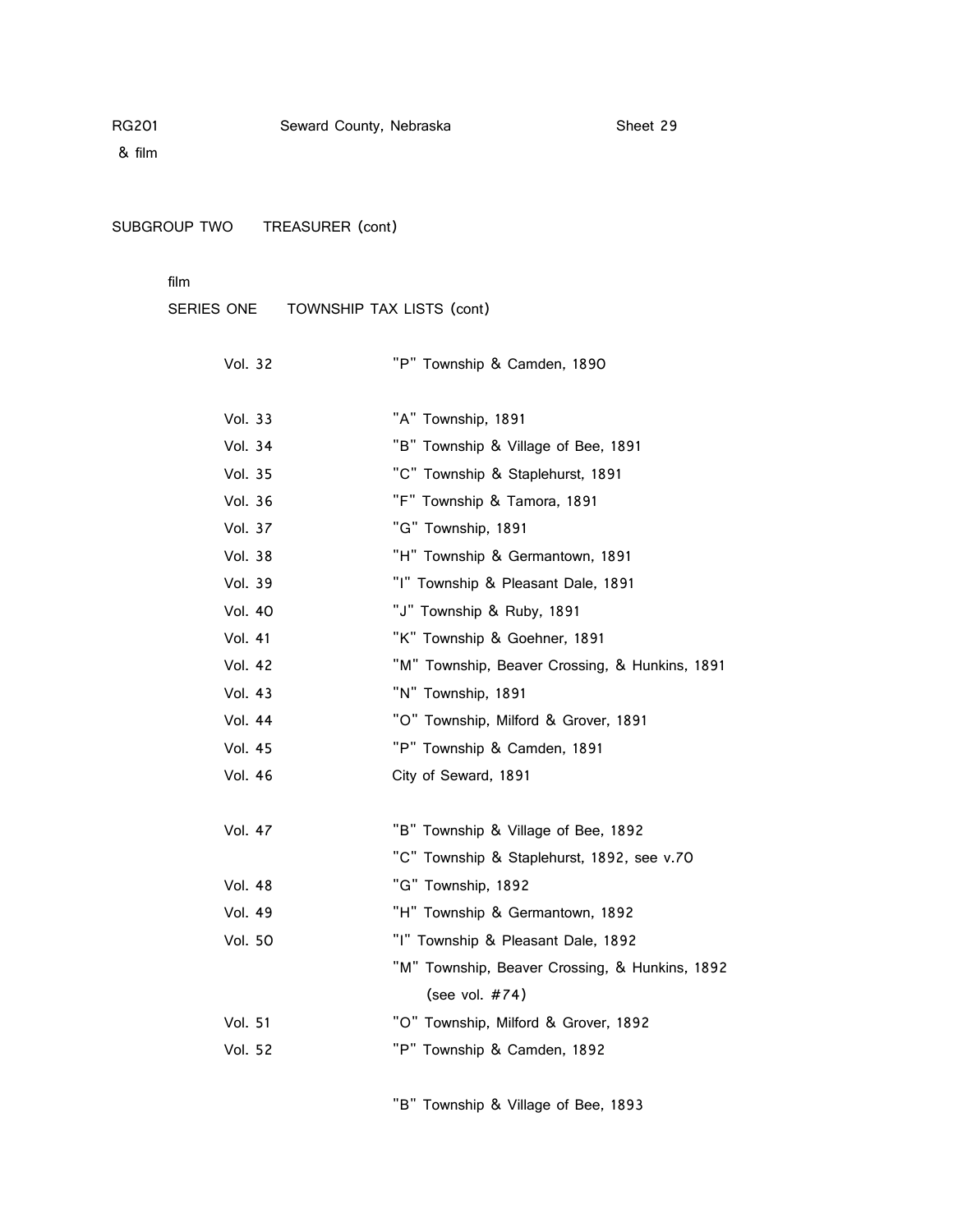| Vol. 53 | "F" Township & Tamora, 1893                   |
|---------|-----------------------------------------------|
| Vol. 54 | "H" Township & Germantown, 1893               |
|         | "I" Township & Pleasant Dale, 1893            |
|         | (see vol. $#73$ )                             |
|         | "M" Township, Beaver Crossing & Cordova, 1893 |
|         | (see Vol. $#67$ )                             |
|         | "O" Township, Milford & Grover, 1893          |
|         | (see Vol. $#68$ )                             |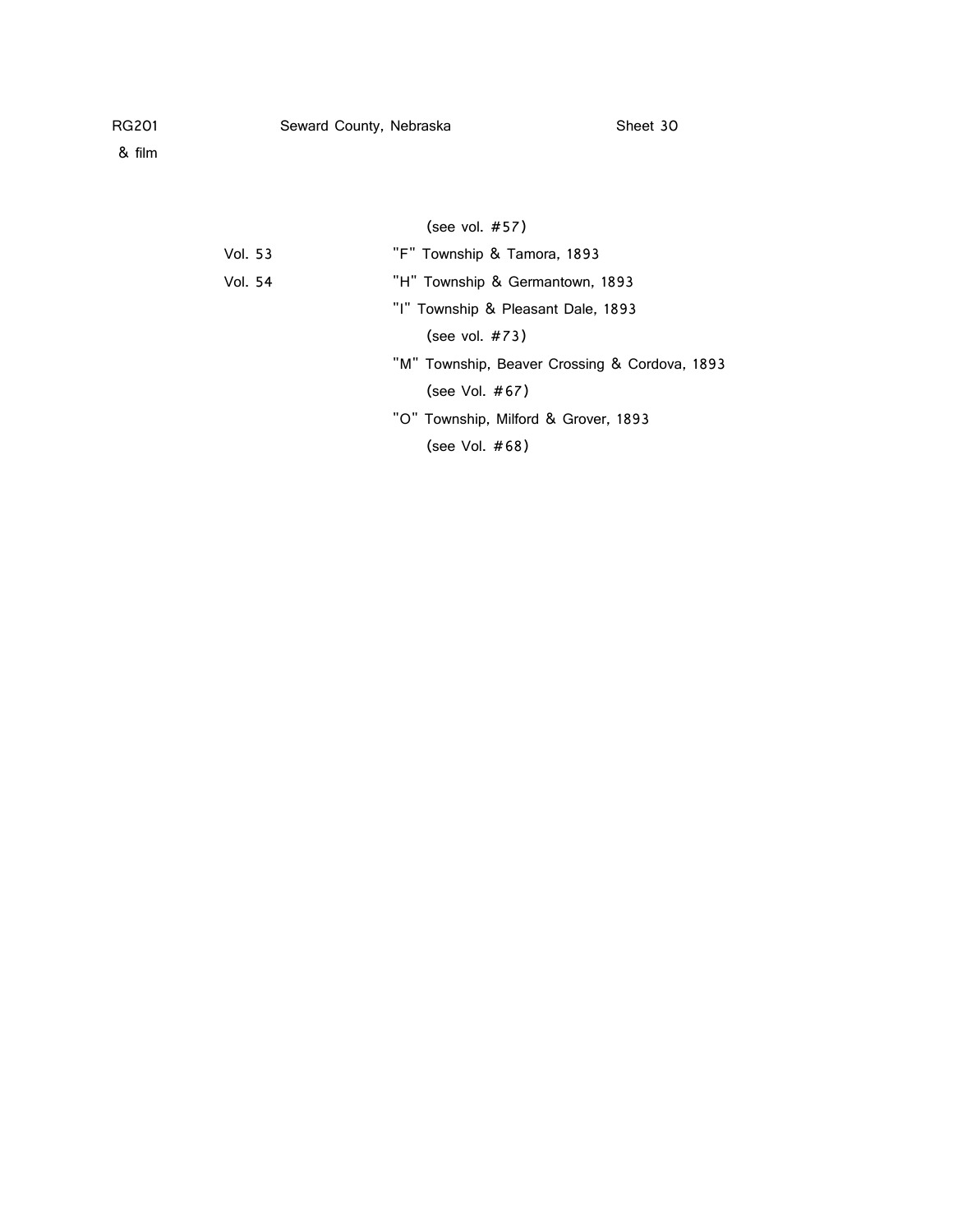& film

SUBGROUP TWO TREASURER (cont)

### film

SERIES ONE TOWNSHIP TAX LISTS (cont)

NOTE: The following volumes contain both personal and real estate valuations for each township.

| <b>Vol. 55</b> | "P" Township & Camden, 1893                    |
|----------------|------------------------------------------------|
| Vol. 56        | "A" Township, 1894                             |
| <b>Vol. 57</b> | "B" Township & Village of Bee, 1893-1894       |
| Vol. 58        | "E" Township & Utica, 1894                     |
|                | "F" Township & Tamora, 1894 (see vol. #71)     |
|                | "H" Township & Germantown, 1894 (see vol. #72) |
|                | "I" Township & Pleasant Dale, 1894             |
|                | (see Vol. #66)                                 |
|                | "N" Township, 1894 (see vol. #68)              |
| Vol. 59        | "O" Township, Grover & Milford, 1894           |
|                | "P" Township & Camden, 1894 (see vol. #76)     |
| Vol. 60        | "B" Township & Village of Bee, 1895            |
| Vol. 61        | "F" Township & Tamora, 1895                    |
| Vol. 62        | "H" Township & Germantown, 1895                |
| Vol. 63        | "I" Township & Pleasant Dale, 1895             |
| Vol. 64        | "O" Township, Grover & Milford, 1895           |
| Vol. 65        | "P" Township & Camden, 1895                    |
|                | "F" Township & Tamora, 1896 (see vol. #71)     |
|                | "H" Township & Germantown, 1896 (see vol. #72) |
| Vol. 66        | "I" Township & Pleasant Dale, 1894, 1896       |
| Vol. 67        | "M" Township, Beaver Crossing & Cordova,       |
|                | 1893 & 1896                                    |
| Vol. 68        | "N" Township, 1894 & 1896                      |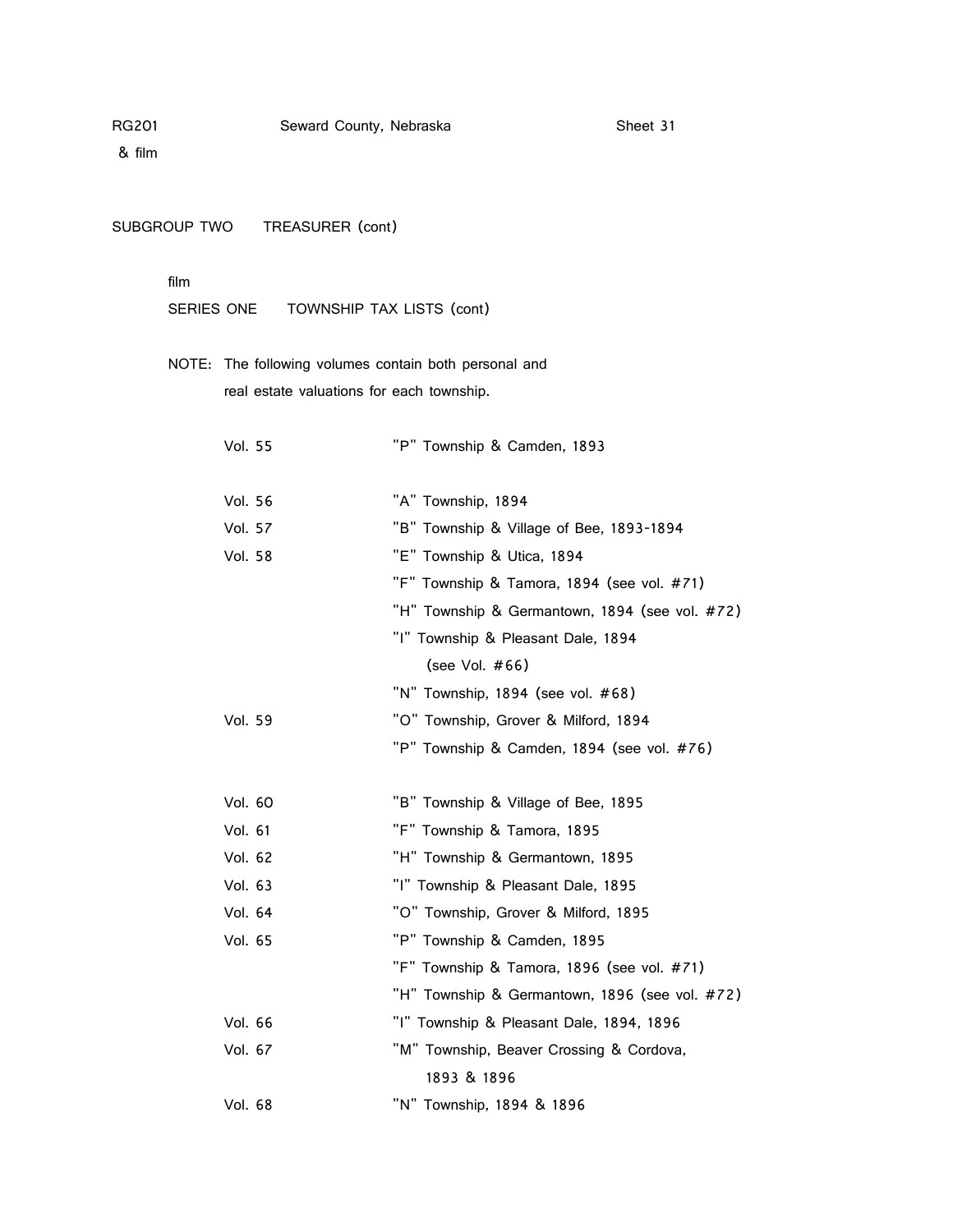| RG201<br>& film |                | Seward County, Nebraska |                                             | Sheet 32 |
|-----------------|----------------|-------------------------|---------------------------------------------|----------|
|                 |                |                         |                                             |          |
|                 | Vol. 69        |                         | "O" Township, Milford & Grover, 1893 & 1896 |          |
|                 |                |                         | "P" Township & Camden, 1896 (see Vol. #76)  |          |
|                 |                |                         | (Delinguent Taxes, 1896, see Vol. #23)      |          |
|                 |                |                         |                                             |          |
|                 | <b>Vol. 70</b> |                         | "C" Township & Staplehurst, 1892 & 1897     |          |
|                 | Vol. 71        |                         | "F" Township & Tamora, 1894, 1896-1897      |          |
|                 | <b>Vol. 72</b> |                         | "H" Township & Germantown, 1894, 1896-1897  |          |

(ends Delinquent Taxes, 1897)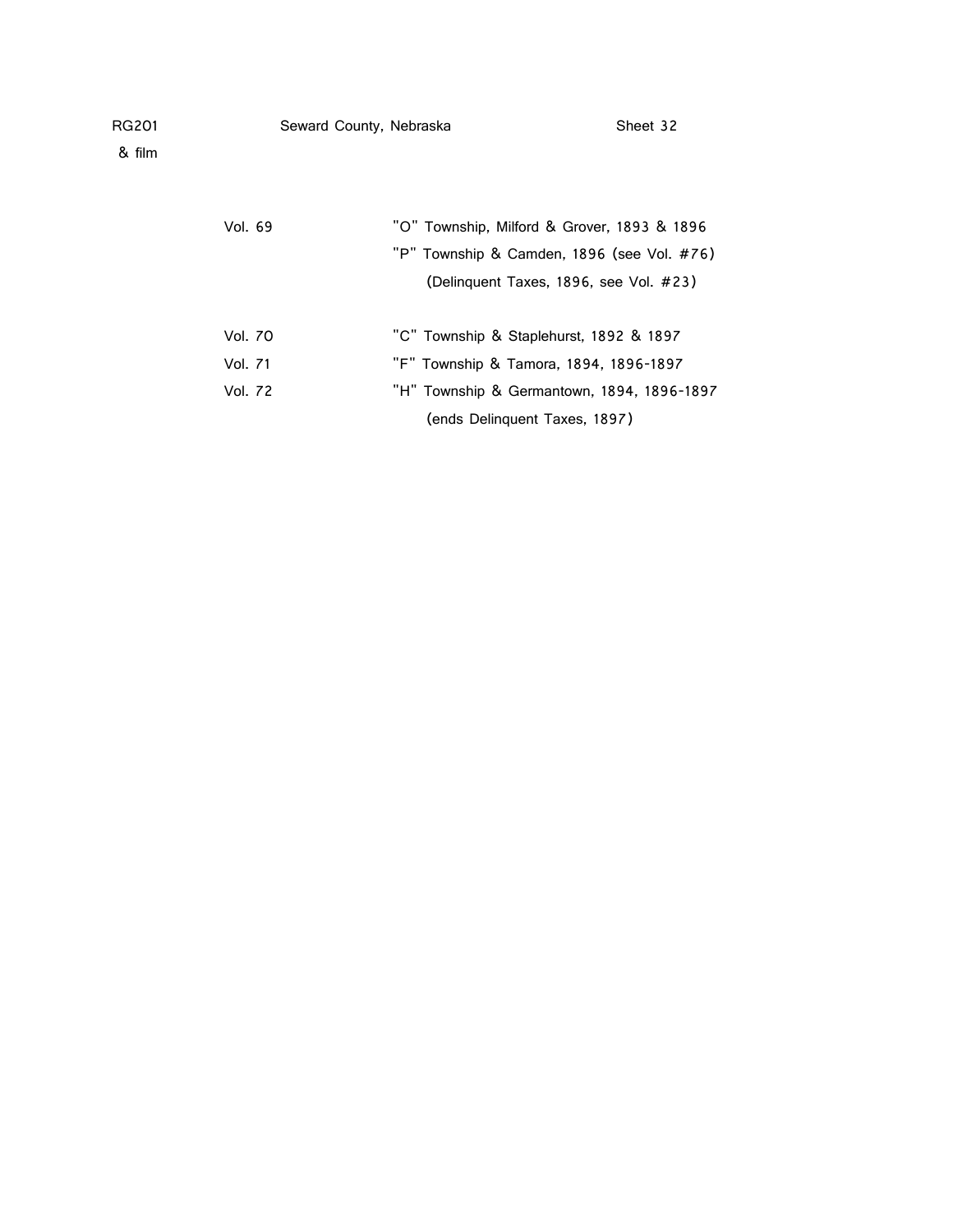SUBGROUP TWO TREASURER (cont)

### film

SERIES ONE TOWNSHIP TAX LISTS (cont)

NOTE: The following volumes contain both personal and real estate valuations for each township.

| Vol. 73        | "I" Township & Pleasant Dale, 1893 & 1897      |
|----------------|------------------------------------------------|
|                | (ends Delinquent Taxes, 1897                   |
| Vol. 74        | "M" Township, Beaver Crossing & Hunkins, 1892  |
|                | "M" Township, Beaver Crossing & Cordova, 1897  |
| <b>Vol. 75</b> | "O" Township, Grover & Milford, 1897           |
|                | (ends Delinquent Taxes, 1897)                  |
| Vol. 76        | "P" Township & Camden, 1894, 1896-1897         |
| <b>Vol. 77</b> | "C" Township & Staplehurst, 1898               |
| Vol. 78        | "F" Township & Tamora, 1898                    |
|                | "H" Township & Germantown, 1898 (see Vol. #83) |
|                | "I" Township & Pleasant Dale, 1898 (see v.84)  |
| Vol. 79        | "M" Township, Beaver Crossing & Cordova, 1898  |
| Vol. 80        | "O" Township, Grover & Milford, 1898           |
|                | (ends, correspondence, 1888 & 1899)            |
| <b>Vol. 81</b> | "P" Township & Camden, 1898                    |
| Vol. 82        | "C" Township & Staplehurst, 1899               |
| Vol. 83        | "H" Township & Germantown, 1898-1899           |
|                | (ends Delinquent Taxes, 1899)                  |
| Vol. 84        | "I" Township & Pleasant Dale, 1898-1899        |
|                | (ends Delinquent Taxes, 1899)                  |
| Vol. 85        | "O" Township, Grover & Milford, 1899           |
|                | (ends Railroads & Utilities, 1899)             |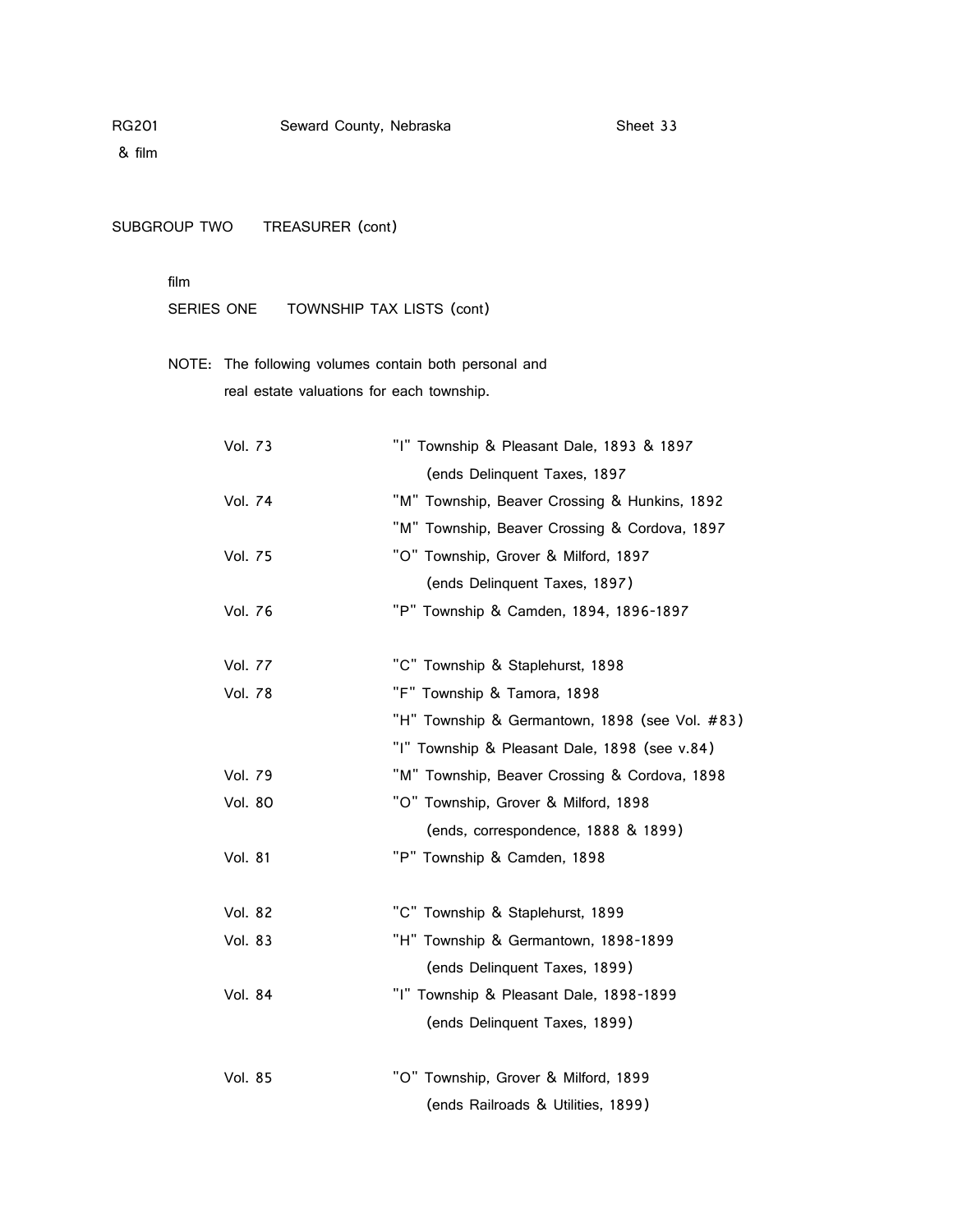& film

| Vol. 86 | "P" Township & Camden, 1899                   |
|---------|-----------------------------------------------|
| Vol. 87 | "C" Township & Staplehurst, 1900              |
| Vol. 88 | "F" Township & Tamora, 1900                   |
| Vol. 89 | "H" Township & Germantown, 1900               |
| Vol. 90 | "I" Township & Pleasant Dale, 1900            |
| Vol. 91 | "M" Township, Beaver Crossing & Cordova, 1900 |
| Vol. 92 | "O" Township, Grover & Milford, 1900          |
| Vol. 93 | "P" Township & Camden, 1900                   |
| Vol. 94 | Railroads & Utilities, n.d.                   |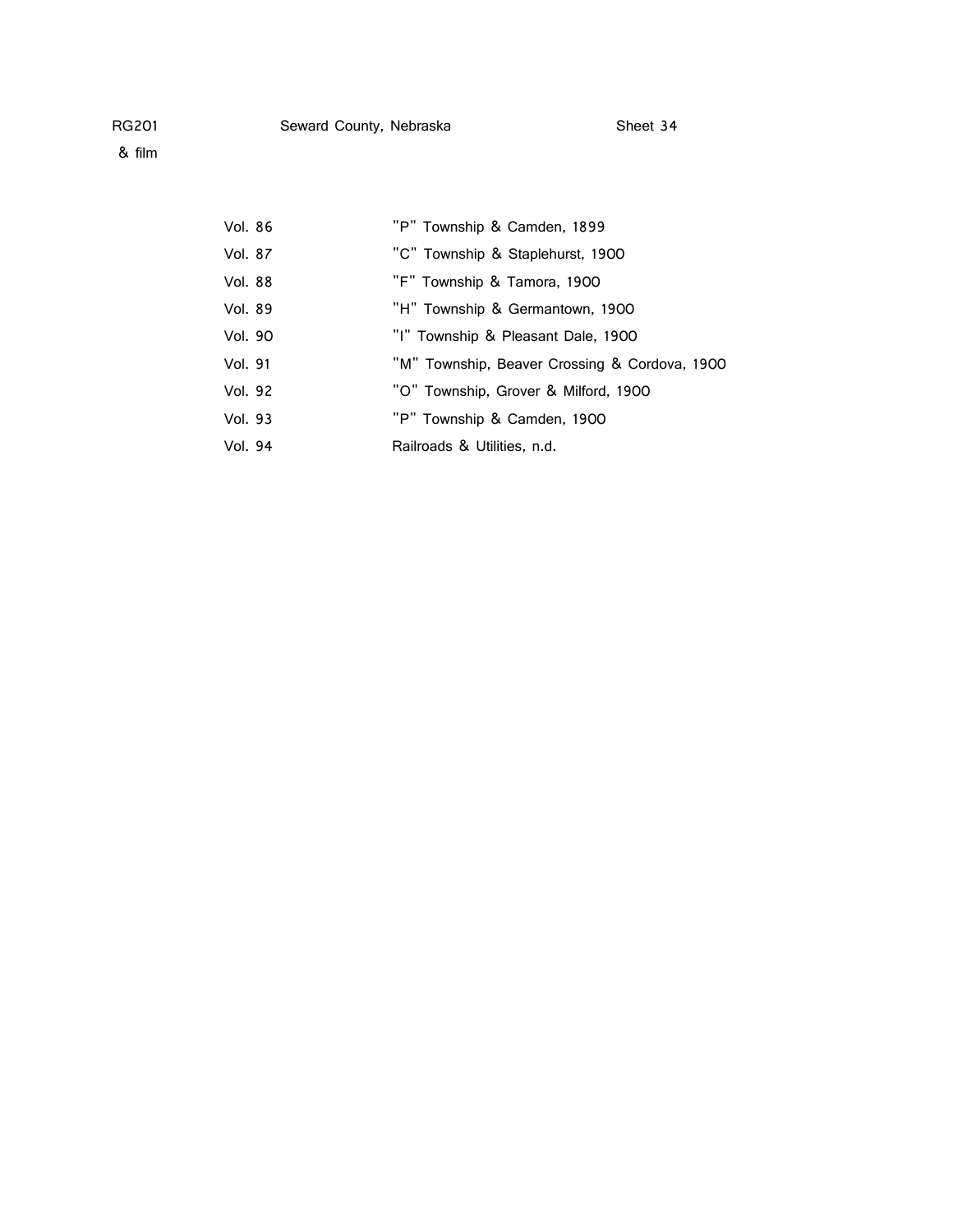| RG201  | Seward County, Nebraska                                        |                               | Sheet 35                                |
|--------|----------------------------------------------------------------|-------------------------------|-----------------------------------------|
| & film |                                                                |                               |                                         |
|        |                                                                |                               |                                         |
|        | SUBGROUP TWO TREASURER (cont)                                  |                               |                                         |
|        | film                                                           |                               |                                         |
|        | SERIES ONE   TOWNSHIP TAX LISTS - MICROFILM RECORD MP3845      |                               |                                         |
|        | NOTE: Ignore Series Number on microfilm targets                |                               |                                         |
|        | NOTE: All Tax Lists contain Personal & Real Estate valuations. |                               |                                         |
|        | <b>Reel #53</b>                                                | Tax List, Vol. #1, p. 0       |                                         |
|        | fr. #489                                                       |                               | School District Taxes, 1872             |
|        | 169 shots                                                      | thru                          |                                         |
|        | 342 pp. Tax List, Vol. #2, p.18                                |                               |                                         |
|        |                                                                |                               | "C" Precinct Personal "P", 1873         |
|        | <b>Reel #54</b>                                                | Tax List, Vol. #2 cont., p.19 |                                         |
|        | 668 shots                                                      |                               | "C" Precinct Personal "P" cont., 1873   |
|        | 1336 pp.                                                       | thru                          |                                         |
|        | #21,256                                                        | Tax List, Vol. #5, p.155      |                                         |
|        |                                                                | Recapitulations, 1876         |                                         |
|        | <b>Reel #55</b>                                                | Tax List, Vol. #6, p. 0       |                                         |
|        | 631 shots                                                      |                               | School District Taxes, 1878             |
|        | 1262 pp.                                                       | thru                          |                                         |
|        | #21,257                                                        |                               | Tax List, Vol. #15 - "H" Township       |
|        |                                                                | Personal "M", 1888            |                                         |
|        |                                                                | NOTE:                         | 1877 Township Tax Lists were not        |
|        |                                                                |                               | available at time of filming.           |
|        |                                                                |                               | NOTE: 1879-1887 Township Tax Lists were |
|        |                                                                |                               | not available at time of filming.       |
|        | <b>Reel #56</b>                                                |                               | Tax List, Vol. #15 cont. - "H" Township |
|        | 660 shots                                                      | Personal "N", 1888            |                                         |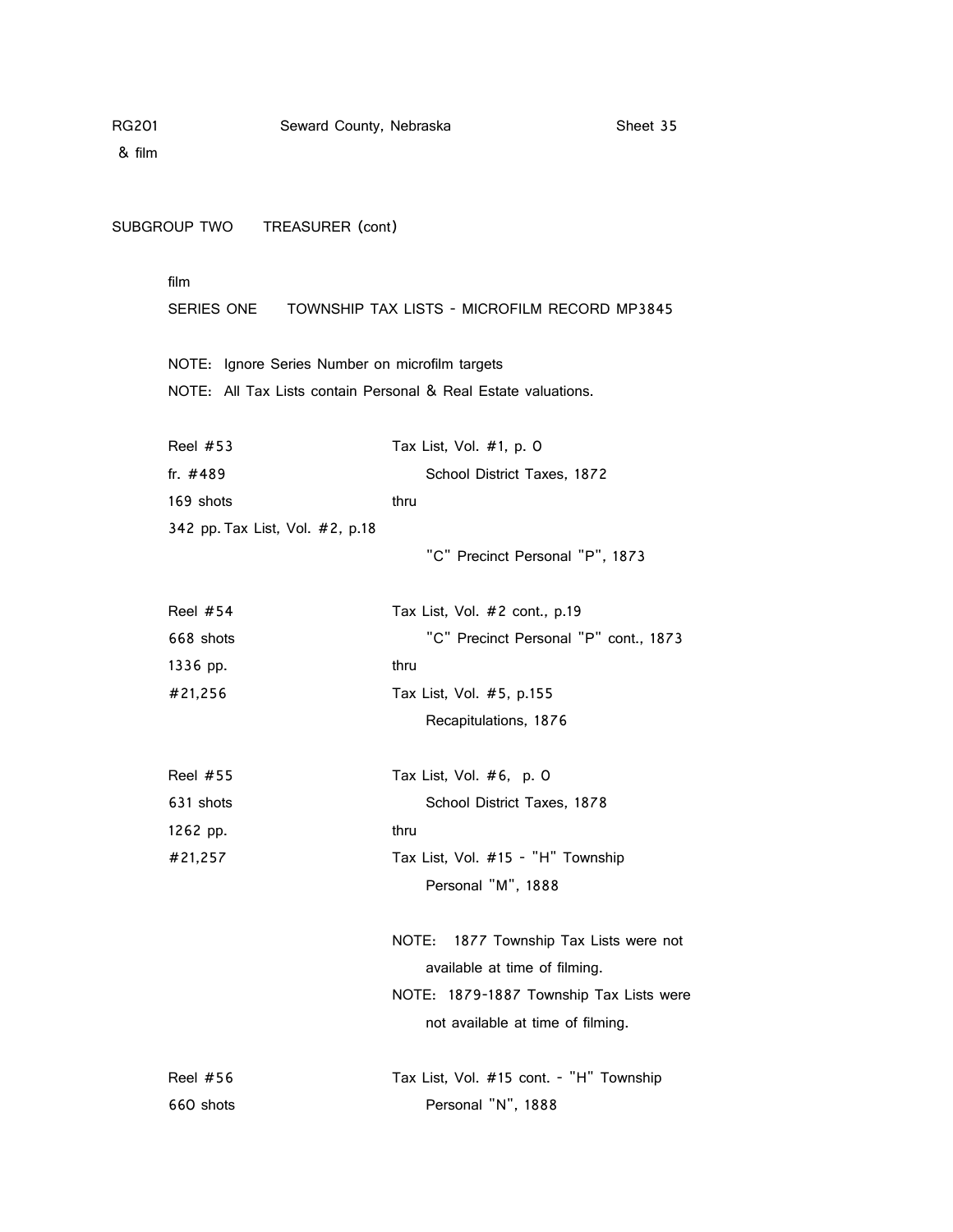& film

| 1320 pp. | thru                                         |
|----------|----------------------------------------------|
| #21,258  | Tax List, Vol. #35 - "C" Township            |
|          | Staplehurst, Real Estate, L14, B6, 1891      |
|          | NOTE: Frame #370, Delinguent Tax Statements  |
|          | Township "P", 1896 follow Vol. #23           |
|          | NOTE: Vol. $#35$ is repeated in its entirety |
|          | on Reel $#57$ .                              |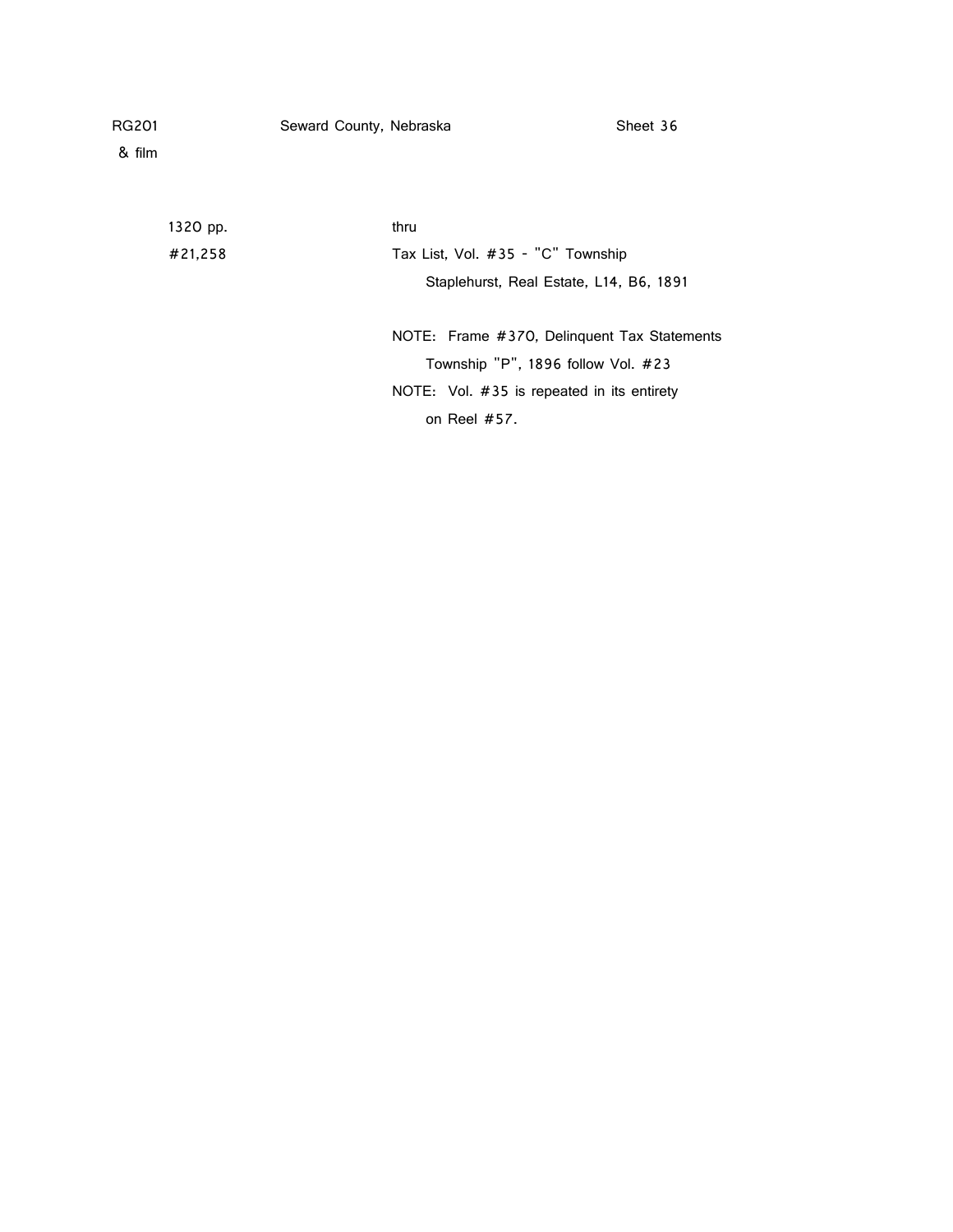& film

SUBGROUP TWO TREASURER (cont)

film

SERIES ONE TOWNSHIP TAX LISTS - MICROFILM RECORD MP3845

NOTE: Ignore series number on microfilm targets.

| <b>Reel #57</b>                           | Tax List, Vol. #35 - "C" Township & Staplehurst |  |
|-------------------------------------------|-------------------------------------------------|--|
| 626 shots                                 | p.1, Township Personal "A", 1891                |  |
| 1252 pp.                                  | thru                                            |  |
| #21,259                                   | Tax List, Vol. #56 - "A" Township               |  |
|                                           | Real Estate, S8-T12-R4, 1894                    |  |
|                                           |                                                 |  |
|                                           | NOTE: Vols. 57-76 contain several years         |  |
|                                           | valuations, 1892-1897. See inventory for        |  |
|                                           | guide.                                          |  |
|                                           |                                                 |  |
| <b>Reel #58</b>                           | Tax List, Vol. #57 - "B" Township               |  |
| 649 shots                                 | and Village of Bee, 1893-1894                   |  |
| 1298 pp.                                  | thru                                            |  |
| #21,260                                   | Tax List, Vol. #71 - "F" Township & Tamora      |  |
|                                           | Real Estate, 1897                               |  |
| Reel $#59$                                | Tax List, Vol. #72 - "H" Township & Germantown  |  |
|                                           |                                                 |  |
| 647 shots                                 | Township Personal, 1894                         |  |
| 1294 pp.                                  | thru                                            |  |
| #21,261                                   | Tax List, Vol. #85 - "O" Township               |  |
|                                           | Railroads & Utilities, 1899                     |  |
|                                           | NOTE: Vol. #79, "M" Township - Target in        |  |
| error. Vol. targeted, M Township & Beaver |                                                 |  |
|                                           | Crossing only.                                  |  |
|                                           |                                                 |  |
|                                           | NOTE: Vol. #82, "C" Township, Damaged           |  |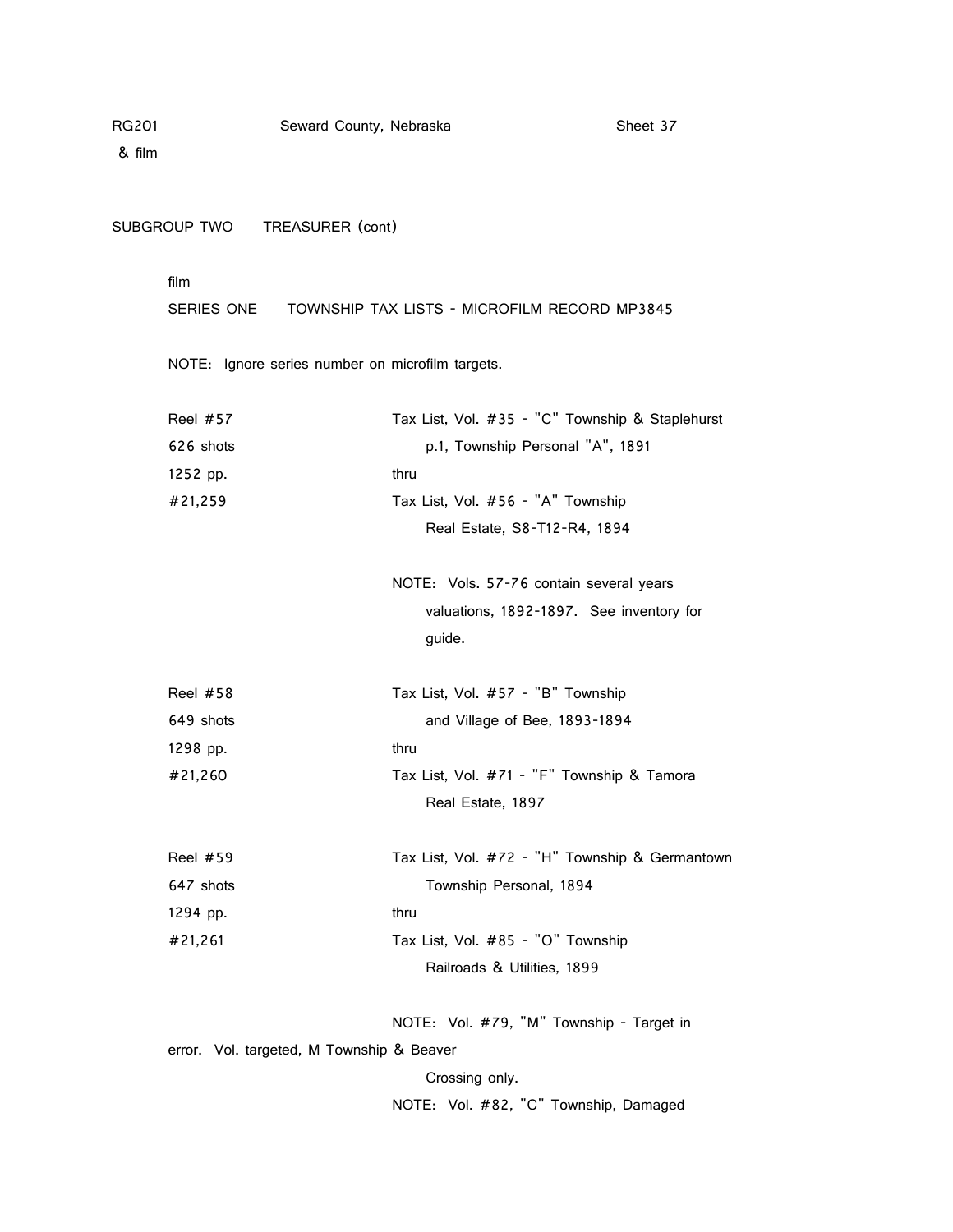original volume. Personal A-G partially missing.

NOTE: Vol. #85, "O" Township - Target in error. Target reads O Township and Germantown. Target should be "O" township Grover & Milford.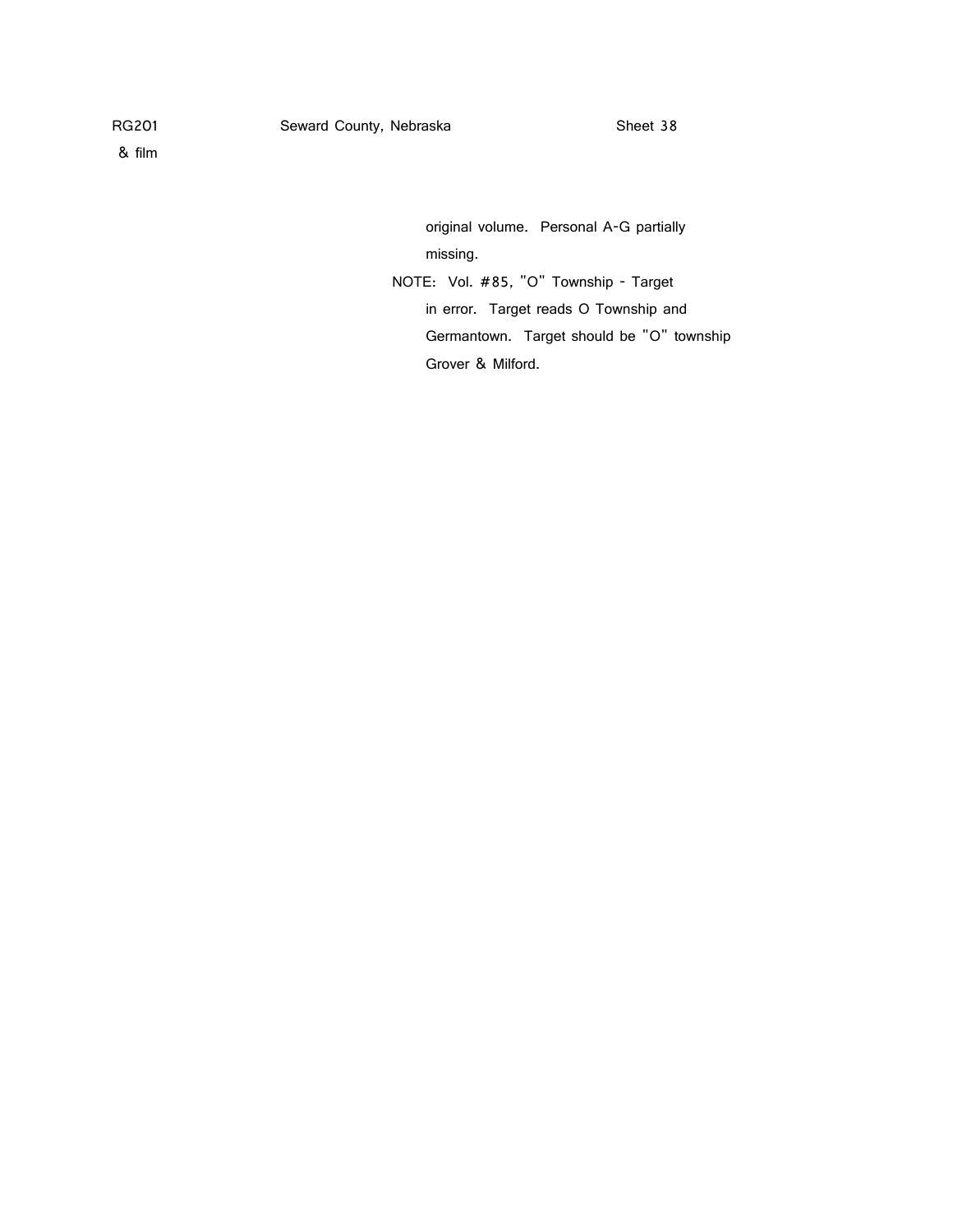& film

SUBGROUP TWO TREASURER (cont)

film

SERIES ONE TOWNSHIP TAX LISTS - MICROFILM RECORD MP3845

NOTE: Ignore Series number on microfilm targets.

| Roll $#60$   | Tax List, Vol. #86 - "P" Township |
|--------------|-----------------------------------|
| 270 shots    | Personal "A", 1899                |
| 540 pp. thru |                                   |
| #21,262      | Tax List, Vol. #94 - n.d.         |
|              | Railroad & Utilities Tax List     |

SERIES TWO COUNTY TAX LISTS

The State Archives has not accessioned the regular Tax Lists for Seward County.

SERIES THREE DELINQUENT TAX LISTS

The Archives does not hold this record

SERIES FOUR TAX SALE AND REDEMPTION RECORDS

The Archives does not hold this record

SERIES FIVE SPECIAL ASSESSMENTS

The Archives does not hold this record

SERIES SIX MOTOR VEHICLE TAX LISTS

The Archives does not hold this record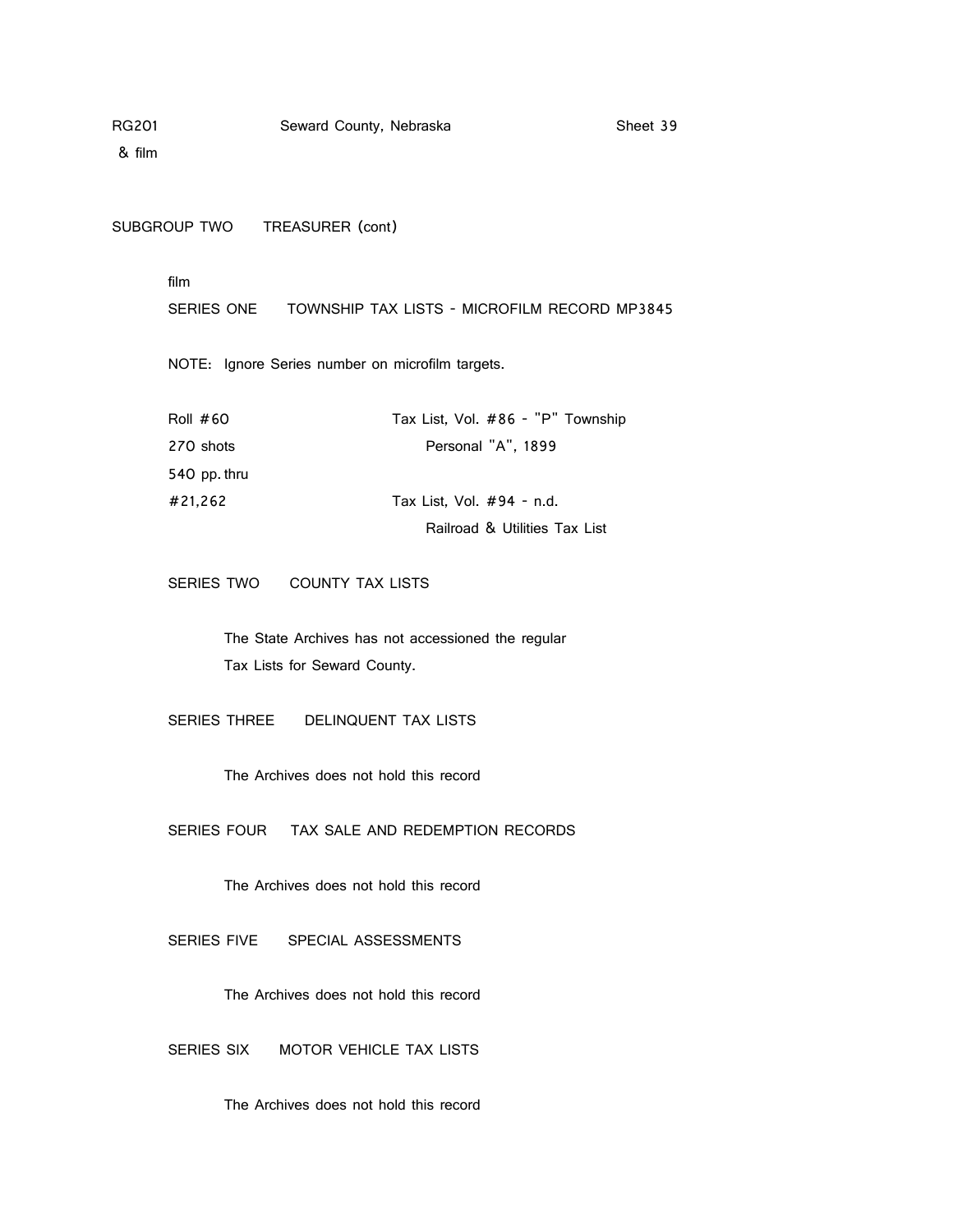& film

SERIES SEVEN SCHOOL LAND RECORDS

SERIES EIGHT MISCELLANEOUS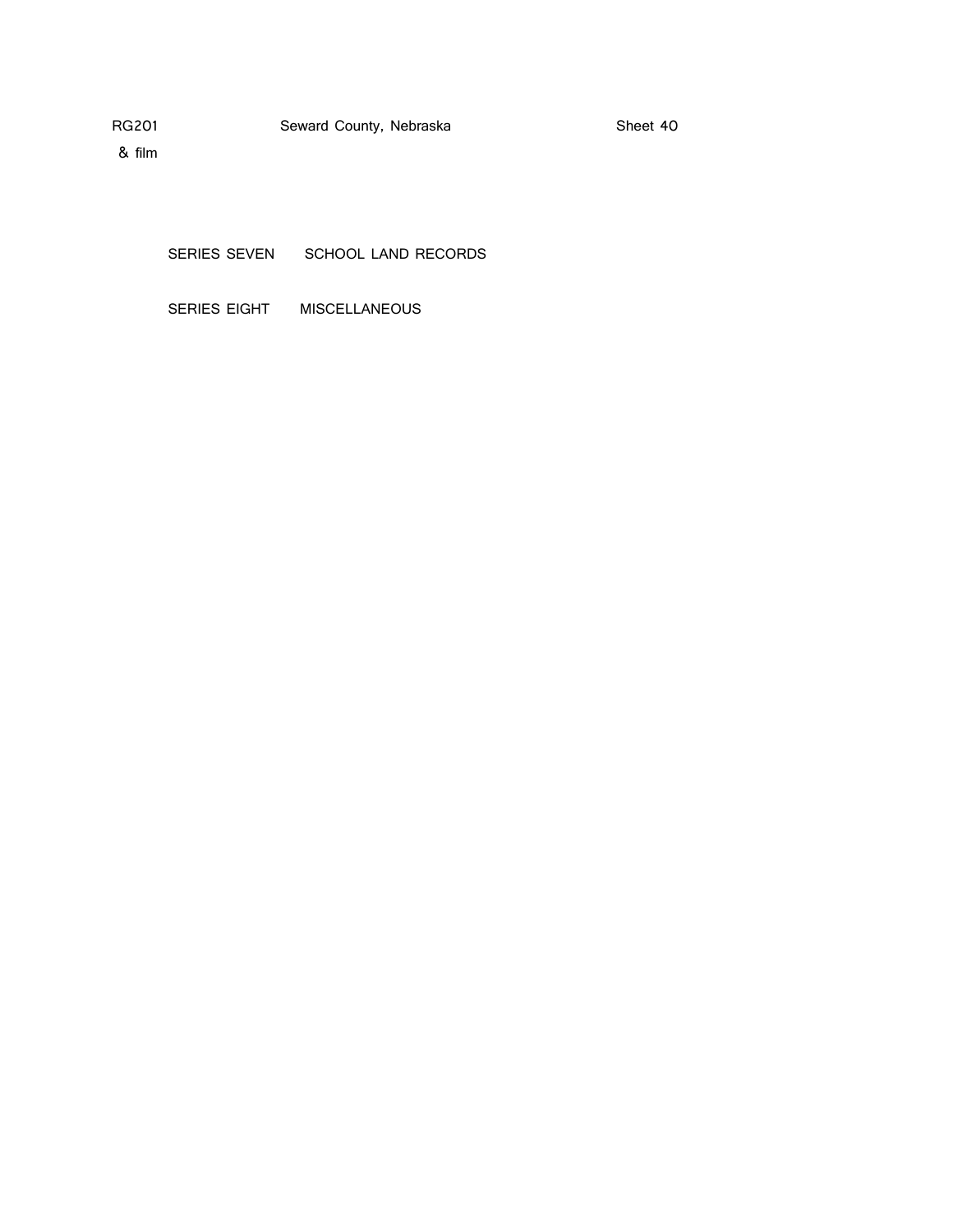| RG201<br>& film | Seward County, Nebraska |                                              | Sheet 41 |
|-----------------|-------------------------|----------------------------------------------|----------|
| SUBGROUP THREE  |                         | COUNTY BOARD OF COMMISSIONERS                |          |
| film            |                         |                                              |          |
| SERIES ONE      |                         | COUNTY BOARD PROCEEDINGS, 1867-1971          |          |
| Vol. #1         |                         | Proceedings, Vol. #1                         |          |
|                 |                         | p.0 - Index to Treas. Settlements, 1870-1877 |          |
|                 |                         | pp.1-4 (poor quality), 1867                  |          |
|                 |                         | thru                                         |          |
|                 |                         | p.47 (October 5, 1869)                       |          |
| Vol. #2         |                         | Proceedings, Vol. #2                         |          |
|                 |                         | Tax Statements, 1865-1880                    |          |
|                 |                         | Index & p.1 (October 10, 1876) thru          |          |
|                 |                         | p.479 (November 11, 1881)                    |          |
| Vol. $#3$       |                         | Proceedings, Vol. #3                         |          |
|                 |                         | Index & p.1 (November 21, 1881) thru         |          |
|                 |                         | p.476 (February 17, 1886)                    |          |
| Vol. $#4$       |                         | Proceedings, Vol.#4                          |          |
|                 |                         | Index & p.1 (March 15, 1886) thru            |          |
|                 |                         | p.480 (June 11, 1890)                        |          |
| Vol. #5         |                         | Proceedings, Vol.#5                          |          |
|                 |                         | Index & p.1 (June 11, 1890) thru             |          |
|                 |                         | p.642 (March 19, 1895)                       |          |
| Vol. #6         |                         | Proceedings, Vol. #6                         |          |
|                 |                         | Index & p.1 (June 11, 1895) thru             |          |
|                 |                         | p.631 (July 26, 1902)                        |          |
| Vol. #7         |                         | Proceedings, Vol. #7                         |          |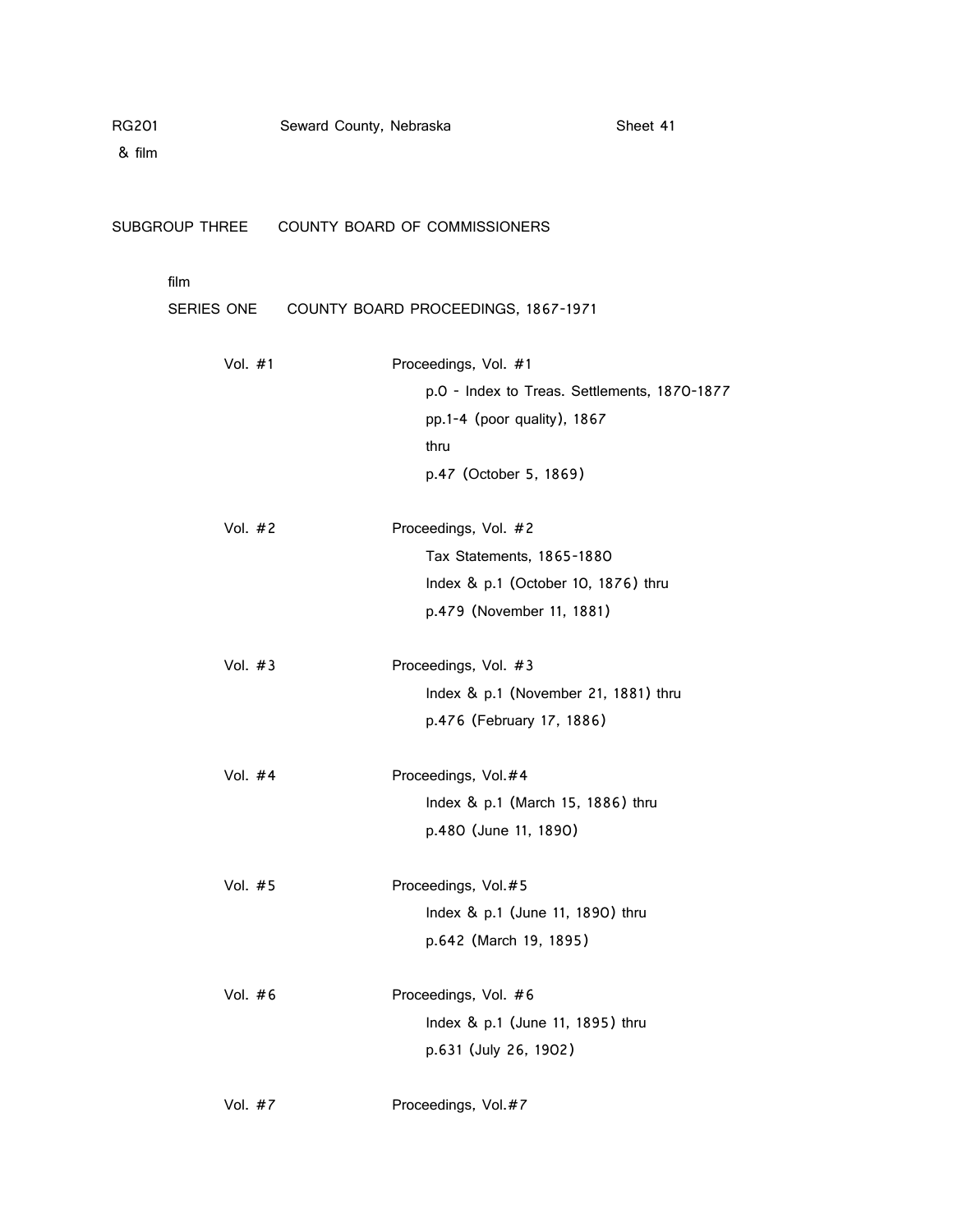& film

Index & p.1 (September 16, 1902) thru p.566 (January 3, 1911)

Vol. #8 Proceedings, Vol. #8 Index & p.1 (January 10, 1911) thru p.607 (March 14, 1922)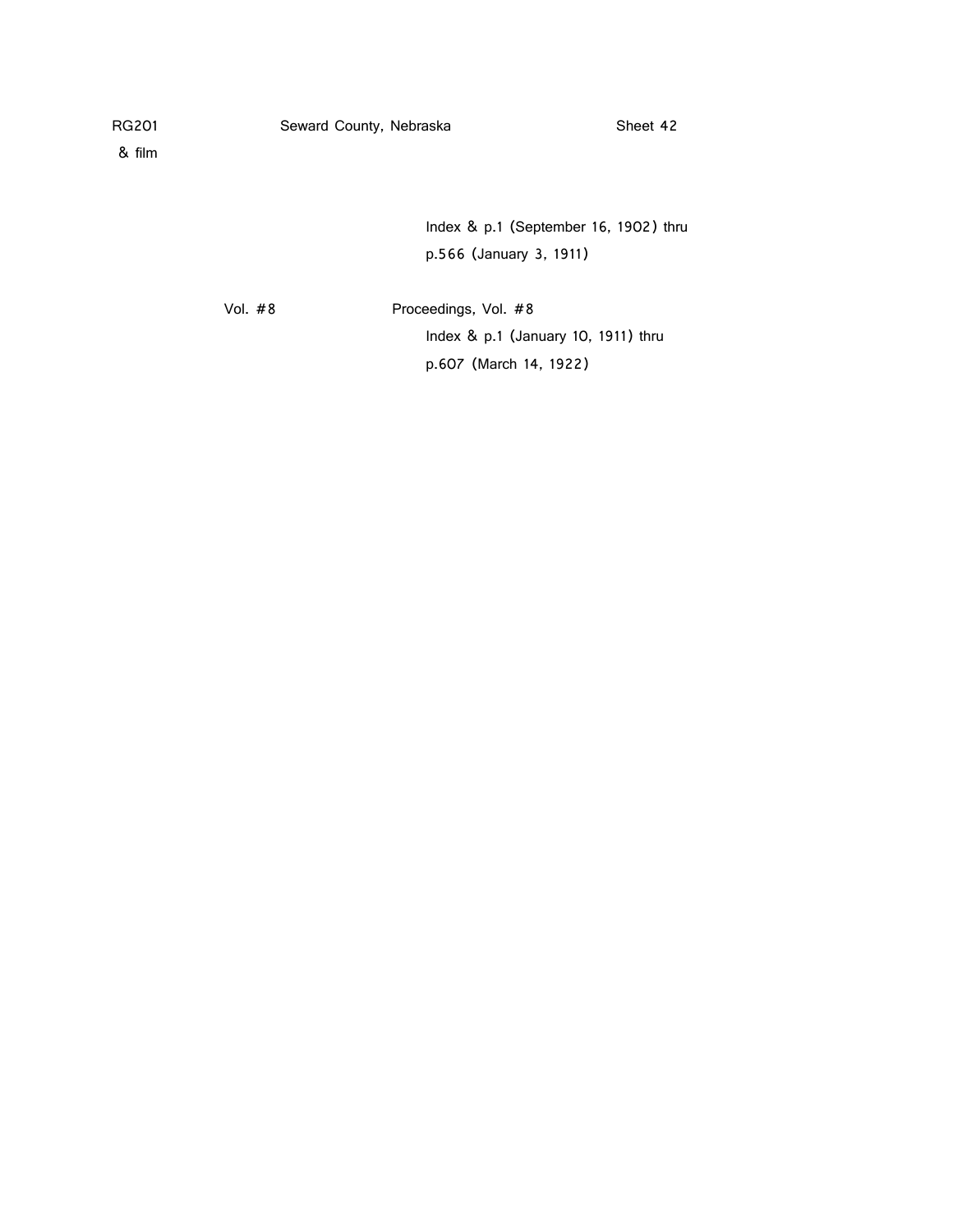& film

SUBGROUP THREE COUNTY BOARD OF COMMISSIONERS

### film

SERIES ONE COUNTY BOARD PROCEEDINGS (cont)

| Vol. $#9$  | Proceedings, Vol. #9          |
|------------|-------------------------------|
|            | p.1 (April 4, 1922) thru      |
|            | p.649 (January 13, 1931)      |
| Vol. #10   | Proceedings, Vol. #10         |
|            | $p.1$ (February 3, 1931) thru |
|            | p.696 (January 9, 1940)       |
| Vol. $#11$ | Proceedings, Vol. #11         |
|            | p.1 (February 6, 1940) thru   |
|            | p.700 (July 31, 1951)         |
| Vol. $#12$ | Proceedings, Vol. #12         |
|            | p.1 (August 7, 1951) thru     |
|            | p.707 (December 28, 1965)     |
| Vol. $#13$ | Proceedings, Vol. #13         |
|            | p.1 (January 6, 1966) thru    |
|            | p.398 (September 14, 1971)    |
|            |                               |

film

SERIES ONE COUNTY BOARD PROCEEDINGS - MICROFILM RECORD RMA0615

NOTE: County Board Proceedings follow on roll #1, Vol. #4 of plats described in Subgroup Five, County Surveyor. NOTE: Microfilm was copied from security microfilm produced by Kwik Chek Co. of Red Cloud in 1971 for the county. The State Archives cannot be responsible for microfilm not produced by this agency.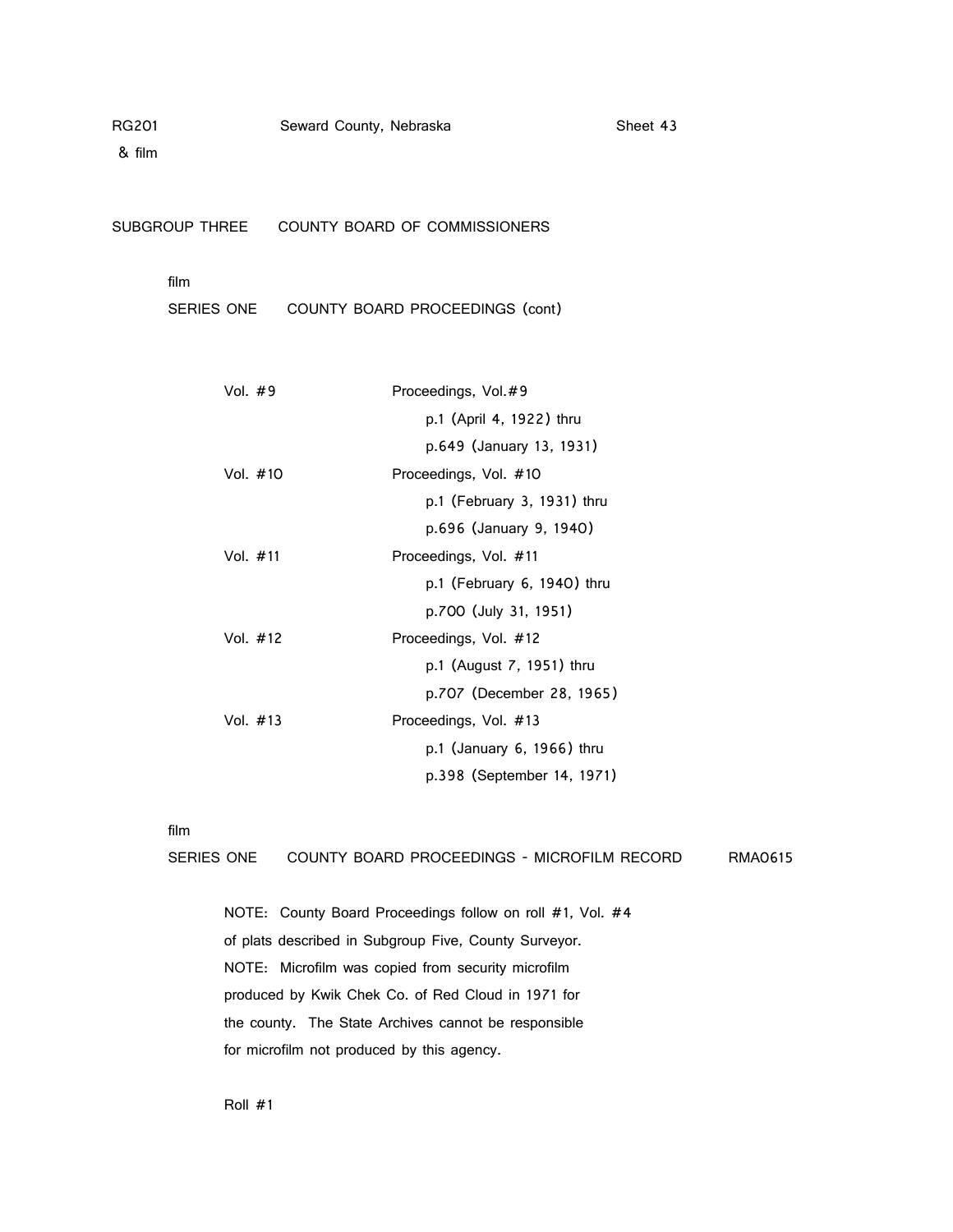& film

| cont.          | Proceedings, Vol. #1                    |
|----------------|-----------------------------------------|
| 316 pp.        | p.0 - Index to Treasurer's Settlements, |
| <b>SF Copy</b> | December 1870 - July 1877               |
| AR #69         | thru                                    |
| SF00069        | Proceedings, Vol. #2                    |
| Diazo Neg.     | p.269 (September 3, 1879)               |

NOTE: Vol.#1, 1867 is nearly illegible: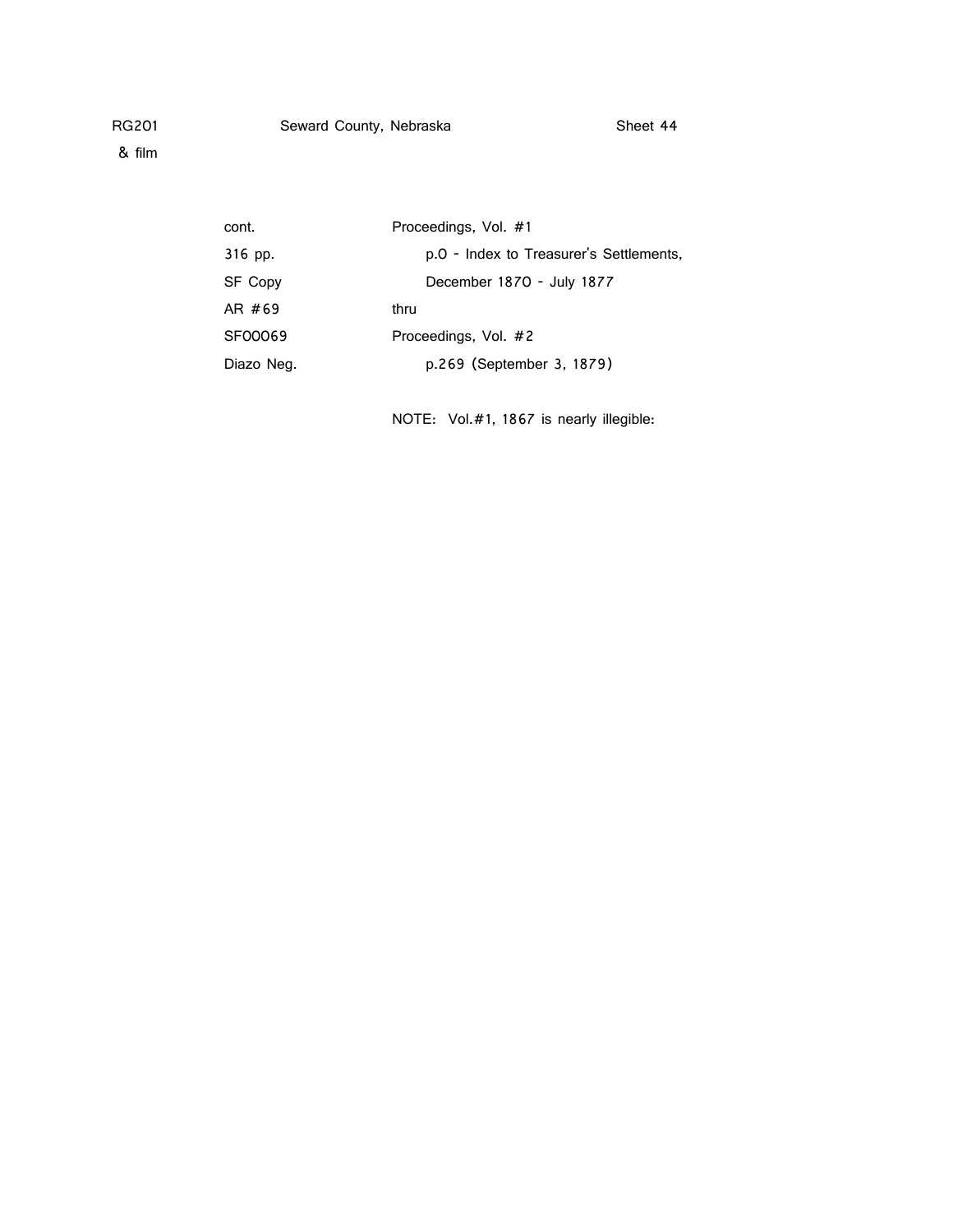& film

SUBGROUP THREE COUNTY BOARD OF COMMISSIONERS

# film

SERIES ONE BOARD PROCEEDINGS - MICROFILM RECORDRMA0615

| Roll $#2$  | Proceedings, Vol. #2 cont.      |  |
|------------|---------------------------------|--|
| 1857 pp.   | p.270 (September 3, 1879 cont.) |  |
| SF Copy    | thru                            |  |
| AR #70     | Proceedings, Vol. #6            |  |
| SF00070    | p.49 (September 17, 1895)       |  |
| Diazo Neg. |                                 |  |
|            |                                 |  |
| Roll $#3$  | Proceedings, Vol.#6 cont.       |  |
| 1820 pp.   | p.50 (September 17, 1895)       |  |
| SF Copy    | thru                            |  |
| AR #71     | Proceedings, Vol. #9            |  |
| SF00071    | p.65 (March 6, 1923)            |  |
| Diazo Neg. |                                 |  |
|            |                                 |  |
| Roll #4    | Proceedings, Vol. #9 cont.      |  |
| 1980 pp.   | p.66 (April 3, 1923)            |  |
| SF Copy    | thru                            |  |
| AR #72     | Proceedings, Vol. #11           |  |
| SF00072    | p.700 (July 31, 1951)           |  |
|            |                                 |  |
| Roll $#5$  | Proceedings, Vol. #12           |  |
| 1105 pp.   | p.1 (August 7, 1951)            |  |
| SF Copy    | thru                            |  |
| AR #73     | Proceedings, Vol. #13           |  |
| SF00073    | p.398 (September 14, 1971)      |  |
| Diazo Neg. | Resolution #176                 |  |

NOTE: These volumes are partially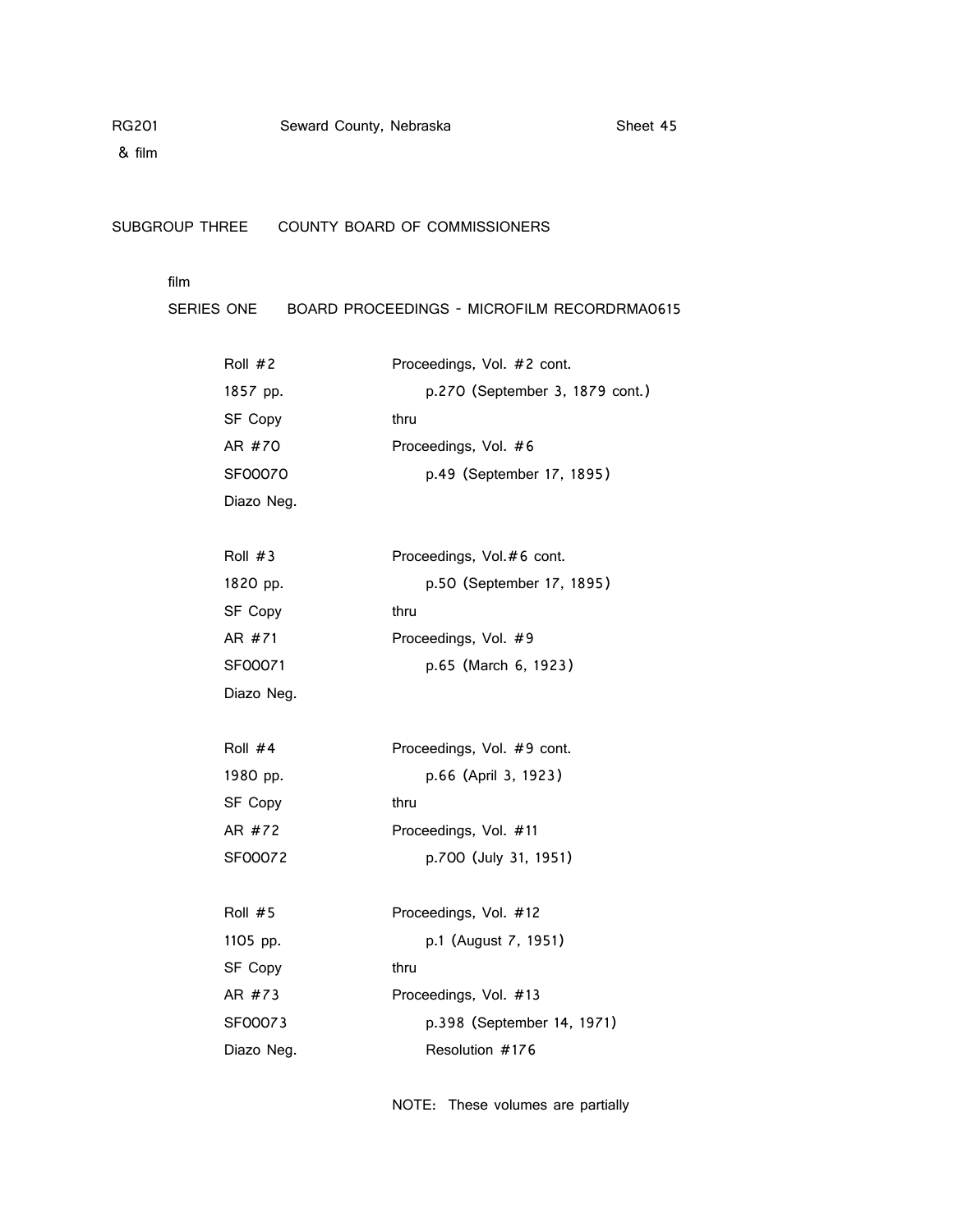& film

blurred and out of focus either due to poor original print or filming error.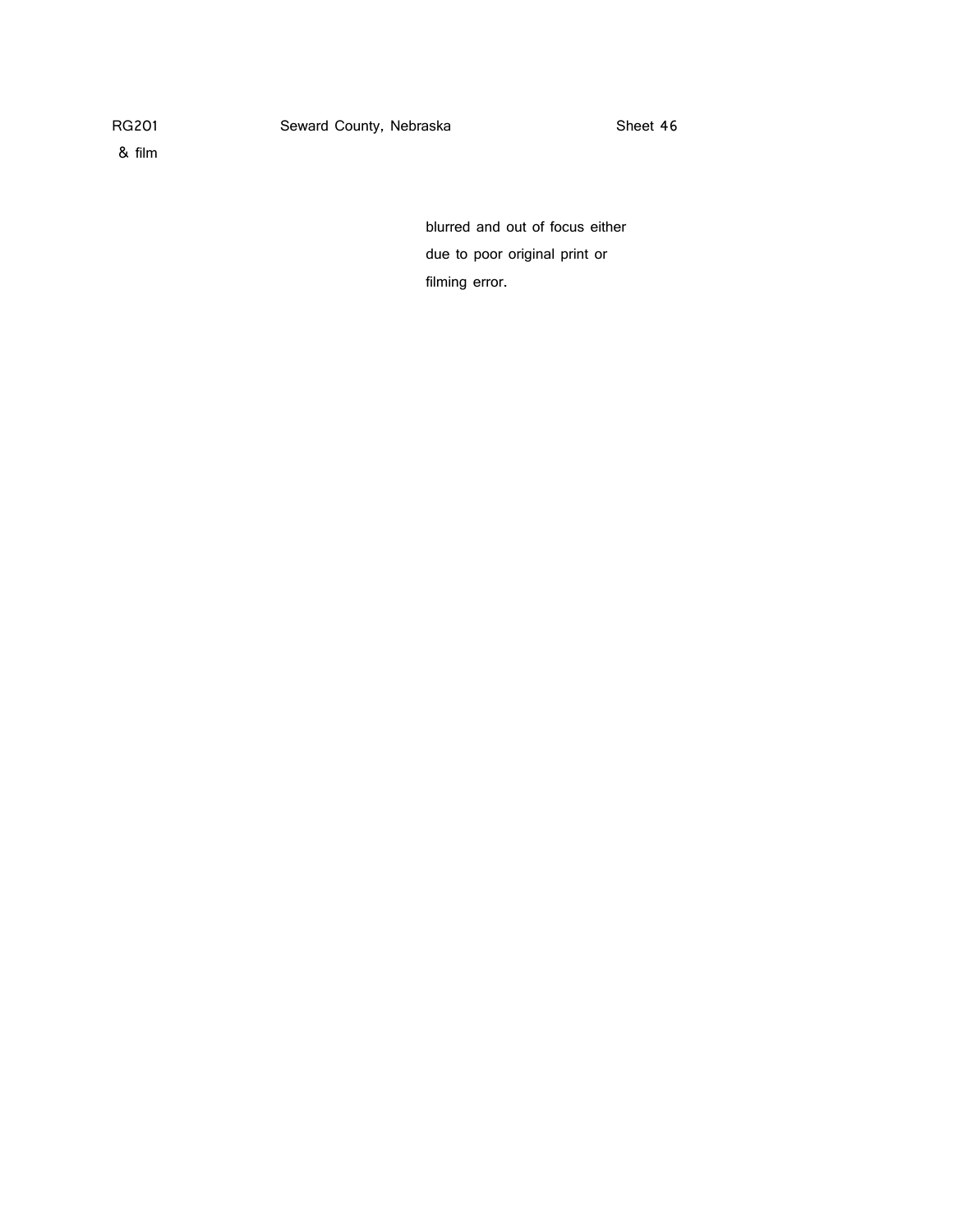| RG201 | Seward County, Nebraska |  | Sheet 47 |
|-------|-------------------------|--|----------|
|-------|-------------------------|--|----------|

| SUBGROUP FOUR | COUNTY CLERK, 1869-1964 |
|---------------|-------------------------|
|               |                         |

SERIES ONE MARRIAGE RECORDS (not on microfilm)

B.1 Marriage Licenses & Certificates, 1866-1875

NOTE: See Appendix "A" for index

| f. 1 | 1866 |
|------|------|
| f.2  | 1867 |
| f.3  | 1868 |
| f.4  | 1869 |
| f. 5 | 1872 |
| f.6  | 1873 |
| f.7  | 1874 |
| f.8  | 1875 |

film

| SERIES ONE | MARRIAGE RECORDS, 1869-1964                                                                                                              |
|------------|------------------------------------------------------------------------------------------------------------------------------------------|
| Vol. 1     | Marriage Docket, Vol. #1 (Indexed)<br>p.1 (Neihardt-Morgan), January 5, 1869<br>thru<br>p.452 (Hohenadel-Lawrence), June 7, 1878         |
| Vol. 2     | Marriage Docket, Vol. #2 (Indexed)<br>p.1 (#1), Foster-Perdue (June 15, 1878)<br>thru<br>p.612 (#251), Rutterbush-Grimes (Oct. 14, 1884) |
| Vol. $3$   | Marriage Docket, Vol. #3 (Indexed)<br>p.1 (Murphy-Allmon), October 13, 1884<br>thru                                                      |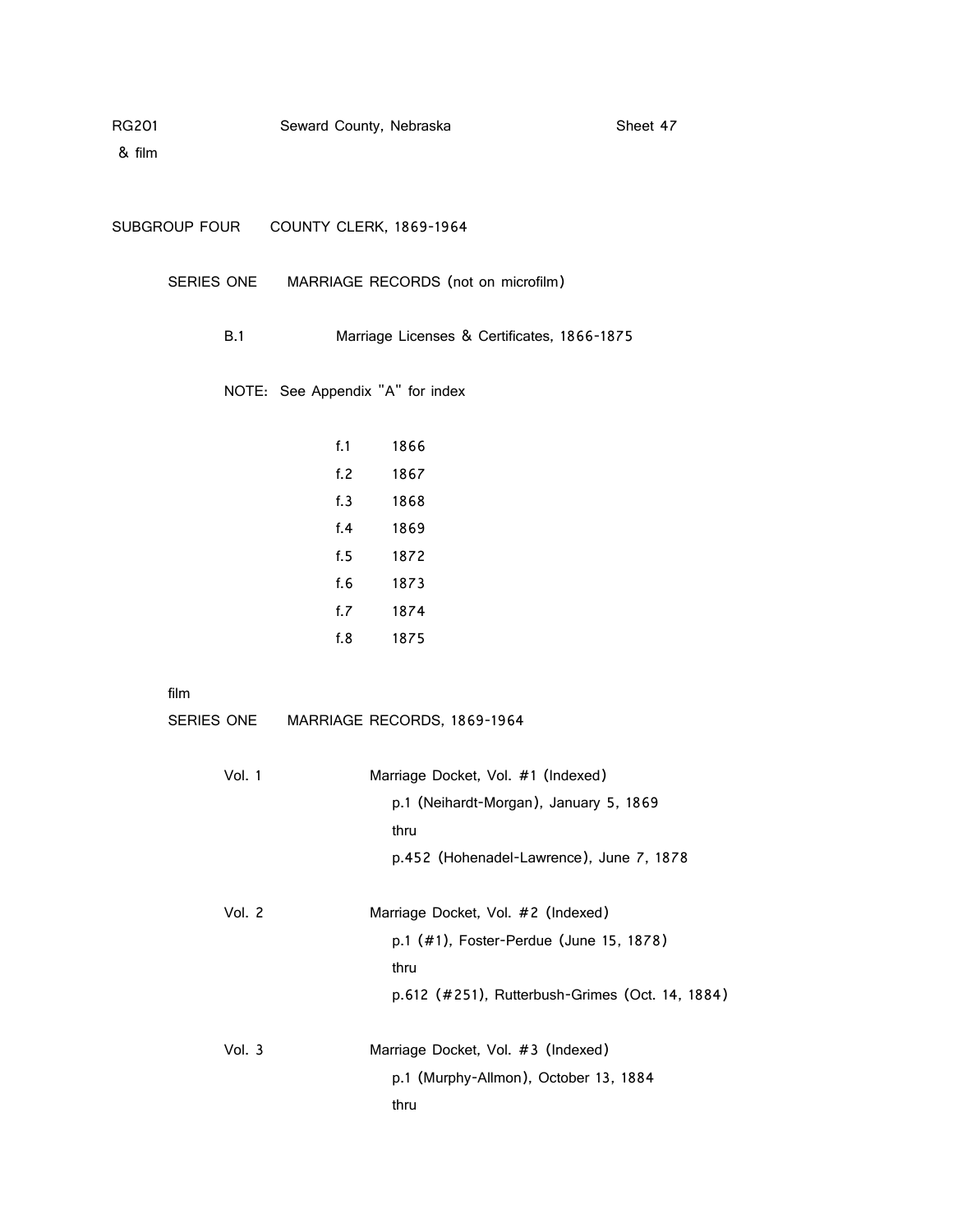& film

p.580 (Wait-Haney), March 14, 1889

Vol. 4 Marriage Docket, Vol. #4 (Indexed) p.1 (Rumsay-Davis), March 14, 1889 thru p.556 (Hayford-Terrell), June 18, 1893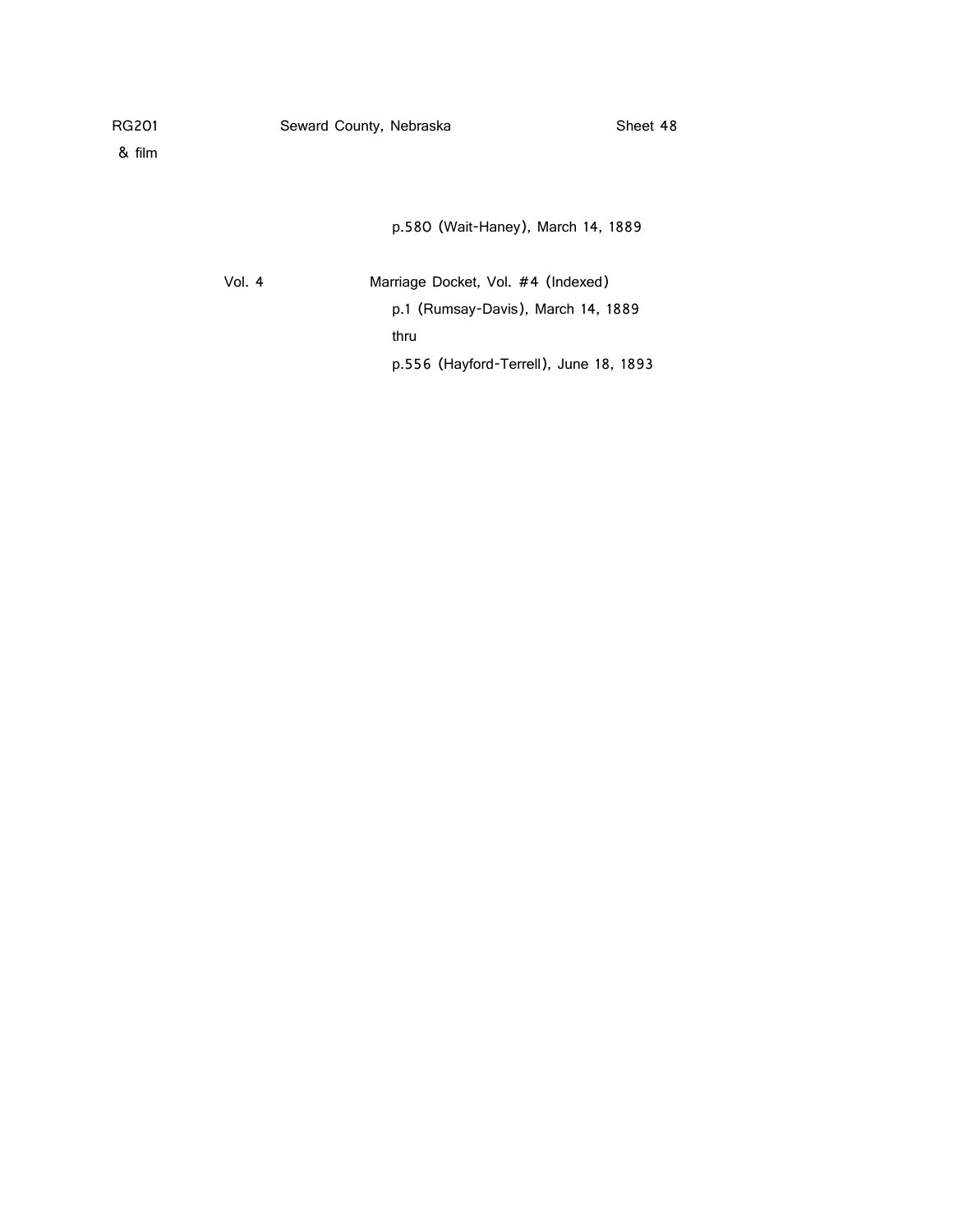SUBGROUP FOUR COUNTY CLERK (cont)

# film

| SERIES ONE | MARRIAGE RECORDS, 1869-1964                                                                                                   |
|------------|-------------------------------------------------------------------------------------------------------------------------------|
| Vol. 5     | Marriage Docket, Vol. #5 (Indexed)<br>p.1 (Konieczny-Geesen), June 20, 1893<br>thru<br>p.582 (Hageman-Shields), Aug. 17, 1898 |
| Vol. 6     | Marriage Docket, Vol. #6 (Indexed)<br>p.1 (Hickman-Kite), Aug. 17, 1898<br>thru<br>p.640 (Uuzieker-Jewel), Mar. 2, 1903       |
| Vol. 7     | Marriage Docket, Vol.#7 (Indexed)<br>p.1 (Woods-Stump), Mar. 4, 1903<br>thru<br>p.584 (Kilzer-Bock), Feb. 27, 1907            |
| Vol. 8     | Marriage Docket, Vol.#8 (Indexed)<br>p.1 (Clark-Emerson), Feb. 25, 1907<br>thru<br>p.582 (Kurz-Rolfsmeier), Jan. 25, 1911     |
| Vol. 9     | Marriage Docket, Vol.#9 (Indexed)<br>p.1 (Whetoel-Andrews), Jan. 26, 1911<br>thru<br>p.584 (Warusholz-Struhs), April 18, 1915 |
| Vol. 10    | Marriage Docket, Vol. #10 (Indexed)<br>p.1 (Crandall-Bechtel), April 16, 1915<br>thru                                         |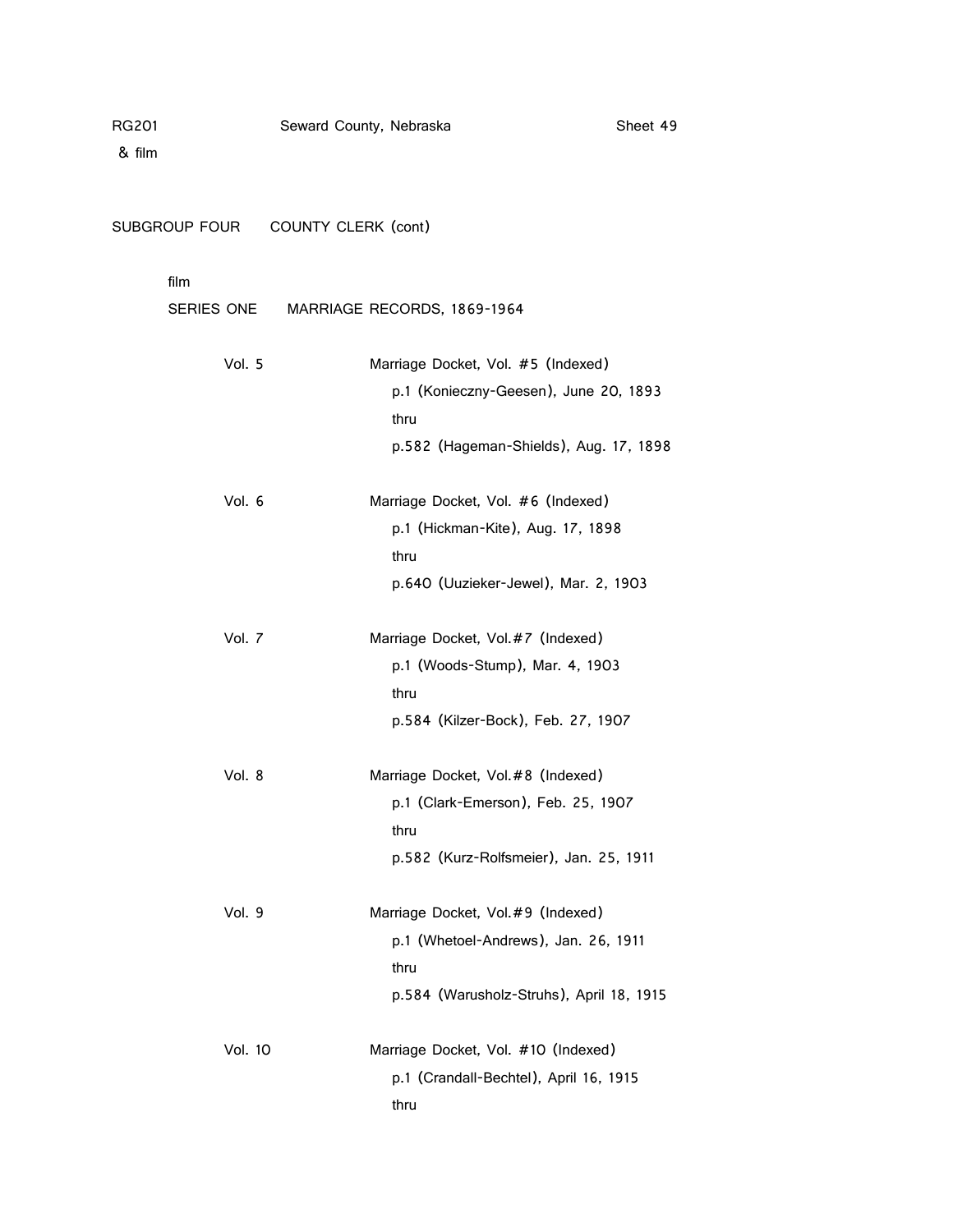| RG201 |  |
|-------|--|
|-------|--|

& film

p.636 (Spalding-Rivers), February 4, 1920

| Vol. 11 | Marriage Docket, Vol. #11 (Indexed)   |
|---------|---------------------------------------|
|         | p.1 (Kroblen-Tyner), February 7, 1920 |
|         | thru                                  |
|         | p.513 (Koehnke-Mauke), August 9, 1923 |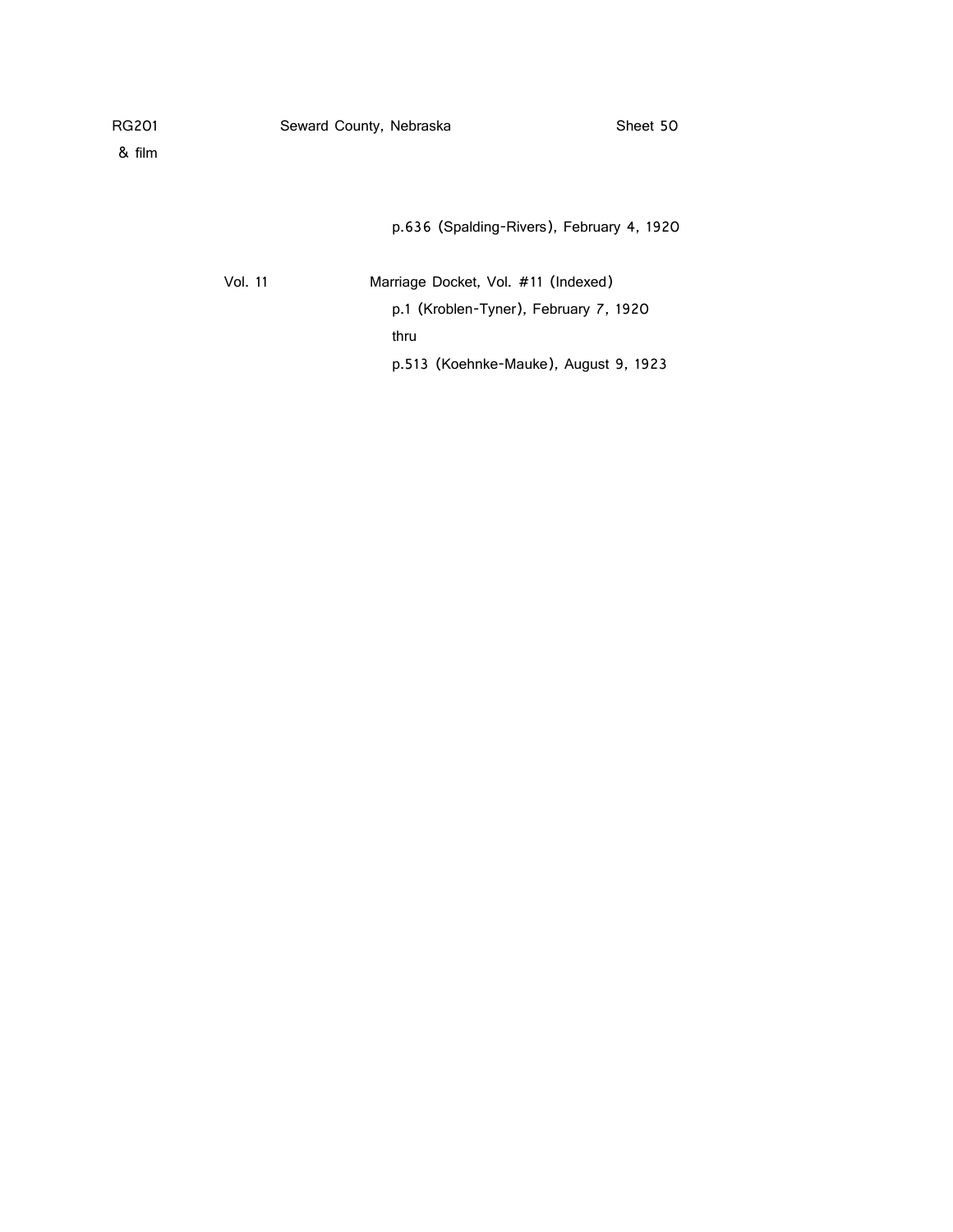SUBGROUP FOUR COUNTY CLERK (cont)

# film

|                | SERIES ONE MARRIAGE RECORDS (cont)                                                                                                      |
|----------------|-----------------------------------------------------------------------------------------------------------------------------------------|
| <b>Vol. 12</b> | Marriage Docket, Vol. #12 (Indexed)<br>#1 (Ohlschwager-Winters), August 11, 1923<br>thru<br>#650 (Long-Wilson), June 4, 1929            |
| <b>Vol. 13</b> | Marriage Docket, Vol. #13 (Indexed)<br>#1 (Hartmann-Bender), June 6, 1929<br>thru<br>#708 (Martin-Shasteen), March 29, 1934             |
| Vol. 14        | Marriage Docket, Vol. #14 (Indexed)<br>#1 (Beckler-Hershberger Beckler),<br>May 29, 1937<br>thru<br>#700 (May-Priefert), April 30, 1938 |
| Vol. #15       | Marriage Docket, Vol. #15 (Indexed)<br>#1 (Avre-Schwartz), April 30, 1938<br>thru<br>#640 (Kapke-Cornell), April 26, 1942               |
| Vol. #16       | Marriage Docket, Vol.#16 (Indexed)<br>#1 (Trosper-Wohlenberg), April 20, 1942<br>thru<br>#702 (Thompson-Harris), April 15, 1948         |
|                | NOTE: pp.699 & 701 are marriages dated<br>April 18, 1948                                                                                |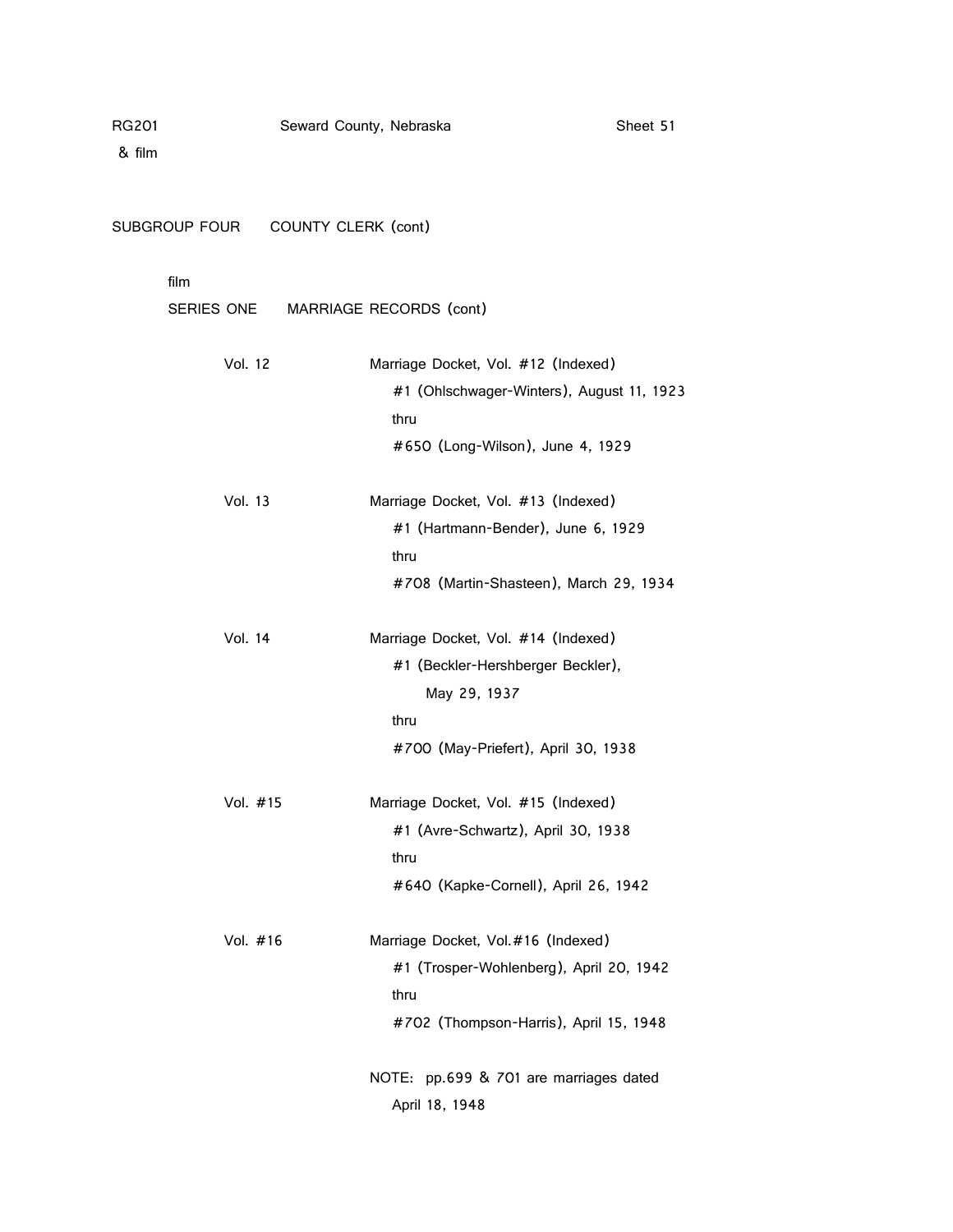& film

Vol. #17 Marriage Docket, Vol. #17 (Indexed) #1 (Wittler-Duis), April 15, 1948 thru #700 (Weston-Schultz), August 6, 1953

NOTE: p.697 is marriage dated Aug. 8, 1953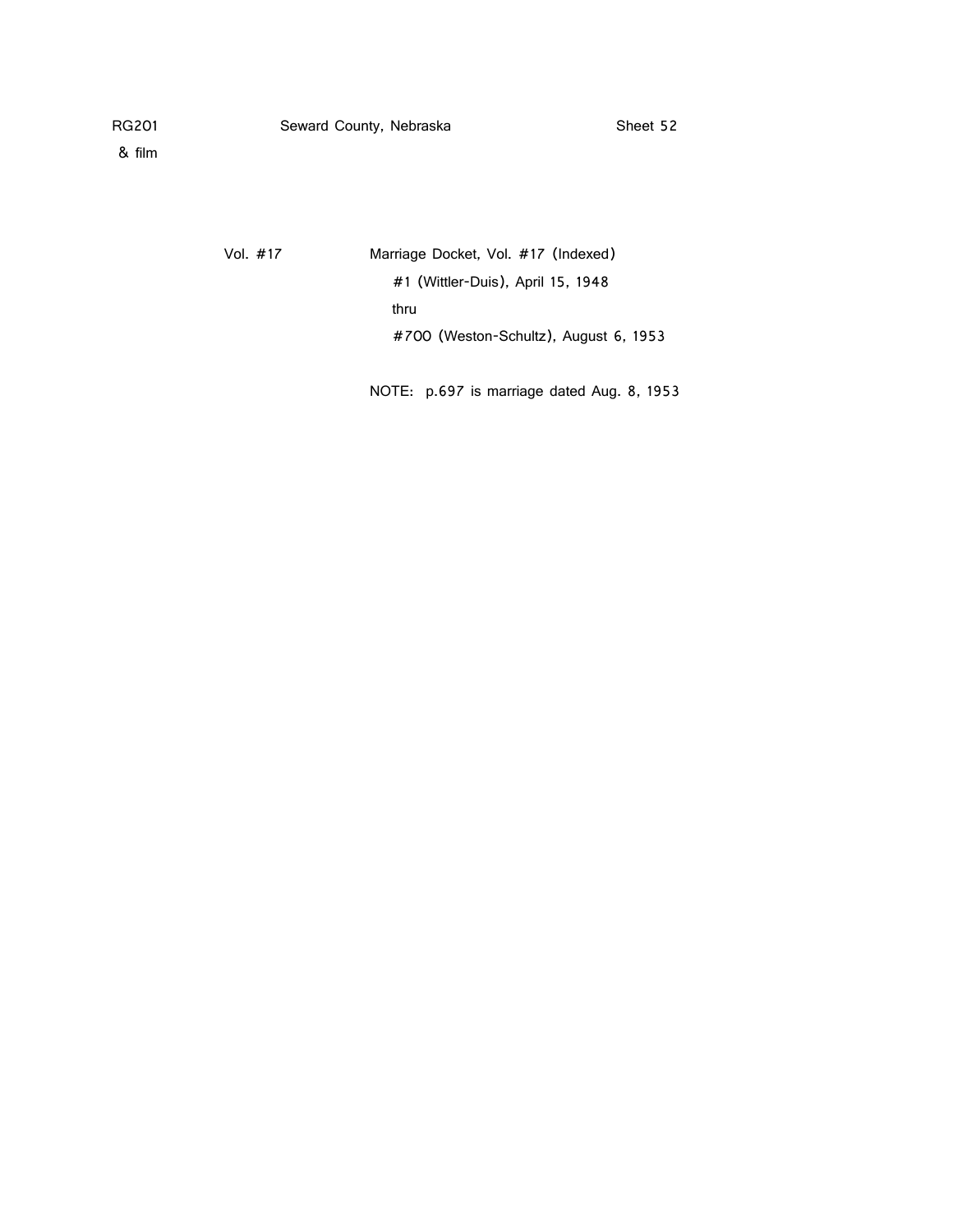| i201 |  |  |
|------|--|--|
|      |  |  |

|            | SUBGROUP FOUR COUNTY CLERK (cont)            |
|------------|----------------------------------------------|
| film       |                                              |
| SERIES ONE | MARRIAGE RECORDS, 1869-1964                  |
| Vol. #18   | Marriage Docket, Vol. #18 (Indexed)          |
|            | 18-1 (Klein-Panel), August 6, 1953           |
|            | thru                                         |
|            | 18-700 (Boeck-Norwood), December 20, 1958    |
| Vol. #19   | Marriage Docket, Vol. #19 (Indexed)          |
|            | 19-1 (Kroeger-Wandersee), December 22, 1958  |
|            | thru                                         |
|            | 19-670 (Wiemer-Rieger), February 15, 1964    |
| film       |                                              |
| SERIES ONE | MARRIAGE RECORDS - MICROFILM RECORD MP4018   |
|            | Reel #1 Marriage Docket, Vol. #1 (1869-1878) |
| 782 shots  | Index - Brides "A"                           |
| 1578 pp.   | thru                                         |
| #23,247    | Marriage Docket, Vol. #3, p.221              |
|            | McGrew-McClellan (July 1, 1886)              |
| Reel #2    | Marriage Docket, Vol. #3 cont., p.222        |
| 800 shots  | Schenck-Pellon (July 26, 1886)               |
| 1600 pp.   | thru                                         |
| #23,248    | Marriage Docket, Vol. #5, p.515              |
|            | Davidson-New (January 15, 1898)              |
|            |                                              |

Reel #3 Marriage Docket, Vol. #5 cont., p.516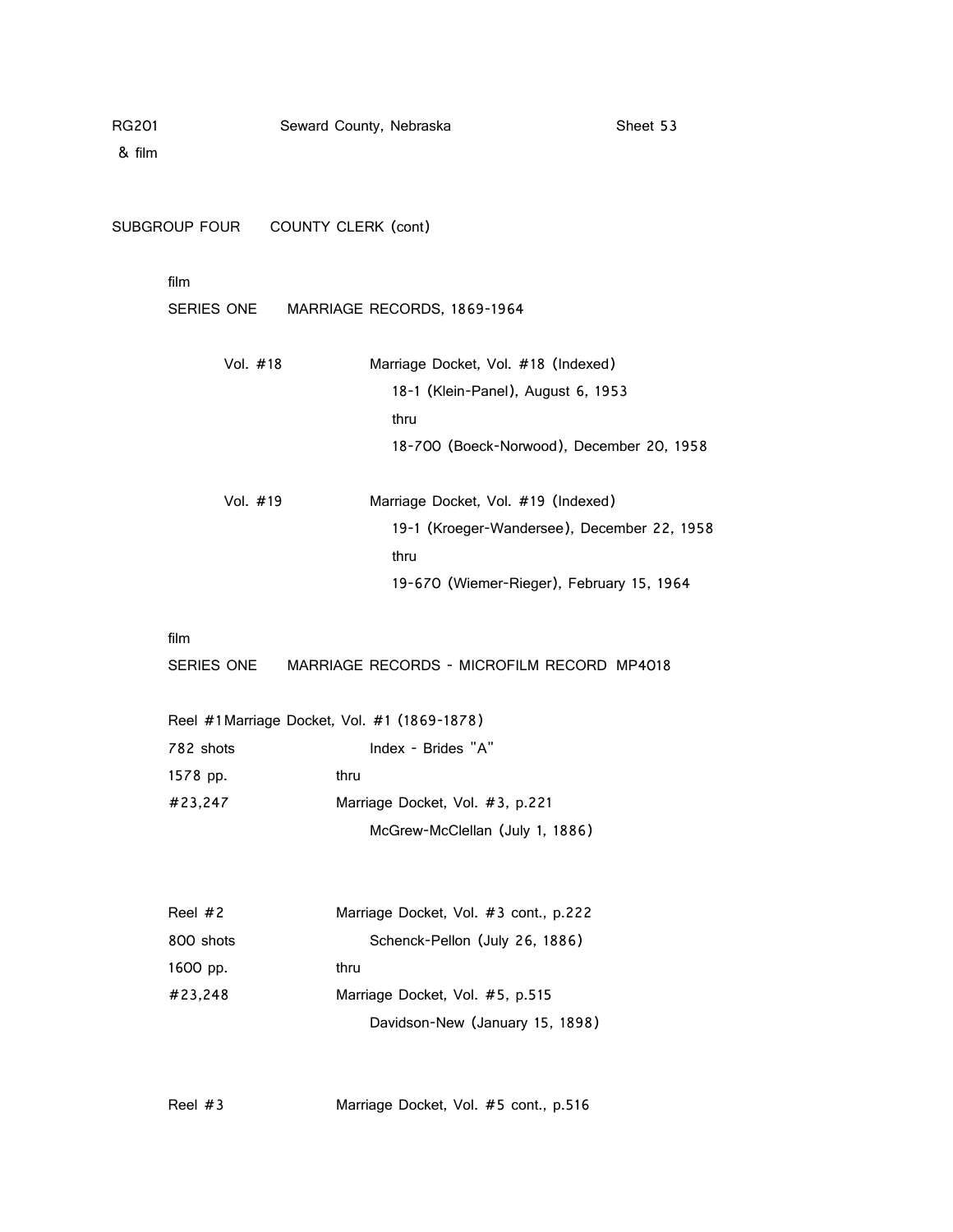| RG201 | Seward County, Nebraska | Sheet 54 |
|-------|-------------------------|----------|
|       |                         |          |

| 797 shots | Neujahr-Pliefke (January 17, 1898)         |
|-----------|--------------------------------------------|
| 1594 pp.  | thru                                       |
| #23,249   | Marriage Docket, Vol. #8, p.95             |
|           | Campbell-Foster (October 24, 1907)         |
|           |                                            |
|           | RETAKE: Vol. #8, Index "A", frames 720-721 |
|           | overlapping due to camera problems.        |
|           | Retake spliced to end of reel.             |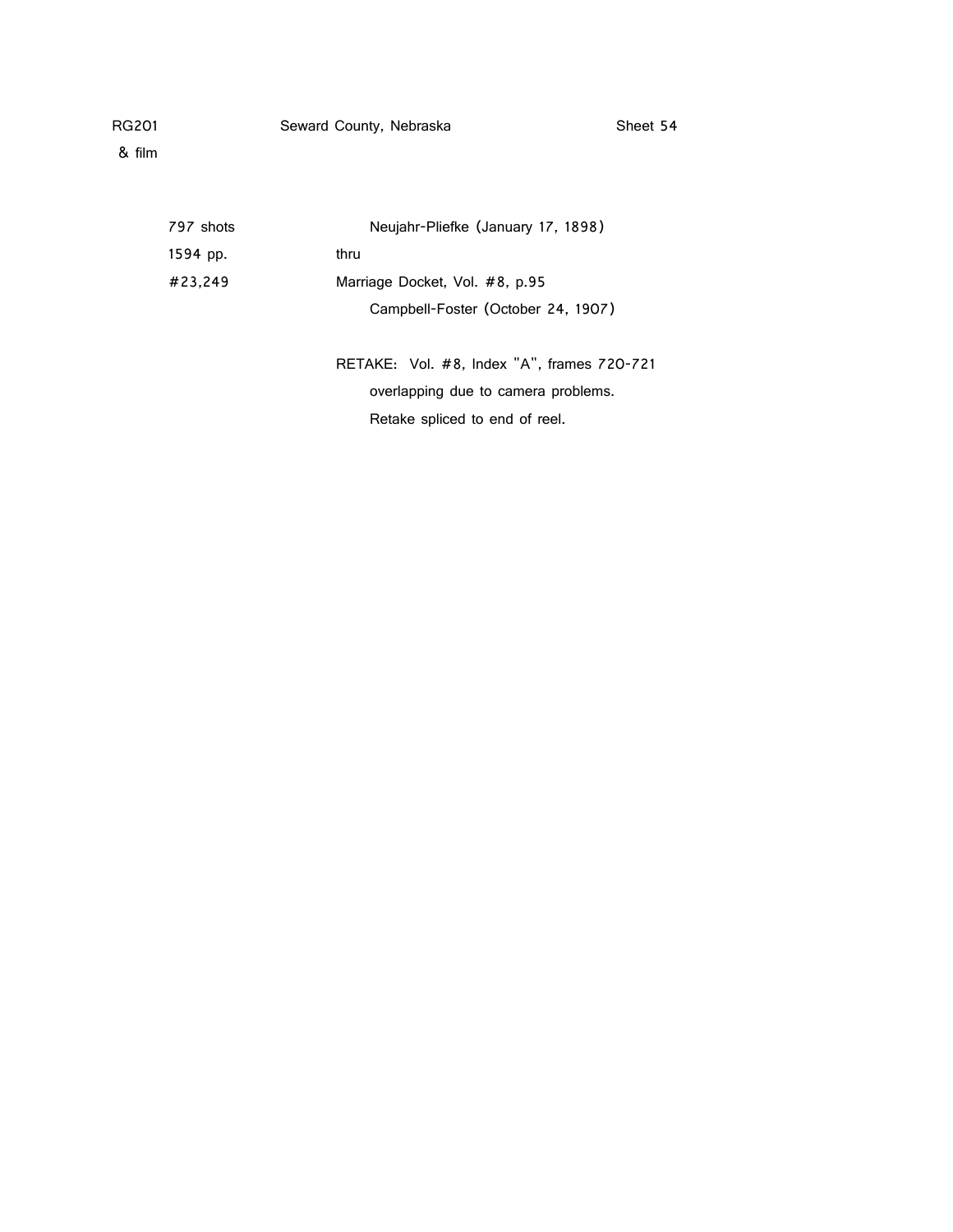& film

SUBGROUP FOUR COUNTY CLERK (cont)

# film

|           | SERIES ONE MARRIAGE RECORDS - MICROFILM RECORD MP4018 |  |  |
|-----------|-------------------------------------------------------|--|--|
| Reel #4   | Marriage Docket, Vol. #8 cont., p.96                  |  |  |
| 782 shots | Fehlhafar-Moeller (October 24, 1907)                  |  |  |
| 1564 pp.  | thru                                                  |  |  |
| #23,266   | Marriage Docket, Vol. #10, p.321                      |  |  |
|           | Beethe-Zieh (August 6, 1917)                          |  |  |
|           | NOTE: Indexes, Vols. 9 & 10 are continued             |  |  |
|           | in latter alphabet. See roll for notes.               |  |  |
| Reel #5   | Marriage Docket, Vol. #10 cont., p.322                |  |  |
| 782 shots | Therierr-Hendricks (August 6, 1917)                   |  |  |
| 1564 pp.  | thru                                                  |  |  |
| #23,267   | Marriage Docket, Vol. #12, p.531                      |  |  |
|           | #531 - Eilrich-Sommer (August 19, 1928)               |  |  |
|           | RETAKE: Vol. #12, pp.238-240, frames 627-628          |  |  |
|           | overlapped due to camera error. Following             |  |  |
|           | marriages retaken and RETAKE spliced to               |  |  |
|           | End of Reel:                                          |  |  |
|           | TAYLOR-HAMMOND (July 10, 1926)                        |  |  |
|           | CARNICLE-SWEASEY (July 19, 1926)                      |  |  |
|           | DICKINSON-NEWLAUS (July 25, 1926)                     |  |  |
| Reel #6   | Marriage Docket, Vol. #12 cont., p.532                |  |  |

774 shots #532 - Minchow-Pyre (August 17, 1928)

1610 pp. thru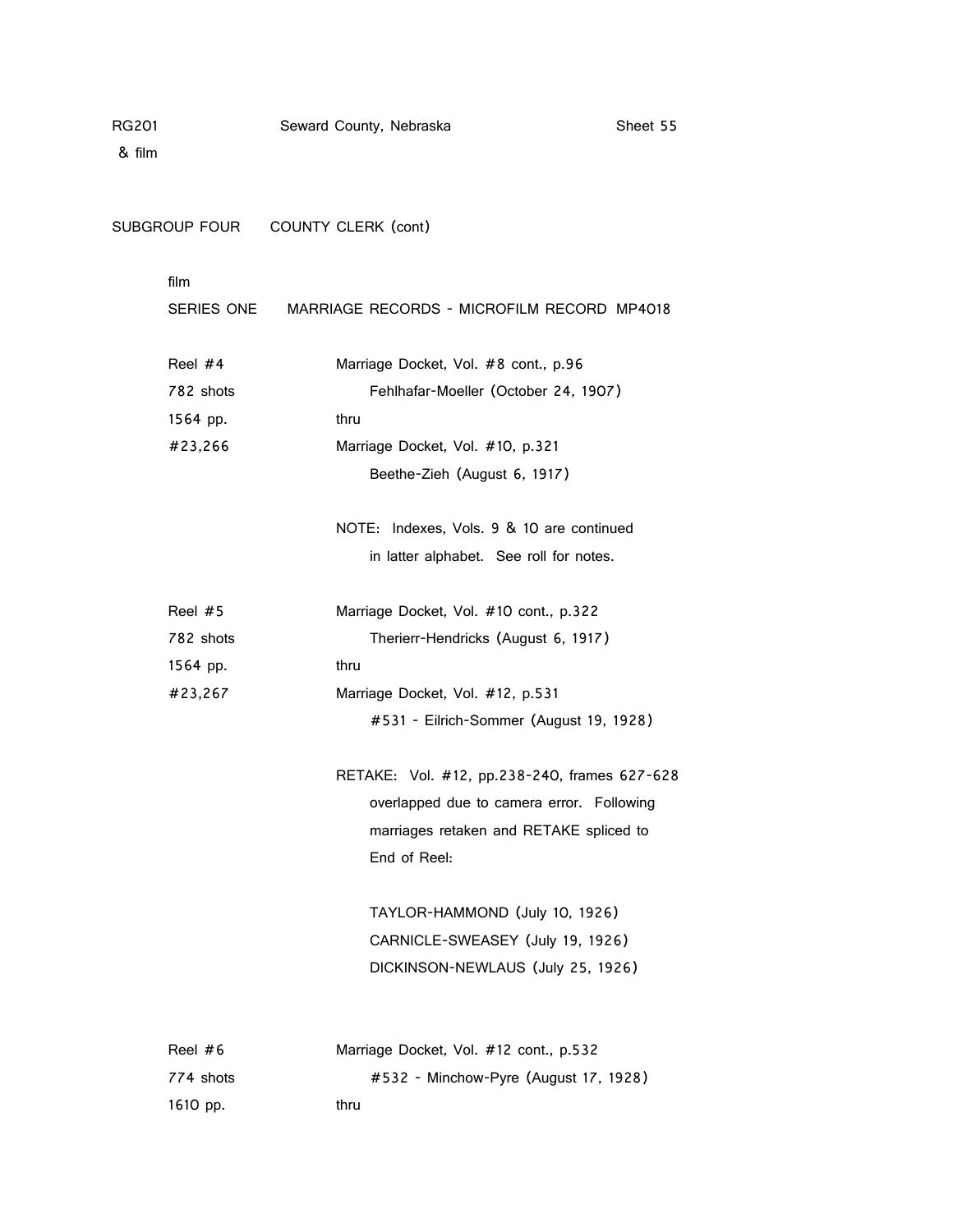#23,281 Marriage Docket, Vol. #14, p.541 #541 - Barnes-Ronkar (May 29, 1937)

> NOTE: New frame counter installed following frame #69 and beginning with frame #95. No Records missed in filming.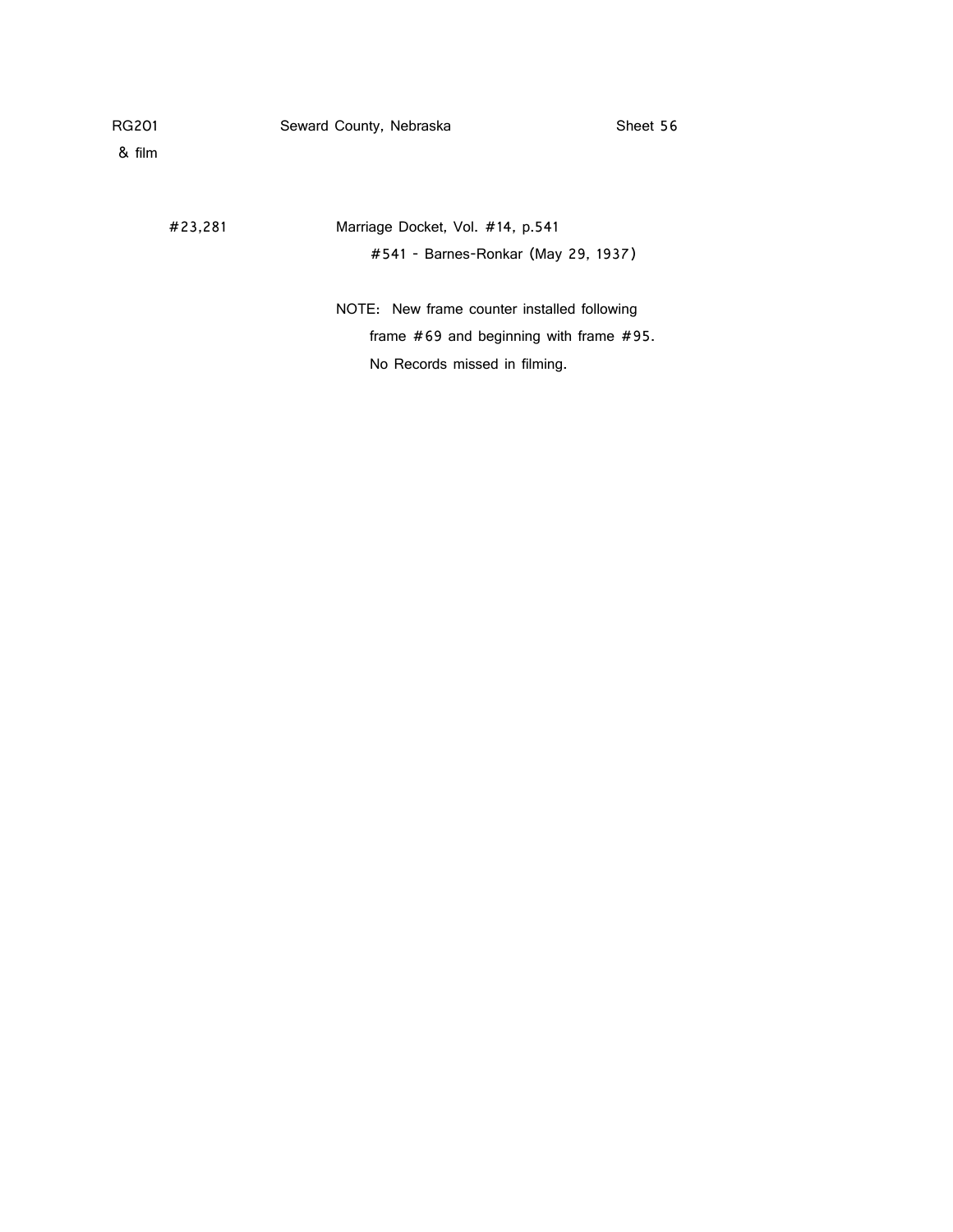& film

SUBGROUP FOUR COUNTY CLERK (cont)

# film

| SERIES ONE | MARRIAGE RECORDS - MICROFILM RECORD MP4018  |  |  |
|------------|---------------------------------------------|--|--|
| Reel #7    | Marriage Docket, Vol. #14 cont., p.542      |  |  |
| 801 shots  | #542 - Anstine-Varga (May 29, 1937)         |  |  |
| 1602 pp.   | thru                                        |  |  |
| #23,282    | Marriage Docket, Vol. #16, p.625            |  |  |
|            | #625 - Maas-Gabelhause (October 25, 1947)   |  |  |
|            | NOTE: Vol. #16 contains marriages thru      |  |  |
|            | October 26, 1947. See p.624                 |  |  |
| Reel #8    | Marriage Docket, Vol. #16 cont., p.626      |  |  |
| 814 shots  | #626 - Burns-Pflughaupt (October 25, 1947)  |  |  |
| 1628 pp.   | thru                                        |  |  |
| #23,302    | Marriage Docket, Vol. #18, p.665            |  |  |
|            | #665 - Fowler-Smith (September 3, 1958)     |  |  |
|            | NOTE: Vol. #16 contains marriages dated     |  |  |
|            | thru April 18, 1948                         |  |  |
|            | NOTE: Vol. #17 contains marriages dated     |  |  |
|            | thru August 8, 1953                         |  |  |
|            | NOTE: Vol. #18 contains marriages dated     |  |  |
|            | thru September 12, 1958                     |  |  |
|            | CORRECTION: Vol. #17, pp. 99-100 filmed out |  |  |
|            | of order and retaken in order immediately   |  |  |
|            | following at frame #136.                    |  |  |
| Reel #9    | Marriage Docket, Vol. #18 cont., p.626      |  |  |

408 shots 18-666 (Hoff-Carr), September 5, 1958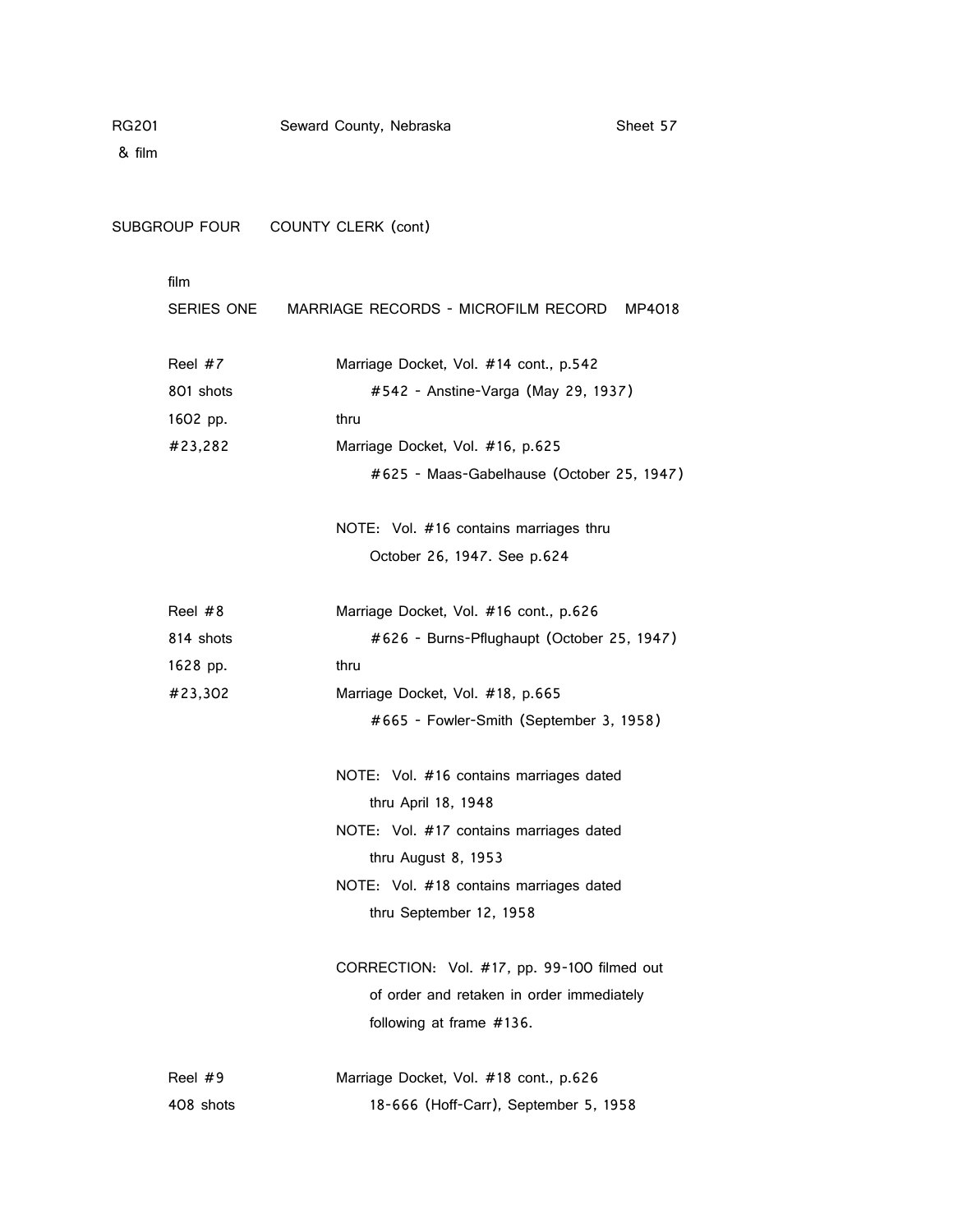& film

816 pp. thru

#23,325 Marriage Docket, Vol. #19, p.670 19-670 (Wiemer-Rieger), February 15, 1964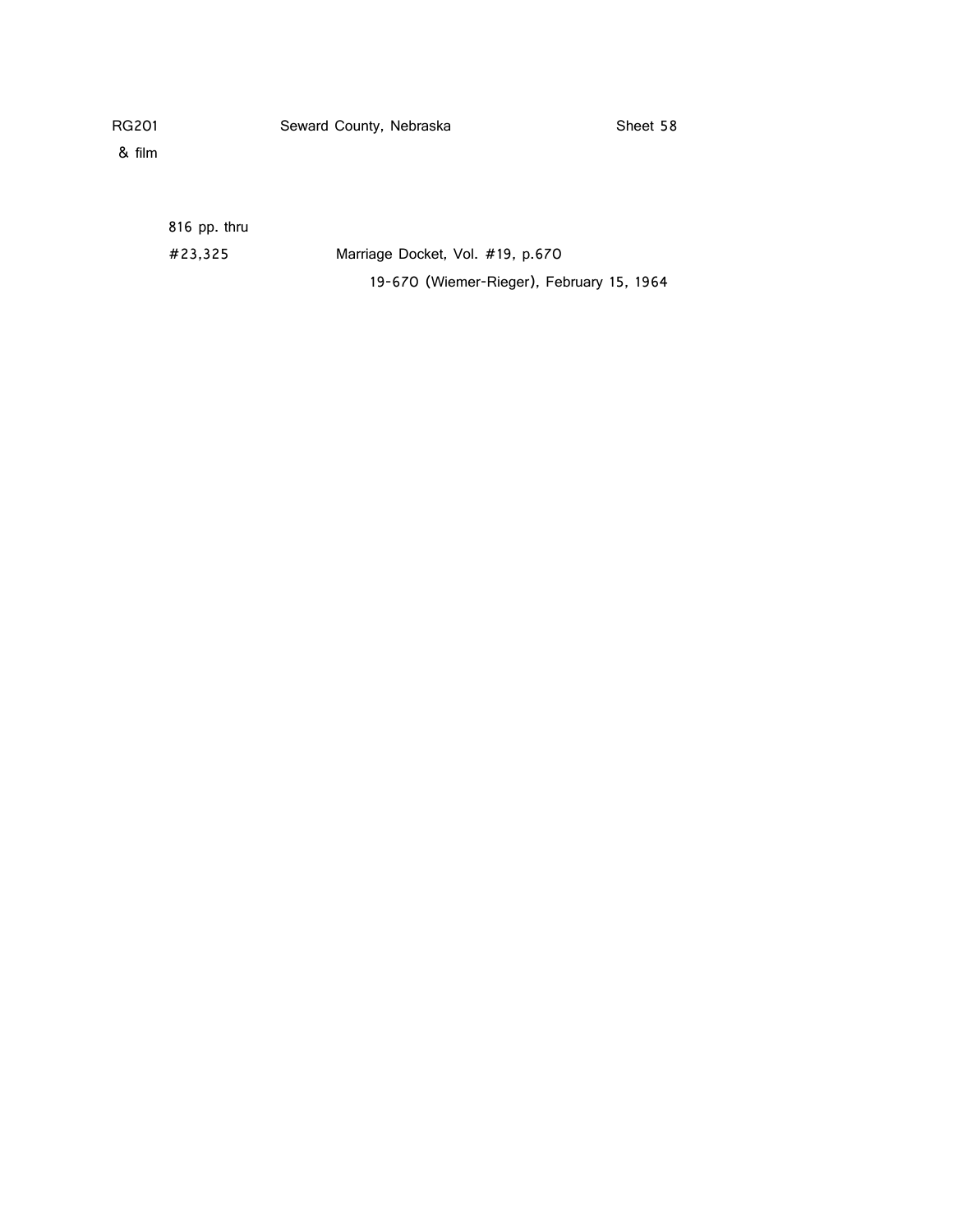| SUBGROUP FOUR |                    | COUNTY CLERK (cont)                       |
|---------------|--------------------|-------------------------------------------|
|               | SERIES TWO         | ELECTION RECORDS, 1897-1900               |
|               | SS ONE             | ABSTRACTS OF VOTES CAST                   |
|               |                    | The Archives does not hold this record    |
|               | SS TWO             | MISCELLANEOUS, 1897-1900                  |
|               | Vol. 1             | Election Board Record, 1897-1900          |
|               | SERIES THREE       | BOND RECORDS, 1873-1922                   |
|               | Vol. 1             | Bond Record, 1873-1900                    |
|               | Vol. 2             | Officials Bond Record, 1881-1922          |
|               | <b>SERIES FOUR</b> | CORRESPONDENCE AND REPORTS, 1930-1933     |
| B.1           | f.1                | Fire Department Reports, 1930-1931        |
|               | f.2                | C., B. & Q. RR Right-of-Way Reports, 1933 |
|               |                    |                                           |
|               | <b>SERIES FIVE</b> | TOWNSHIP RECORDS, 1887-1933               |
| B.1           | f.3                | Township Clerk's report, 1933             |
| Vol. 1        |                    | Township "F", Clerk's Record, 1887-1921   |
|               |                    |                                           |

film

SUBGROUP FIVE COUNTY SURVEYOR, 1867-1954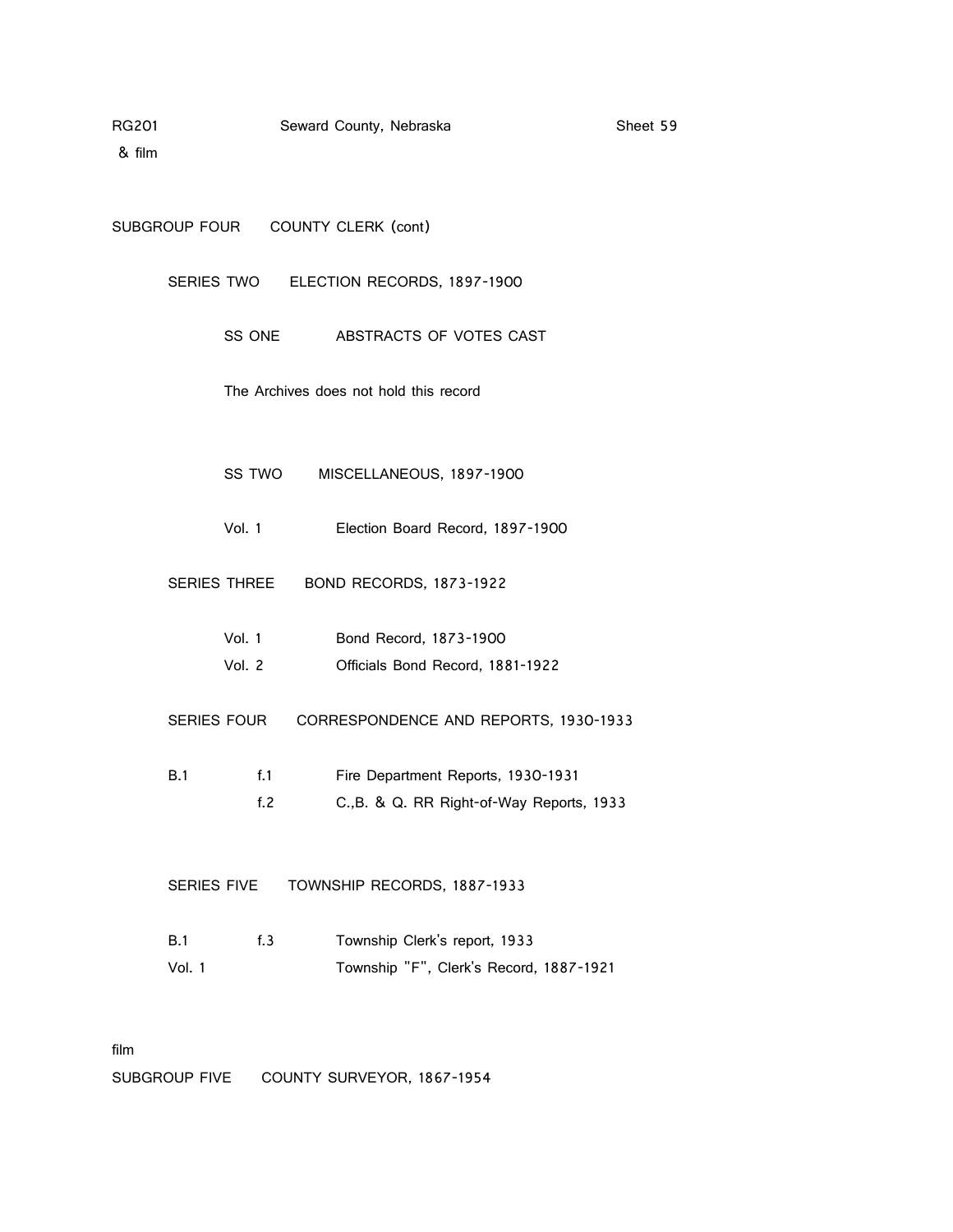& film

Vol. #1 Surveys of Irregular Tracts, Vol. #3 p.176 (S21-T10N-R3E), 1892 thru p.460 (S20-T11-R3), n.d.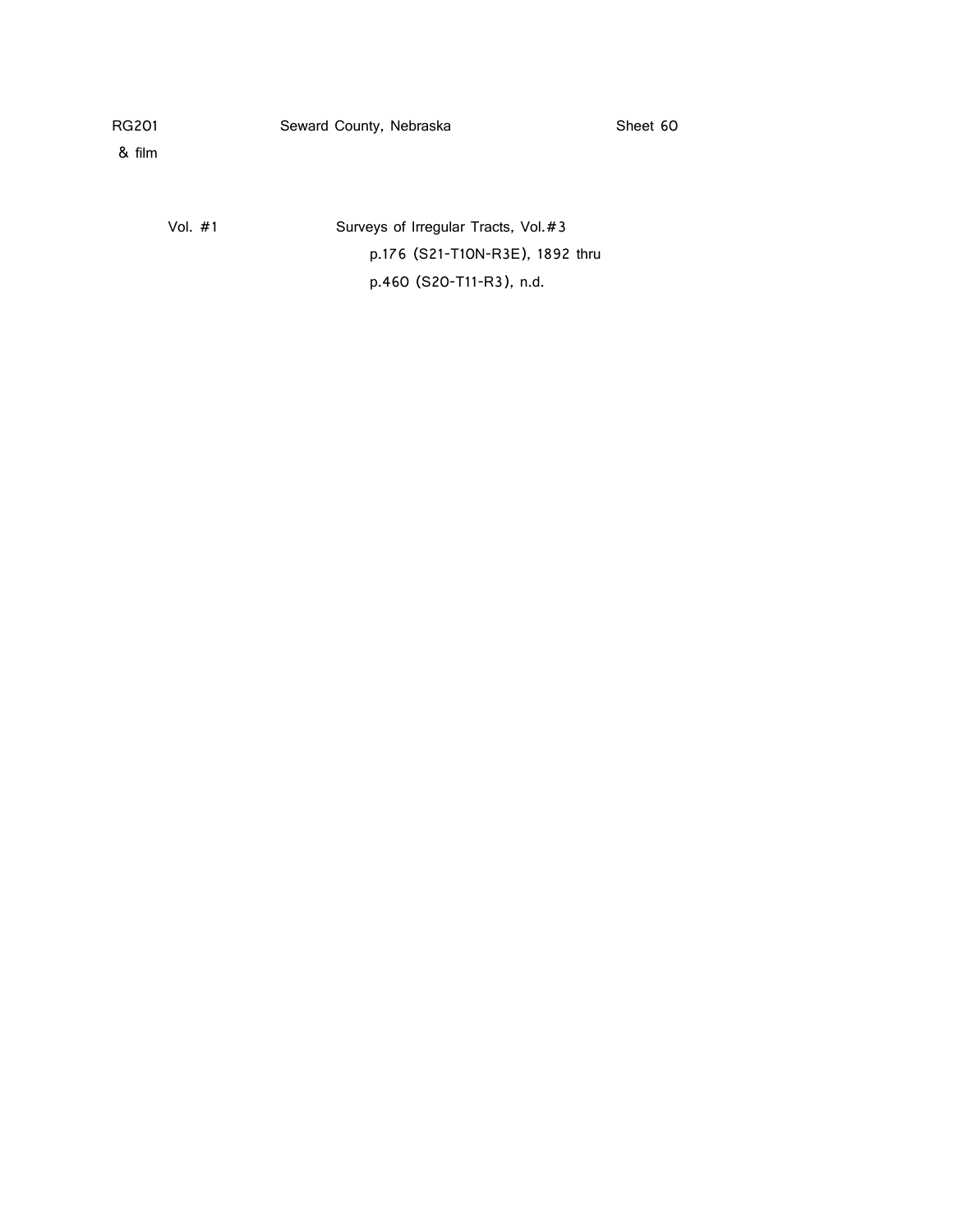| RG201<br>& film | Seward County, Nebraska                        | Sheet 61       |  |
|-----------------|------------------------------------------------|----------------|--|
| film            |                                                |                |  |
| SUBGROUP FIVE   | COUNTY SURVEYOR (cont)                         |                |  |
| Vol. $#2$       | Plat Book #1 (indexed)                         |                |  |
|                 | p.1 (SE of SW, S21-T11-R3), n.d. thru          |                |  |
|                 | Ruby, Nebraska, 3rd & Maple = 1st & Walnut     |                |  |
| Vol. $#3$       | Plat Book #2 (indexed)                         |                |  |
|                 | p.1 (S1-T11N-R1E), blank thru                  |                |  |
|                 | p.320 (21-11-3), Index n.d.                    |                |  |
| Vol. $#4$       | Plat Book #3                                   |                |  |
|                 | S1-T9N-R1E thru Kiwanis Club of Lincoln (1954) |                |  |
| film            |                                                |                |  |
| SUBGROUP FIVE   | COUNTY SURVEYOR                                | RMA0615 (1971) |  |
| Reel #1         | Surveys of Irregular Tracts, Vol. #3           |                |  |
| 1140 pp.        | p.176 (S21-T10N-R3E), 1892                     |                |  |
| SF Copy         | thru                                           |                |  |
| AR #69          | Plat Book #4                                   |                |  |
| SF00069         | p.144 (H.M.R. Add. to Seward), Blk 29          |                |  |
|                 |                                                |                |  |
| SUBGROUP SIX    | REGISTER OF DEEDS, 1867-1971                   |                |  |

### film

SERIES ONE NUMERICAL INDEXES, 1867-1971

| Vol. #1 | Numerical Index, n.d., T9N-R1E |
|---------|--------------------------------|
|         | (for Deed Books A thru 131)    |
| Vol. #2 | Numerical Index, n.d., T9N-R2E |
|         | (for Deed Books A thru 131)    |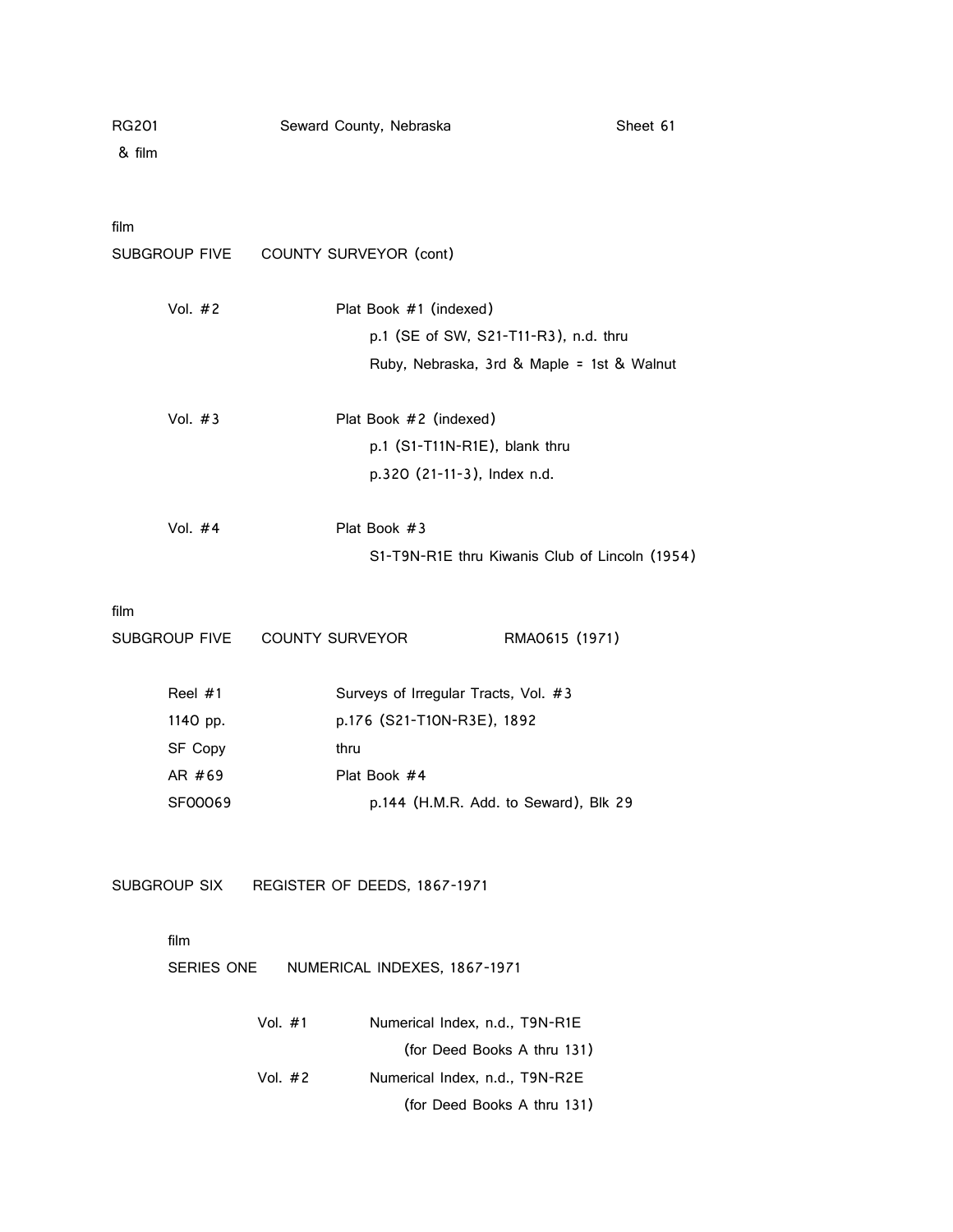& film

Vol. #3 Numerical Index, n.d., T9N-R3E (for Deed Books A thru 131) thru Section 16-T9-R3 only.

NSHS HAS ON MICROFILM:

NOTE: Numerical Indexes follow Commissioners Record, Vol. #13, p.398 on microfilm.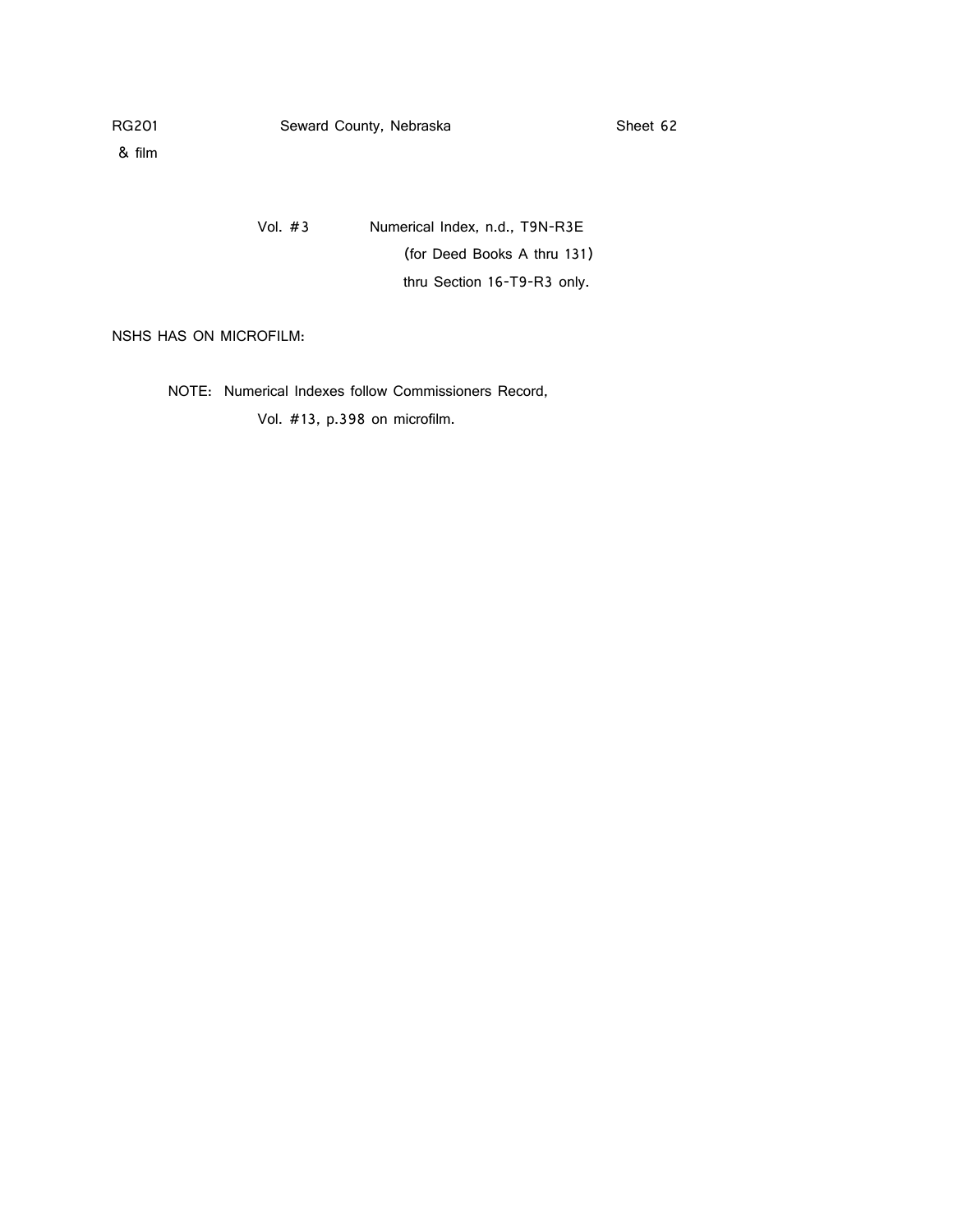& film

SUBGROUP SIX REGISTER OF DEEDS (cont)

### film

SERIES ONE NUMERICAL INDEXES - MICROFILM RECORD

Roll #5

| cont.          | Numerical Index, n.d., T9N-R1E |
|----------------|--------------------------------|
| 516 pp.        | S1-T9N-R1E                     |
| <b>SF Copy</b> | thru                           |
| AR #73         | Numerical Index, n.d., T9N-R3E |
| SF00073        | $S16-T9N-R3E$                  |
| Diazo Neg.     |                                |

| SUBGROUP SEVEN | COUNTY COURT, 1869-1976 |
|----------------|-------------------------|
|----------------|-------------------------|

- SERIES ONE PROBATE RECORDS, 1872-1976
	- SS ONE ENTRY AND ESTATE RECORDS, 1873-1901
		- V. 1 Estate Record, 1873-1886 p.1 - inventory, DeRoy William Estate, 11/8/1873 thru p.449 - inventory, O=Neall minors, 2/12/1886

V. 2 Estate Record, 1886-1888 p.1 - Inventory, John L. Rohren Est., 2/12/1886 thru Gdn Report, Emanuel Beckler, 12/18/1888

V.3 Estate Record, 1889-1892

p.1 - Gdn Report, 1/2/1889 thru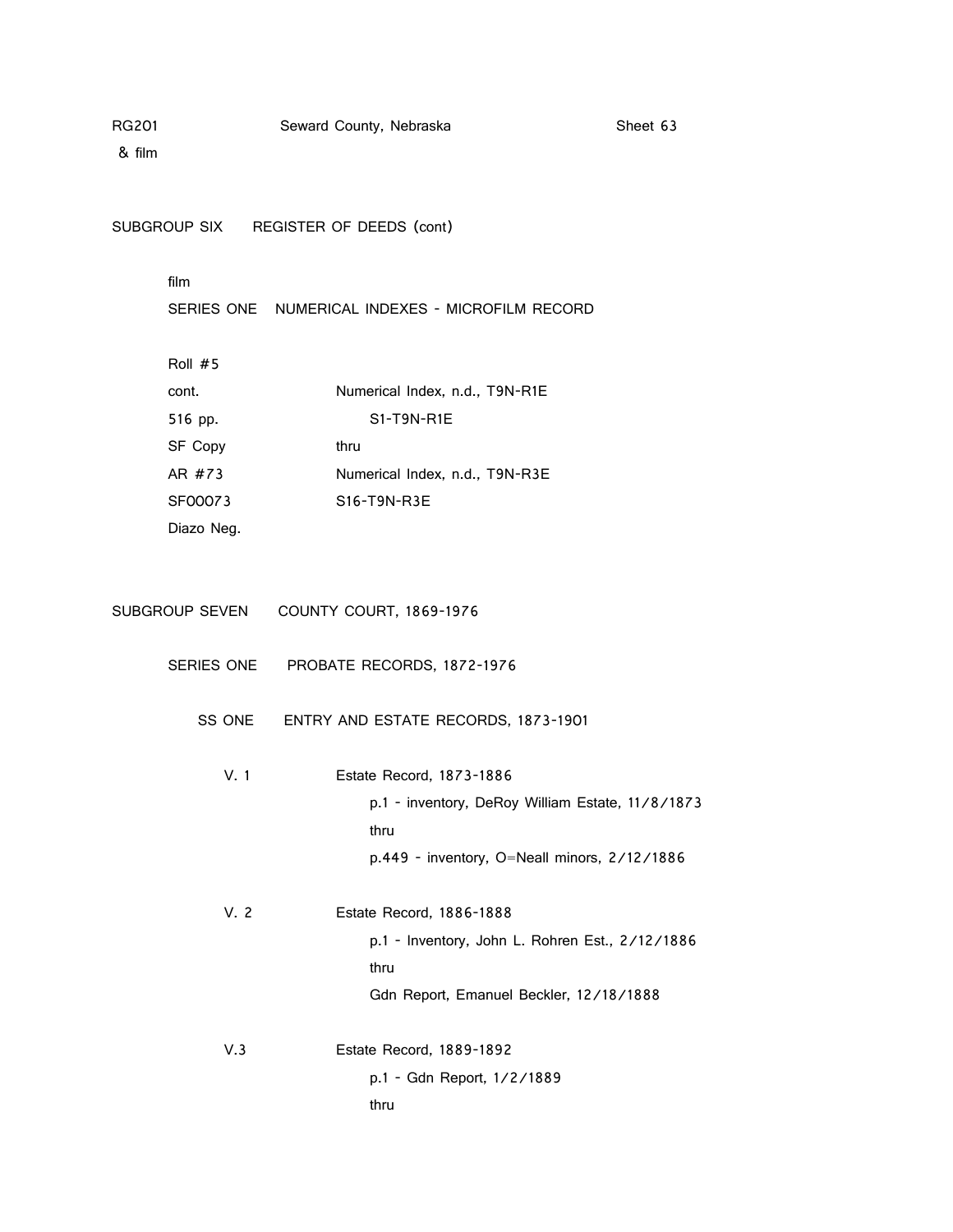p.639 - Gdn Report, Jessie Wharton, 6/22/1892

V.4 Estate Record, 1892-1895

p.1 - Inventory, John H. Black, 7/20/1892 thru p.584 - Inventory, Isaac M. Jones, 1/9/1895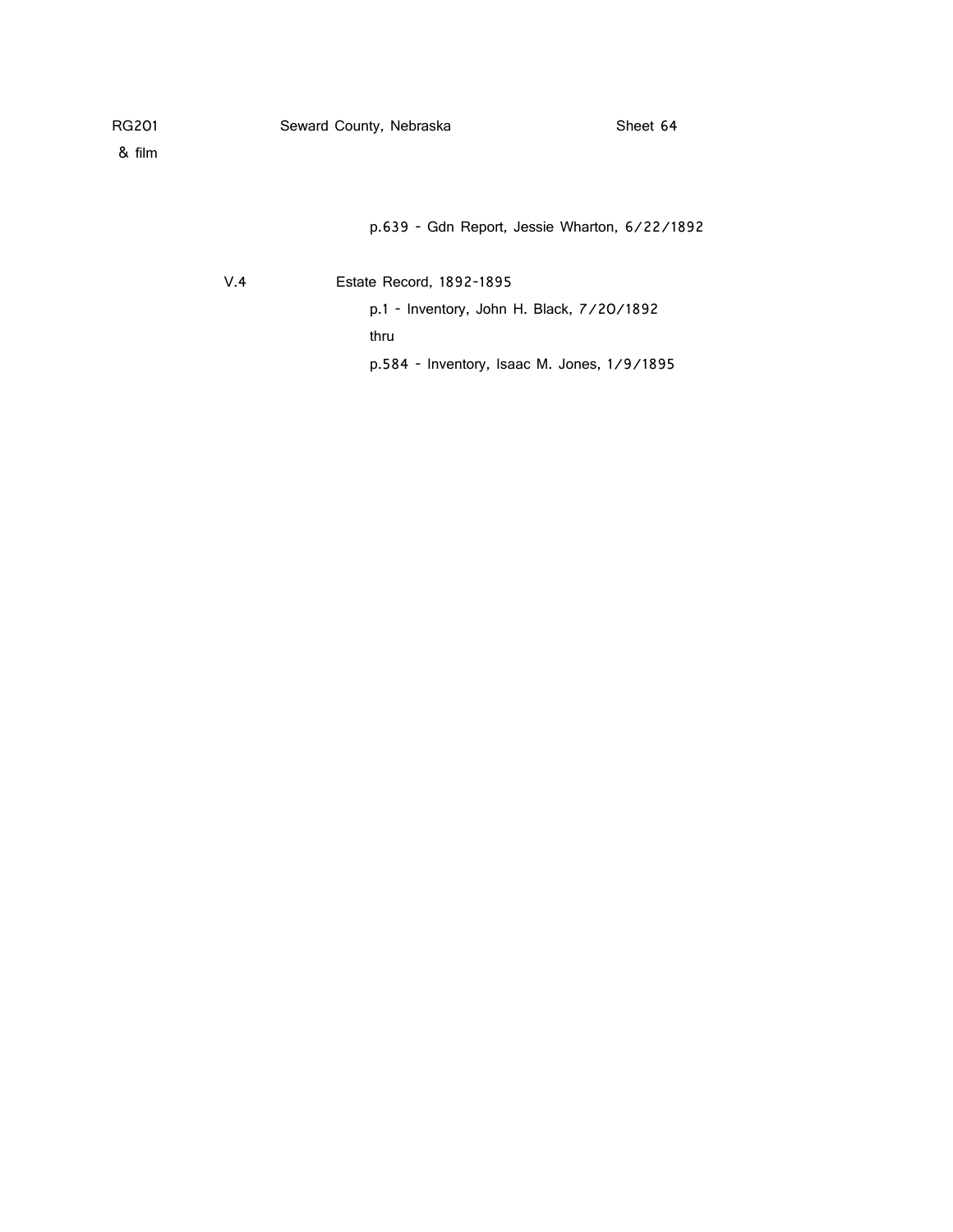| RG201<br>& film | Seward County, Nebraska                                                             | Sheet 65                                                                 |
|-----------------|-------------------------------------------------------------------------------------|--------------------------------------------------------------------------|
| SUBGROUP SEVEN  | COUNTY COURT (cont)                                                                 |                                                                          |
| SERIES ONE      | PROBATE RECORDS (cont)                                                              |                                                                          |
| SS1             | ENTRY & ESTATE RECORDS (cont)                                                       |                                                                          |
| V.5             | Estate Record, 1895                                                                 |                                                                          |
|                 | thruf                                                                               | p.1 - Report, Almon W. Ensign Est., 2/7/1895                             |
|                 |                                                                                     | p.93 - Report, Martha J. Kilborn Est., 1/1/1895                          |
| SS <sub>2</sub> | ADMINISTRATION & GUARDIANSHIP, 1872-1949                                            |                                                                          |
| V.1             | Appointment Record (Administrators, Guardians,<br>Executors, 1872-1885              |                                                                          |
| V.2             | Administrators Record (petitions, bonds, letters<br>& oaths, 1885-1895              |                                                                          |
| V.3             | Guardianship Record, V.2 (petitions & letters)<br>2/27/1886 - p.216 (June 3, 1895)  |                                                                          |
| V.4             | Guardianship Record, Vol. #1(2)<br>June 10, 1921 - Nov. 25, 1927                    |                                                                          |
| V.5             | Guardianship Record, Vol. #2(2)<br>November 1927 - November 1933                    |                                                                          |
| V.6             | Guardianship Record, Vol. #3<br>#2965 (December 1933) thru<br>#4939 (November 1949) |                                                                          |
| SS <sub>3</sub> | PROBATE DOCKET BOOKS, 1919-1976                                                     |                                                                          |
|                 | Note: No alpha indexes in front of these volumes                                    |                                                                          |
|                 |                                                                                     | No general indexes to probates; consult with County Court Clerk's office |

Vol. 46 Probate Docket Record Book, Oct. 1919 Thru Vol. 139 Probate Docket Record Book, May 1976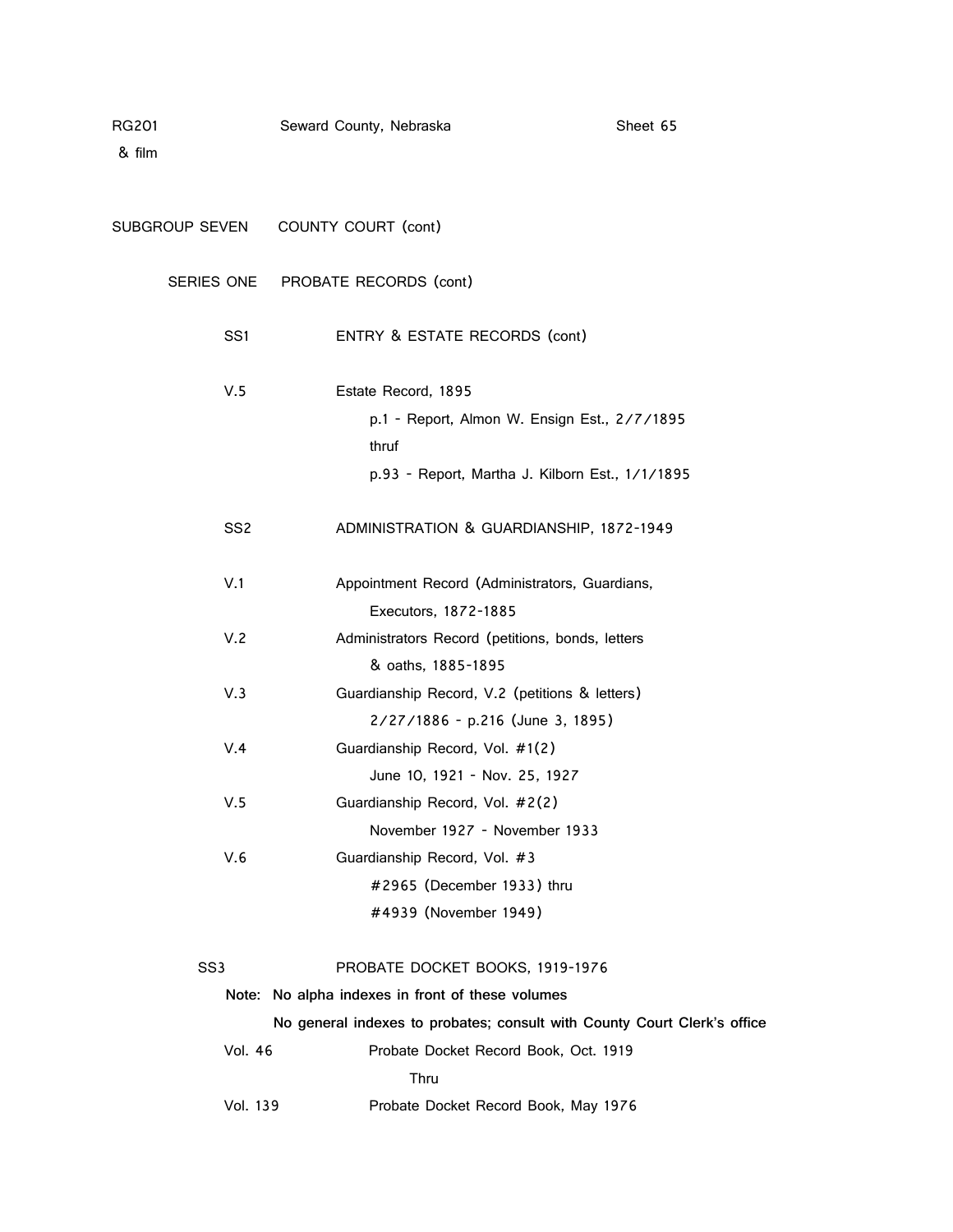& film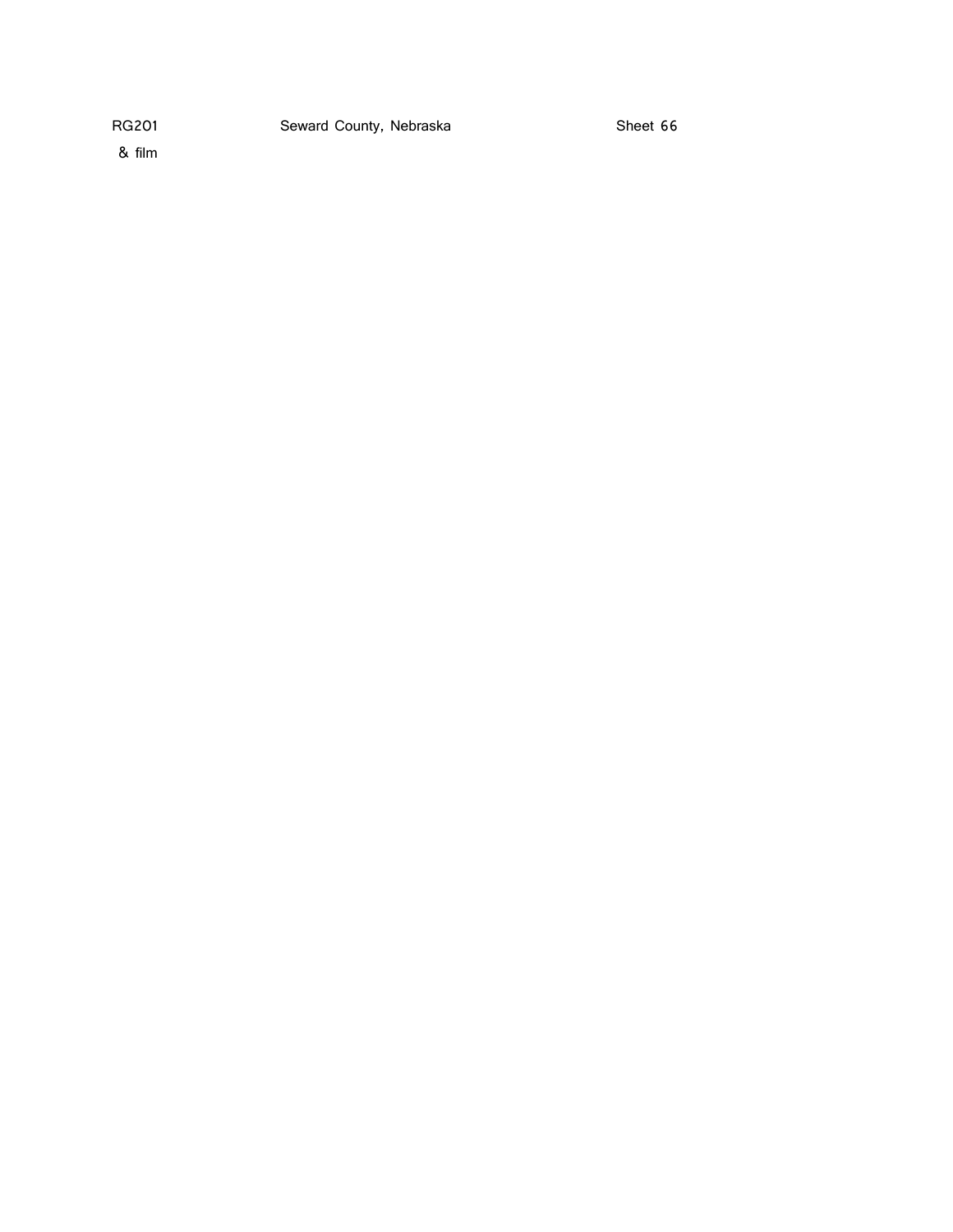| SERIES TWO   | JUSTICE OF THE PEACE DOCKETS, 1877-1930          |
|--------------|--------------------------------------------------|
| $V.1 - 10$   | Justice of the Peace Dockets - Seward, 1877-1930 |
| SERIES THREE | COUNTY COURT DOCKETS, 1875-1895                  |
| V.1          | Sept. 1875 - December 1877                       |
| V.2          | Jan. 1878 - Dec. 1881                            |
| V.3          | Civil Index, 1887-1895                           |
| SERIES FOUR  | JUDGE'S DOCKETS, 1869-1913                       |
| V.1          | Probate Judge's Docket, 1872-1874                |
| $V.2 - 22$   | County Judge's Dockets, 1869-1913                |
|              | SUBGROUP EIGHT DISTRICT COURT, 1869-1943         |
| film         | SERIES ONE NATURALIZATION RECORDS, 1869-1943     |
|              | NOTE: Index appears at start of each volume.     |
| Vol. 1       | Naturalization Record, Vol.#1 - Declarations     |
|              | p.1 (Mar. 1869) - p.222 (May 1890)               |
| Vol. 2       | Declarations of Intention Vol. A                 |
|              | May 1890 - May 1903                              |
| Vol. 3       | Declarations of Intention Vol. #1                |

#1 (Mar. 21, 1907) - #100 (May 10, 1912)

NOTE: No Declarations of Intention,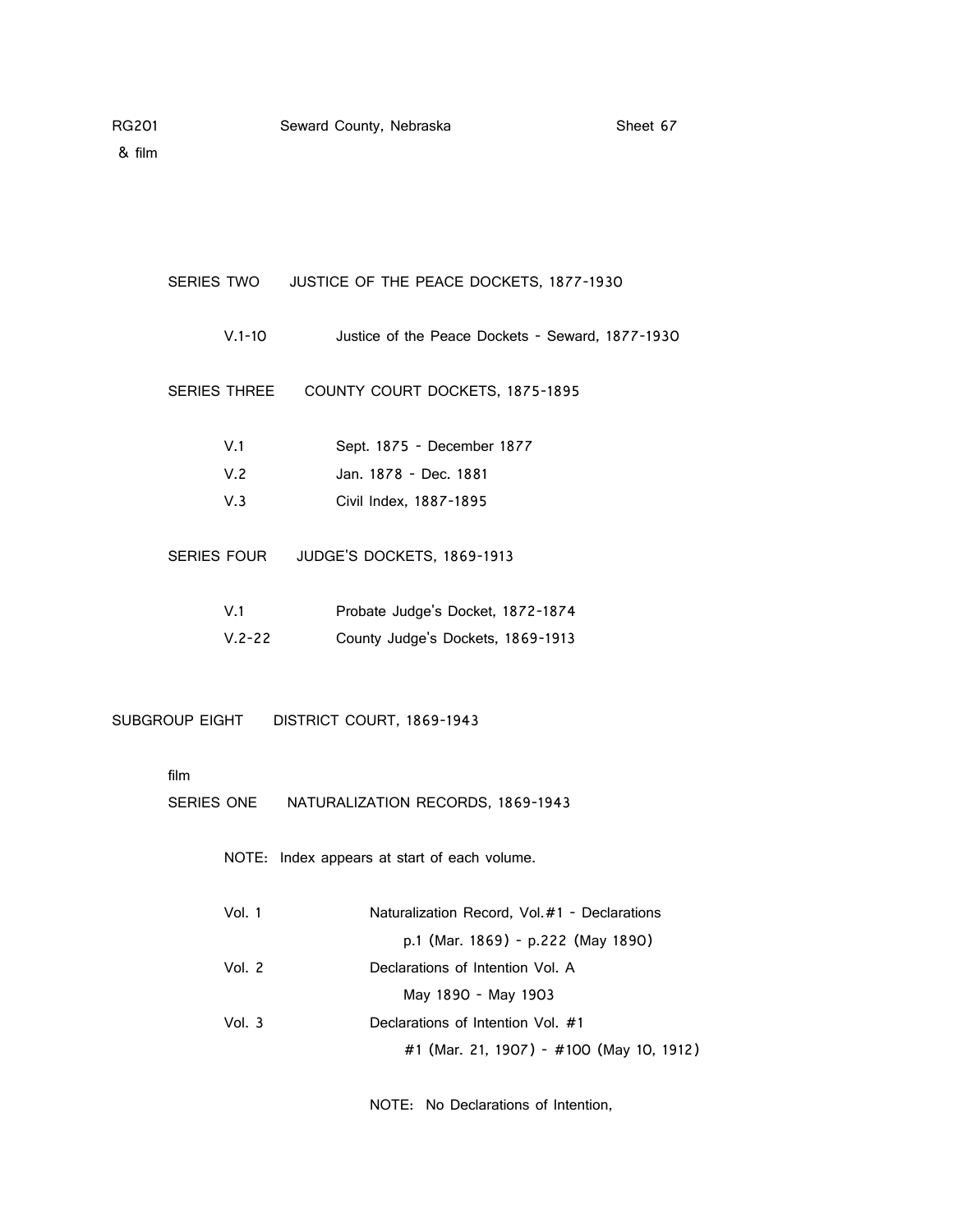& film

| Seward County, May 1903 - Mar. 1907    |
|----------------------------------------|
| See Naturalization Record for attached |
| Declarations of Intention.             |
|                                        |

| Vol. 4 | Declarations of Intention, Vol. #2          |
|--------|---------------------------------------------|
|        | #101 (May 15, 1912) - #200 (Jan. 16, 1918)  |
| Vol. 5 | Declarations of Intention, Vol. #3          |
|        | #201 (Jan. 16, 1918) - #300 (Aug. 24, 1922) |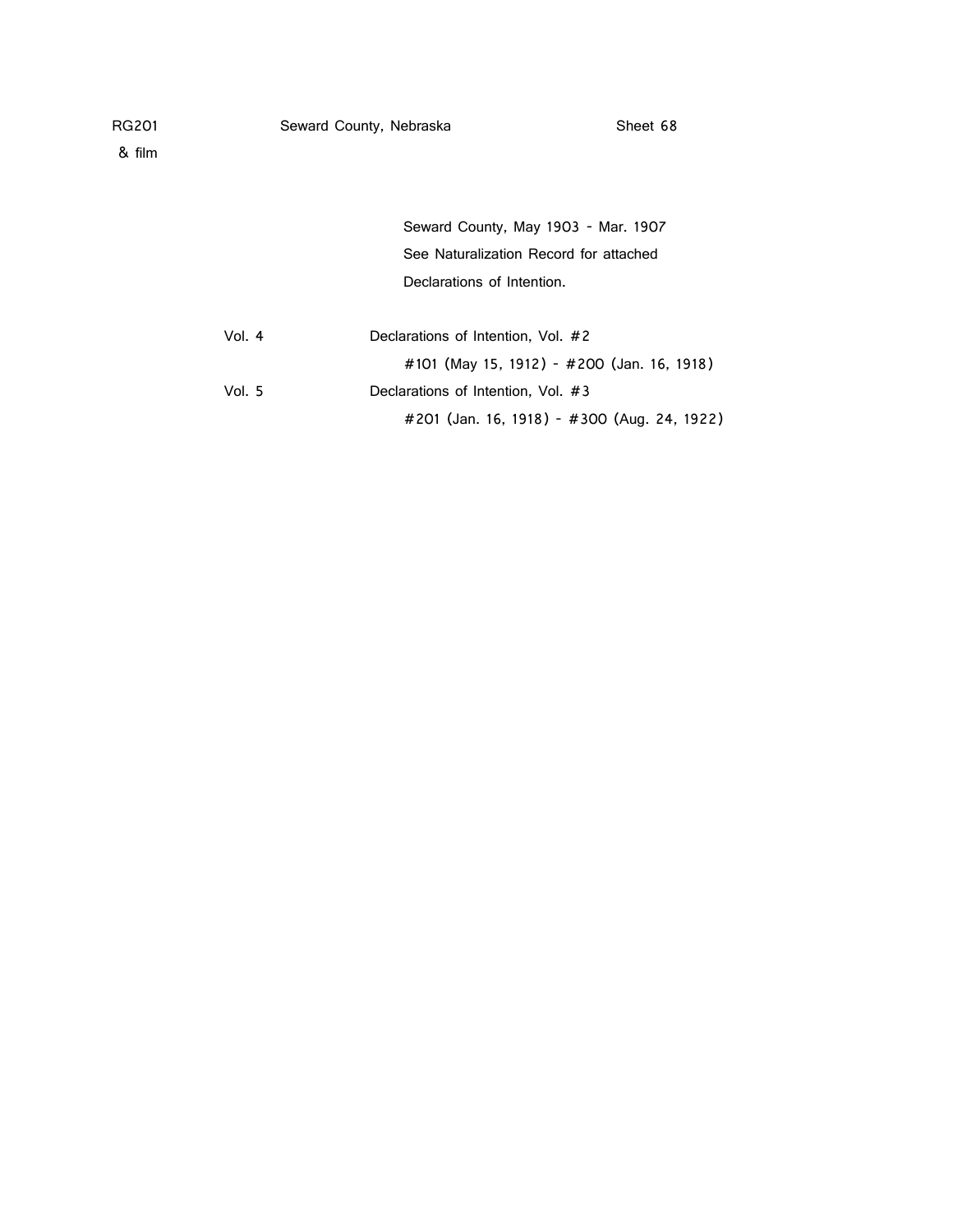| SUBGROUP EIGHT<br><b>DISTRICT COURT</b> |                                                         |
|-----------------------------------------|---------------------------------------------------------|
| film                                    |                                                         |
| SERIES ONE                              | NATURALIZATION RECORDS (cont)                           |
| Vol. 6                                  | Declarations of Intention, Vol. #4                      |
|                                         | #301 (Aug. 29, 1922) - #392 (June 22, 1929)             |
| Vol. 7                                  | Declarations of Intention, Vol. #5                      |
|                                         | #393 (Oct. 14, 1929) - #423 (Dec. 16, 1943)             |
|                                         | NOTE: All of the following volumes include Declarations |
|                                         | of Intention and related papers thru 1974.              |
| Vol. 8                                  | Naturalization Record, Vol. #1 - Final Papers           |
|                                         | Index & p.225 (May 7, 1872) thru                        |
|                                         | p.431 (November 10, 1885)                               |
|                                         | p.430 - Certificate, March 1, 1887                      |
| Vol. 9                                  | Naturalization Record, Vol. #2 - Final Papers           |
|                                         | Index $& p.1$ (February 17, 1887) thru                  |
|                                         | p.267 (May 18, 1893) thru                               |
|                                         | pp.268-478 - BLANK                                      |
|                                         | p.479 (Conrad Roehrkasse), Jan. 12, 1876                |
|                                         | NOTE: Vols. 8 & 9, see also loose Declarations          |
|                                         | of Intention, 1816-1893, Box 1, Miscellany              |
| <b>Vol. 10</b>                          | Naturalization Record, Vol. #3                          |
|                                         | Index & p.0 - October 24, 1893                          |
|                                         | pp.1-6 (February 1894)                                  |
|                                         | p.7 (May 16, 1904) - p.138 (Sept 25, 1906)              |
|                                         |                                                         |

NOTE: No Naturalization Records for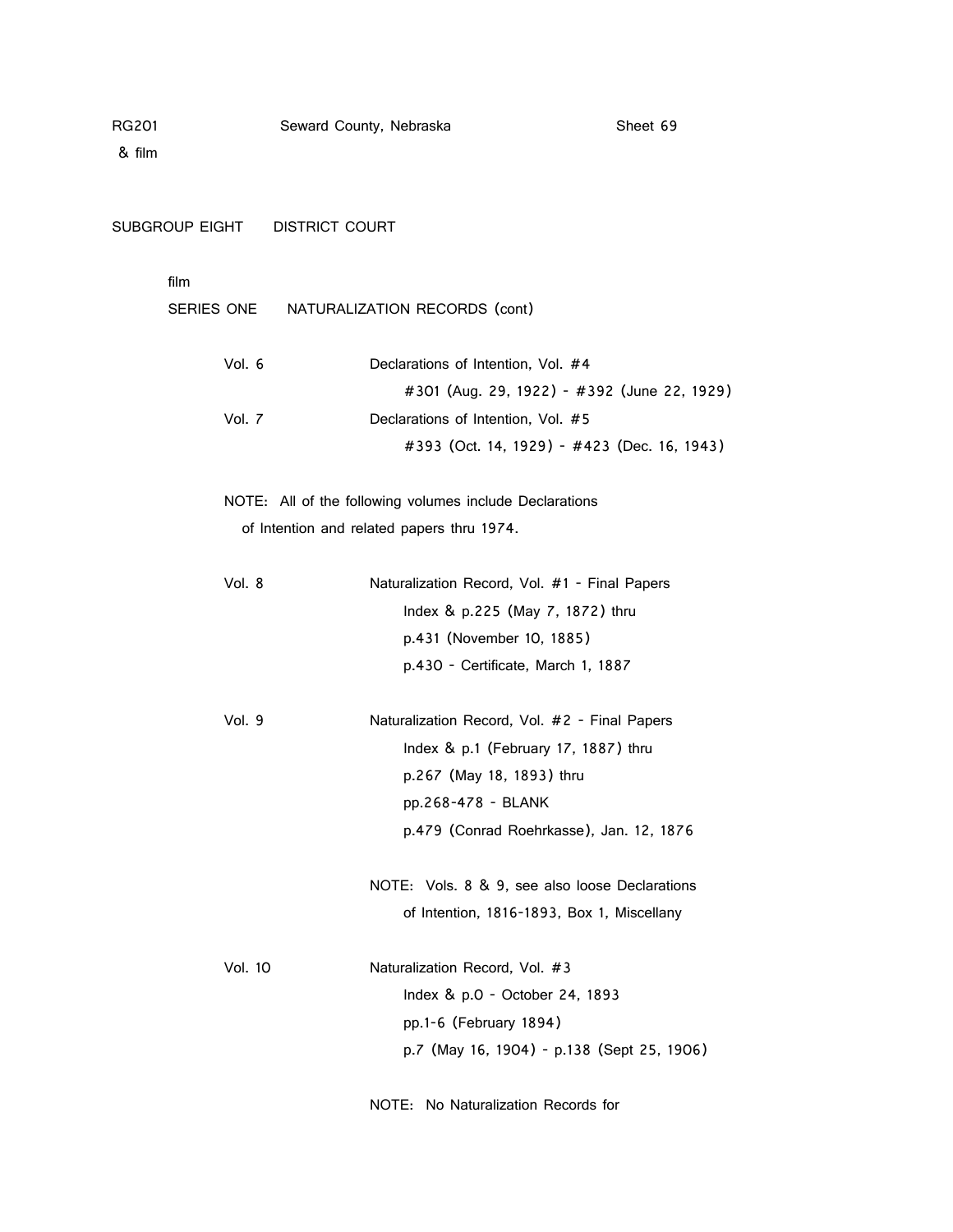March 1894 - May 15, 1904

| Vol. 11 | Petition & Record, Vol. #1 (indexed)       |
|---------|--------------------------------------------|
|         | #1 (Dec. 3, 1906) - #50 (Mar. 4, 1913)     |
|         |                                            |
| Vol. 12 | Petition & Record, Vol. #2 (indexed)       |
|         | #51 (Oct. 2, 1912) - #150 (Dec. 2, 1920)   |
|         |                                            |
| Vol. 13 | Petition & Record, Vol. #3 (indexed)       |
|         | #151 (Nov. 12, 1919) - #252 (May 12, 1930) |
|         |                                            |
| Vol. 14 | Petition & Record, Vol. #4 (indexed)       |
|         | #253 (Sept. 27, 1929) - #265 (May 3, 1932) |
|         |                                            |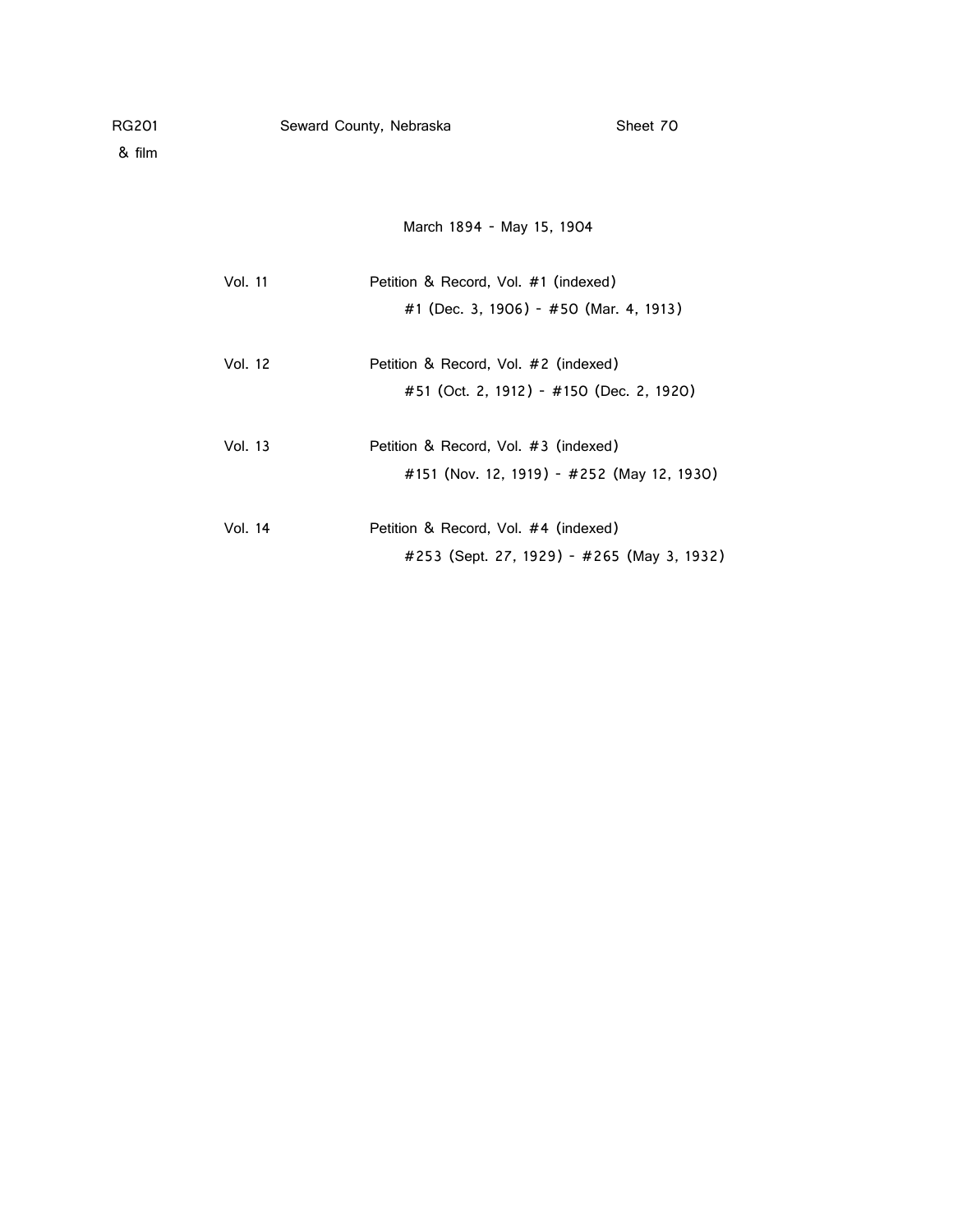| RG201<br>& film        | Seward County, Nebraska               |                                                    |                                                                                                                                                                                                                                                                                                                                                                                                                                               | Sheet 71 |
|------------------------|---------------------------------------|----------------------------------------------------|-----------------------------------------------------------------------------------------------------------------------------------------------------------------------------------------------------------------------------------------------------------------------------------------------------------------------------------------------------------------------------------------------------------------------------------------------|----------|
|                        | SUBGROUP EIGHT  DISTRICT COURT (cont) |                                                    |                                                                                                                                                                                                                                                                                                                                                                                                                                               |          |
| film                   | SERIES ONE                            |                                                    | NATURALIZATION RECORDS (cont)                                                                                                                                                                                                                                                                                                                                                                                                                 |          |
|                        | Box 1                                 |                                                    | Miscellany, 1816-1931                                                                                                                                                                                                                                                                                                                                                                                                                         |          |
|                        | Items 1-11                            | 2.<br>4.<br>5.<br>6.<br>$\mathbf{Z}$ .<br>8.<br>9. | Declarations of Intention, 1816-1893<br>1. Rasmus Hanson (CA), Jan. 11, 1865<br>Herman Tiede (WI), Nov. 5, 1816<br>John Lundgren (ILL), Nov. 27, 1867<br>Christian Fritz (IND), Sept 27, 1872<br>Sophia Magdalena Jensen (WI), 7/27/1869<br>Julius Zieme (IND), Sept 26, 1876<br>Carl Hutte (ILL), June 3, 1879<br>John Tous (Saline Co.), June 1, 1885<br>10. Altmann Busboom (Lanc. Co.), 11/11/1885<br>11. Wm. Zinnel (ILL), March 6, 1893 |          |
|                        | Item 12                               |                                                    | Notice of Application for Admission to<br>Citizenship, Apr. 1907 - May 5, 1931                                                                                                                                                                                                                                                                                                                                                                |          |
| NSHS HAS ON MICROFILM: |                                       |                                                    |                                                                                                                                                                                                                                                                                                                                                                                                                                               |          |
| film                   |                                       |                                                    |                                                                                                                                                                                                                                                                                                                                                                                                                                               |          |

| SERIES ONE         | NATURALIZATIONS - MICROFILM RECORD       | MP3313 |
|--------------------|------------------------------------------|--------|
| Reel #1A           | Card Index to Naturalizations, 1906-1943 |        |
| 2294 shots         | Part I, Adams, Josephine                 |        |
| $81 - 8 - 83$ thru |                                          |        |
| 16mm Diazo         | Card Index to Naturalizations, 1869-1906 |        |
| #24,560            | Part II, Zumwinkel, Herman               |        |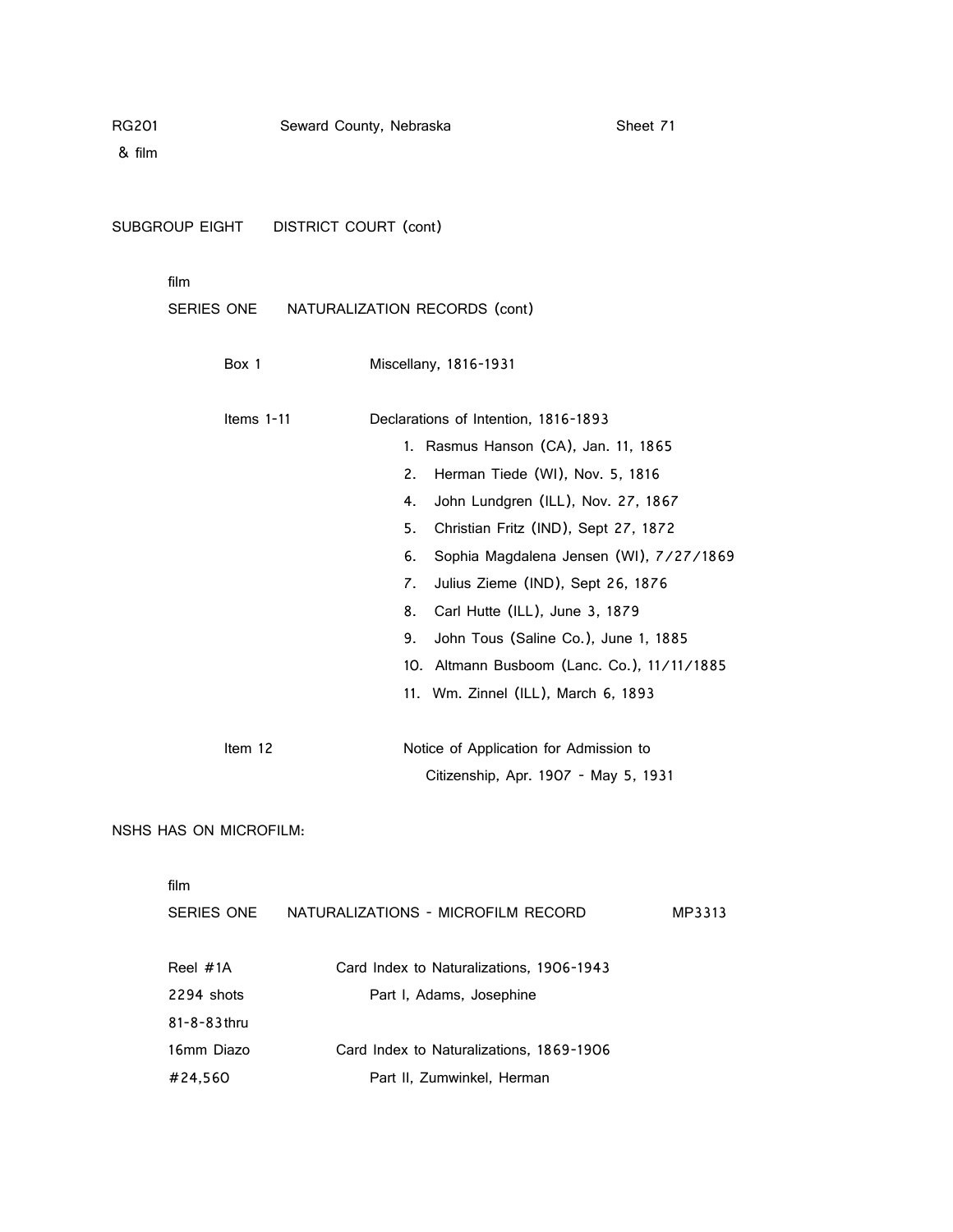& film

NOTE: Microfilmed in following order:

Part 1 - Card Index, 1906-1943 (A-Z) NOTE: Part of "A" follows "Z" Part 2 - Card Index, 1869-1906 (A-Z)

NOTE: Target following continued "A" after "Z", 1906-1943, is microfilmed out of order. It should have been at start of reel. Cards following this target are considered Part II, Index, 1869-1906.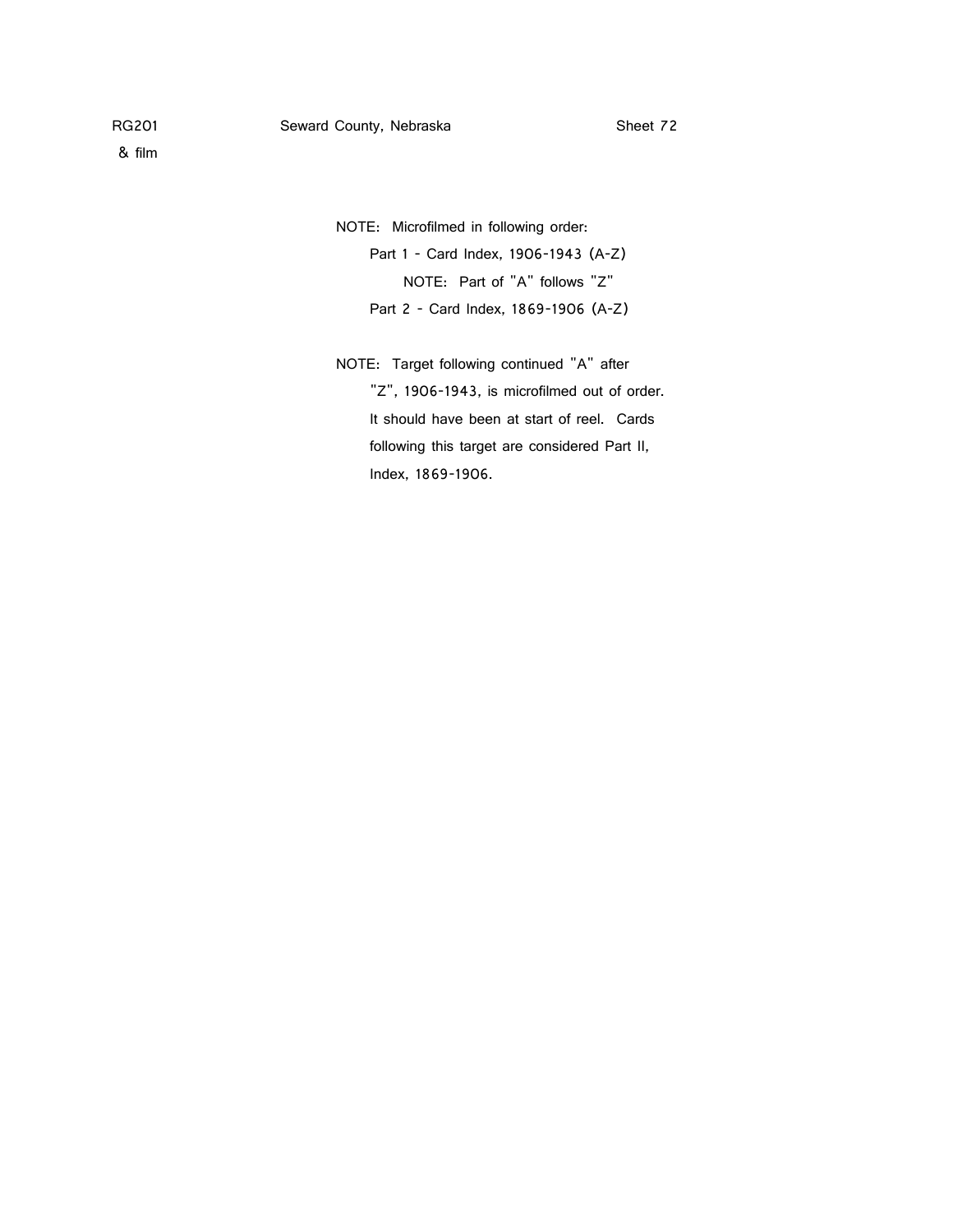& film

SUBGROUP EIGHT DISTRICT COURT (cont)

| film                                |                                                                                                                                                                                                                                                                                                                                                                                       |  |  |  |  |
|-------------------------------------|---------------------------------------------------------------------------------------------------------------------------------------------------------------------------------------------------------------------------------------------------------------------------------------------------------------------------------------------------------------------------------------|--|--|--|--|
| SERIES ONE                          | NATURALIZATIONS - MICROFILM RECORD<br>MP3313                                                                                                                                                                                                                                                                                                                                          |  |  |  |  |
|                                     | Reel #1Vol. #1, Naturalization Record, Vol. #1                                                                                                                                                                                                                                                                                                                                        |  |  |  |  |
| 912 shots                           | Declarations of Intention, 1869-1890,                                                                                                                                                                                                                                                                                                                                                 |  |  |  |  |
| 1824 pp.                            | Index and p.1 (March 27, 1869)                                                                                                                                                                                                                                                                                                                                                        |  |  |  |  |
| #18,795                             | thru                                                                                                                                                                                                                                                                                                                                                                                  |  |  |  |  |
|                                     | Vol. #9 - Naturalization Record, Vol. #2                                                                                                                                                                                                                                                                                                                                              |  |  |  |  |
|                                     | p.125 (March 14, 1892)                                                                                                                                                                                                                                                                                                                                                                |  |  |  |  |
| NOTE: No Declarations of Intention. |                                                                                                                                                                                                                                                                                                                                                                                       |  |  |  |  |
|                                     | May 1903 - March 1907. See Naturalization                                                                                                                                                                                                                                                                                                                                             |  |  |  |  |
|                                     | volumes for additional declarations.                                                                                                                                                                                                                                                                                                                                                  |  |  |  |  |
|                                     | NOTE: Declarations, Vol. #2 begins at frame #149<br>Delarations, Vol. $#3$ begins at frame $#236$<br>Declarations, Vol. #4 begins at frame #314<br>Declarations, Vol. #5 begins at frame #384<br>Declarations, Vol. #6 begins at frame #454<br>Declarations, Vol. #7 begins at frame #515<br>Naturalization Record, Vol. 1 - Frame #573<br>Naturalization Record, Vol. 2 - Frame #775 |  |  |  |  |
| Reel $#2$                           | Vol. #9 cont. - Naturalization Record, Vol. #2                                                                                                                                                                                                                                                                                                                                        |  |  |  |  |
| 814 shots                           | p.126 (March 15, 1892)                                                                                                                                                                                                                                                                                                                                                                |  |  |  |  |
| 1628 pp.                            | thru                                                                                                                                                                                                                                                                                                                                                                                  |  |  |  |  |
| #18,796                             | Vol. #13 - Petition & Record, Vol. #3                                                                                                                                                                                                                                                                                                                                                 |  |  |  |  |
|                                     | p.60 (#210), November 9, 1923                                                                                                                                                                                                                                                                                                                                                         |  |  |  |  |

# NOTE:

Naturalization Record, Vol. #3 - Frame #92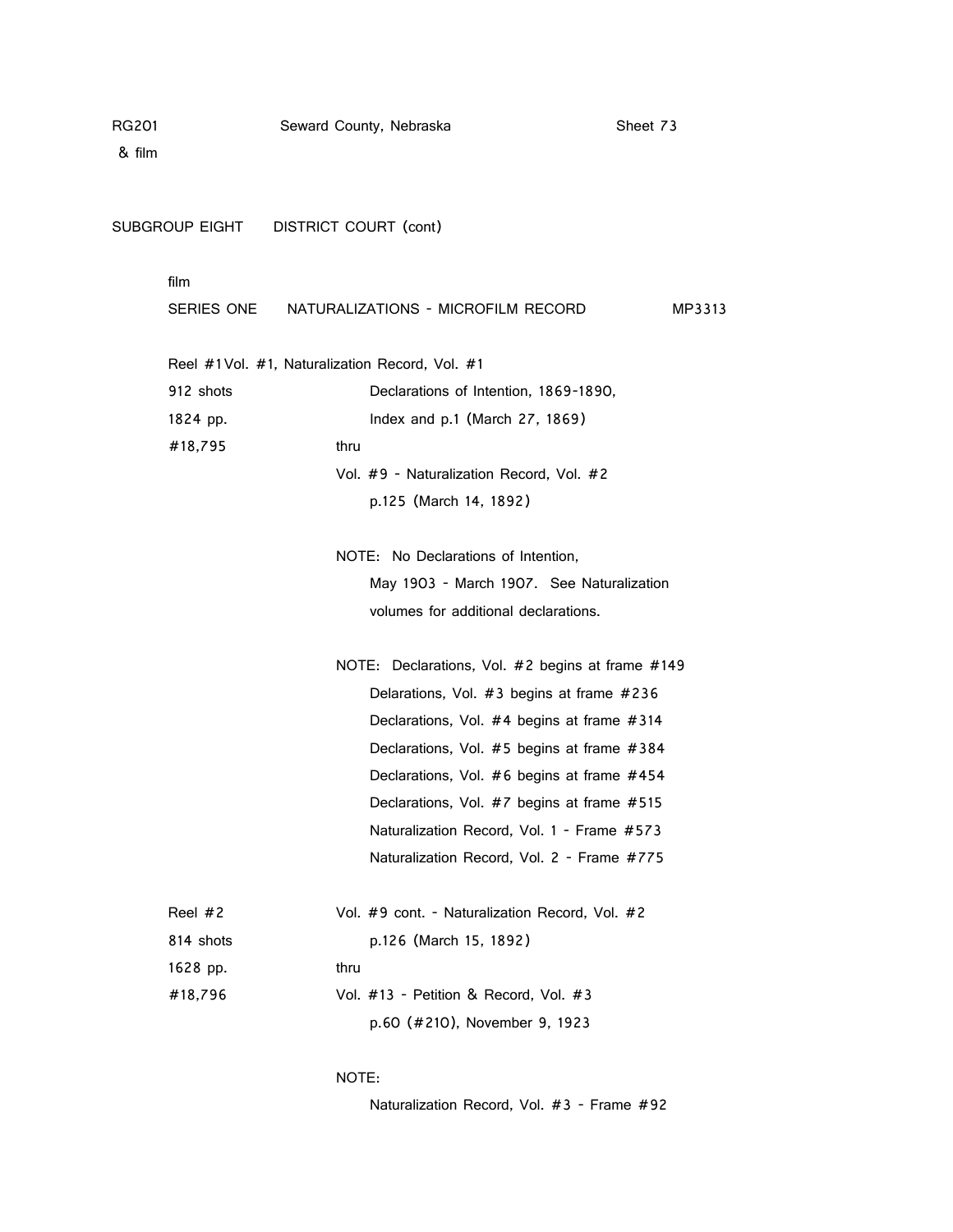& film

Petition & Record, Vol. #1 - Frame #248 Petition & Record, Vol. #2 - Frame #384 Petition & Record, Vol. #3 - Frame #652 see notes continued, next page

- NOTE: Vol. #2, pp. 268-478 were blank and not microfilmed.
- NOTE: Vol. #2, last entry is for Jan. 12, 1876 CONRAD ROEHRKASSE
- NOTE: Vol. #3 jumps from February 1894 to May 16, 1904. No Naturalization Records for missing years.
- NOTE: Each volume includes Declarations of Intention and related papers.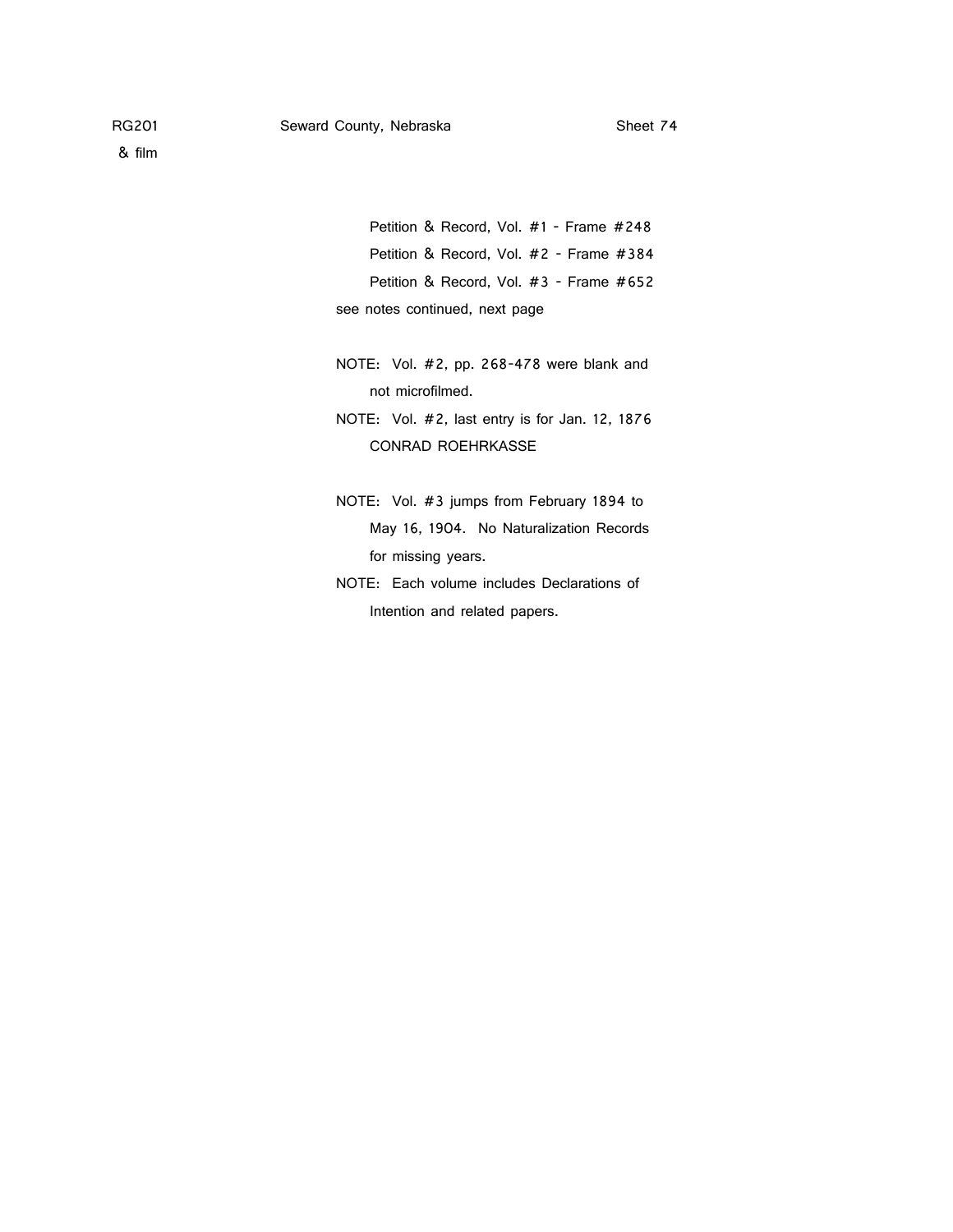& film

SUBGROUP EIGHT DISTRICT COURT (cont)

# film

| SERIES ONE   | NATURALIZATIONS - MICROFILM RECORD          | MP3313 |
|--------------|---------------------------------------------|--------|
| Reel #3      | Vol. #13 cont. - Petition & Record, Vol. #3 |        |
| 197 shots    | p.61 (#211), June 29, 1923                  |        |
| 394 pp. thru |                                             |        |
| #18,797      | Box 1 - Miscellany                          |        |
|              | Notice of Applications for Admission        |        |
|              | to Citizenship, May 5, 1931                 |        |

# NOTE:

Petition & Record Vol. #4 begins frame #94 Declarations of Intention, B.1 begin fr. #154 Notice of Applications begins frame #175

SERIES TWO GENERAL INDEX

The Archives does not hold this record

SERIES THREE APPEARANCE DOCKETS

The Archives does not hold this record

SERIES FOUR DAILY JOURNAL

The Archives does not hold this record

SERIES FIVE COMPLETE RECORD

The Archives does not hold this record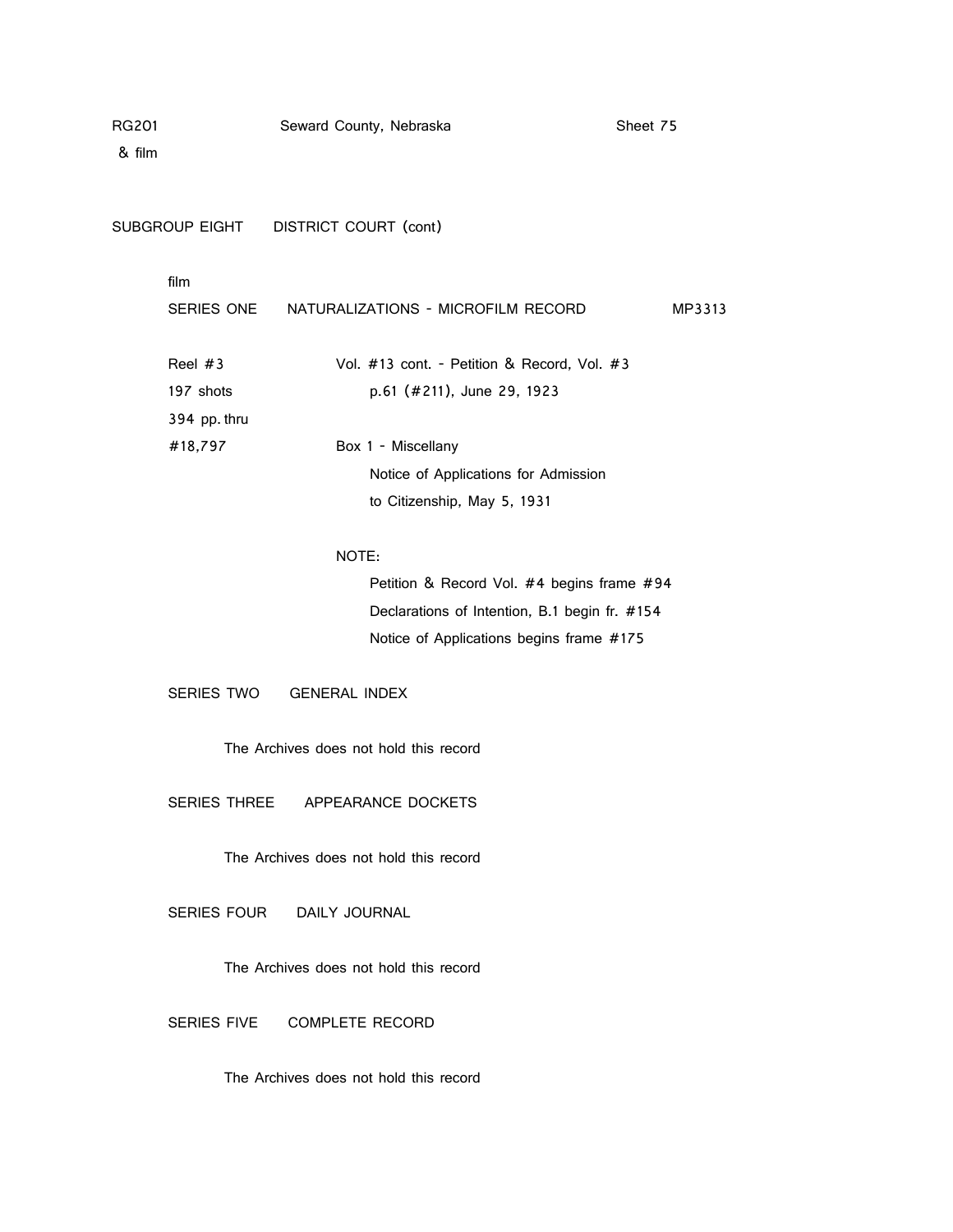& film

SERIES SIX CASE FILES, CIVIL AND CRIMINAL

The Archives does not hold this record

SERIES SEVEN BILLS OF EXCEPTION/EXHIBITS (BOEs), 1891-1971

Box 1, Folders

- 1) John Englehaput v. Samuel D. Emerson et. al (The Northwestern Banking Co.), 1891
- 2) State of Nebraska v. Louis Ehrlich, 1892
- 3) Ernest Van Skike v. Darius C. Potter & Otero C. Reynolds, 1895
- 4) Connecticut Mutual Life Insurance Co. v. John Westerhoff, 1896
- 5) State of Nebraska v. Charles Meyers (i.e. Annie E. Black), 1896-1897
- 6) Phoenix Mutual Life Co. v. Joseph P. Purinton, 1897
- 7) William S. William v. Chicago, Burlington, and Quincy Railroad Co., 1897
- 8) Bank of Staplehurst, Bank of Utica, Jones National Bank & Thomas Bailey v. C.W. Mosher et. al., 1897

# Box 2, Folders

- 1) W. J. Perry Livestock Commission Co., v. Nelle S. Biggs, 1901
- 2) John Brchan v. First National Bank of Crete, 1904
- 3) Louis and Louisa Lange(Guardian of Philip Lange) v. The Royal Highlanders, 1904
- 4) Christina Souchek v. Ernest Karr, 1906
- 5) Frank E. Patterons v. Casper Mikkelson, 1908
- 6) Fred King Brewing Co. v. Robert J. Fraas, 1908
- 7) Joseph H. McClatchey v. John S. Anderson, 1908
- 8) Samuel H. Rice v. Lincoln & Northwestern Railroad Co., 1909
- 9) Parish of the Immaculate Conception v. William Murphy, 1909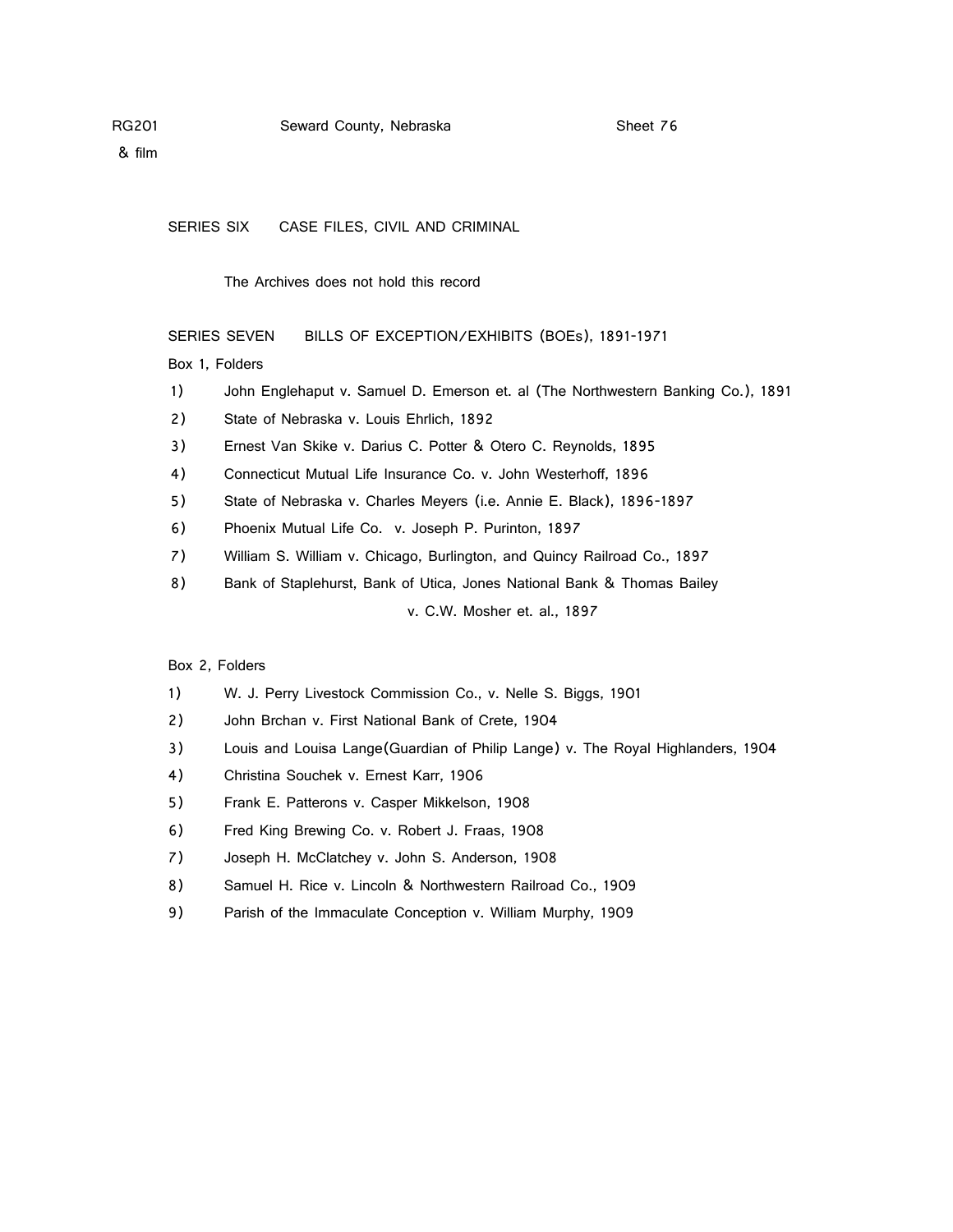& film

#### SERIES SEVEN BILLS OF EXCEPTION/EXHIBITS (BOEs), 1891-1971

# Box 3, Folders

- 1) Modern Woodmen of America v. Walter Berry, Guardian of Walter G. Berry, 1915
- 2) Elise Stewart v. Owen P. Stewart, 1921-1922
- 3) Will Hannah v. American Livestock Insurance Co., 1922
- 4) Frank Dafoe V. Belle Berry (Estate Of Bertha F. Ramp), 1922
- 5) Adolf Vavra v. Fred H. Claridge et. al., 1923
- 6) Mutual Benefit Life Insurance Co. v. William & Charles W. Peters, 1925

### Box 4, Folders

- 1) State Bank of Beaver Crossing v. John L. Jacobs et. al., 1926
- 2) State of Nebraska v. Edward Osborne, 1926
- 3) State of Nebraska v. Frank Styskal, 1926
- 4) County of Seward v. Blue River Power Company, 1925-1928

#### Box 5, Folders

- 1) Samuel White v. Della White, 1910-1927
- 2) Lawrence Alley (Minor) & Levi Alley (Father) v. City of Seward, 1928

# Box 6, Folders

- 1) State of Nebraska v. Wenchel H. Kirchman, 1931
- 2) State of Nebraska v. Joseph Bordeau, 1932
- 3) State Bank of Bee v. John Lusher, 1934
- 4) Charles Gembler v. Farmers Grain and Coal of Tamora, 1945
- 5) Walter Eicher v. Mattie Eicher, 1946
- 6) Estate of Mildred M. Weber (Deceased) and Sarah M. Bennett v. Blue Mound Cemetery Assn., 1956
- 7) Vencl Skalak v. County of Seward & Hawkeye Security Insurance Co., 1962
- 8) Cornelius Biemond v. State of Nebr., Department of Education, 1971
- 9) Abel Construction Company v. The School District of Seward, 1971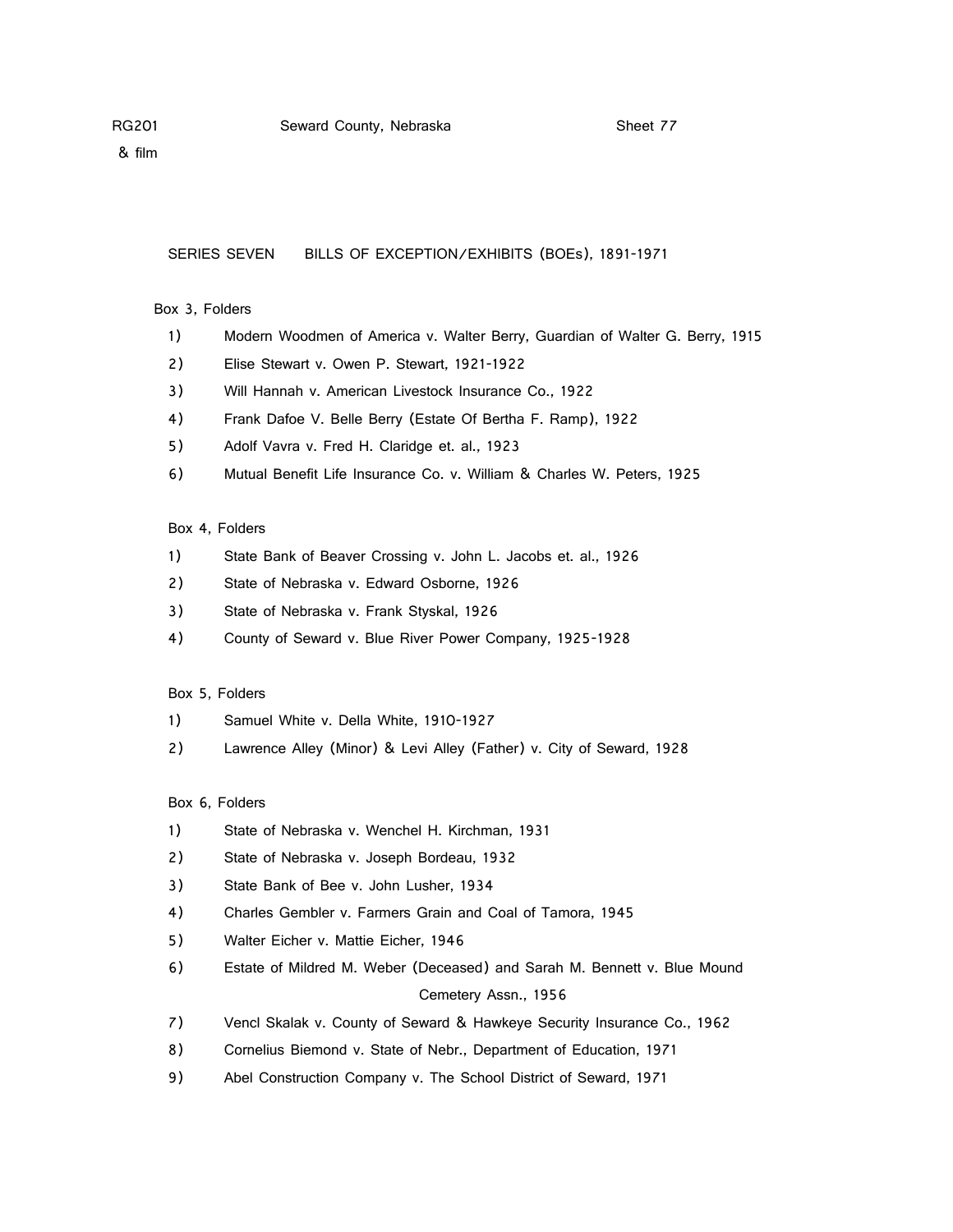SERIES SEVEN: BILLS OF EXCEPTION/EXHIBITS Cont., 1891-1971

 Box 7 --Jones National Bank v. Charles E. Yates; Bank of Staplehurst v. Charles E. Yates; Utica Bank v. Charles E. Yates; Thomas Bailey v. Charles E. Yates (In the Supreme Court of Nebraska), 1896-1914

--In the Supreme Court of the United States:

 Charles E. Yates, Louisa Hamer (Admin. Of Elis P. Hamer, Deceased, Charles W. Mosher et. al, Plaintiffs in Error, 1896-1914

(Exhibits #26 thru #272)

 Box 8 --Jones National Bank v. Charles E. Yates; Bank of Staplehurst v. Charles E. Yates; Utica Bank v. Charles E. Yates; Thomas Bailey v. Charles E. Yates (in the Supreme Court of Nebraska), 1896-1914

--In the Supreme Court of the United States:

 Charles E. Yates, Louisa Hamer (Admin. Of Elis P. Hamer, Deceased, Charles W. Mosher et. al, Plaintiffs in Error, 1896-1914

(Exhibits #26 thru #272)

 Box 9 --Jones National Bank v. Charles E. Yates; Bank of Staplehurst v. Charles E. Yates; Utica Bank v. Charles E. Yates; Thomas Bailey v. Charles E. Yates (in the Supreme Court of Nebraska), 1896-1914

--In the Supreme Court of the United States:

 Charles E. Yates, Louisa Hamer (Admin. Of Elis P. Hamer, Deceased, Charles W. Mosher et. al, Plaintiffs in Error, 1896-1914

(Exhibits #26 thru #272)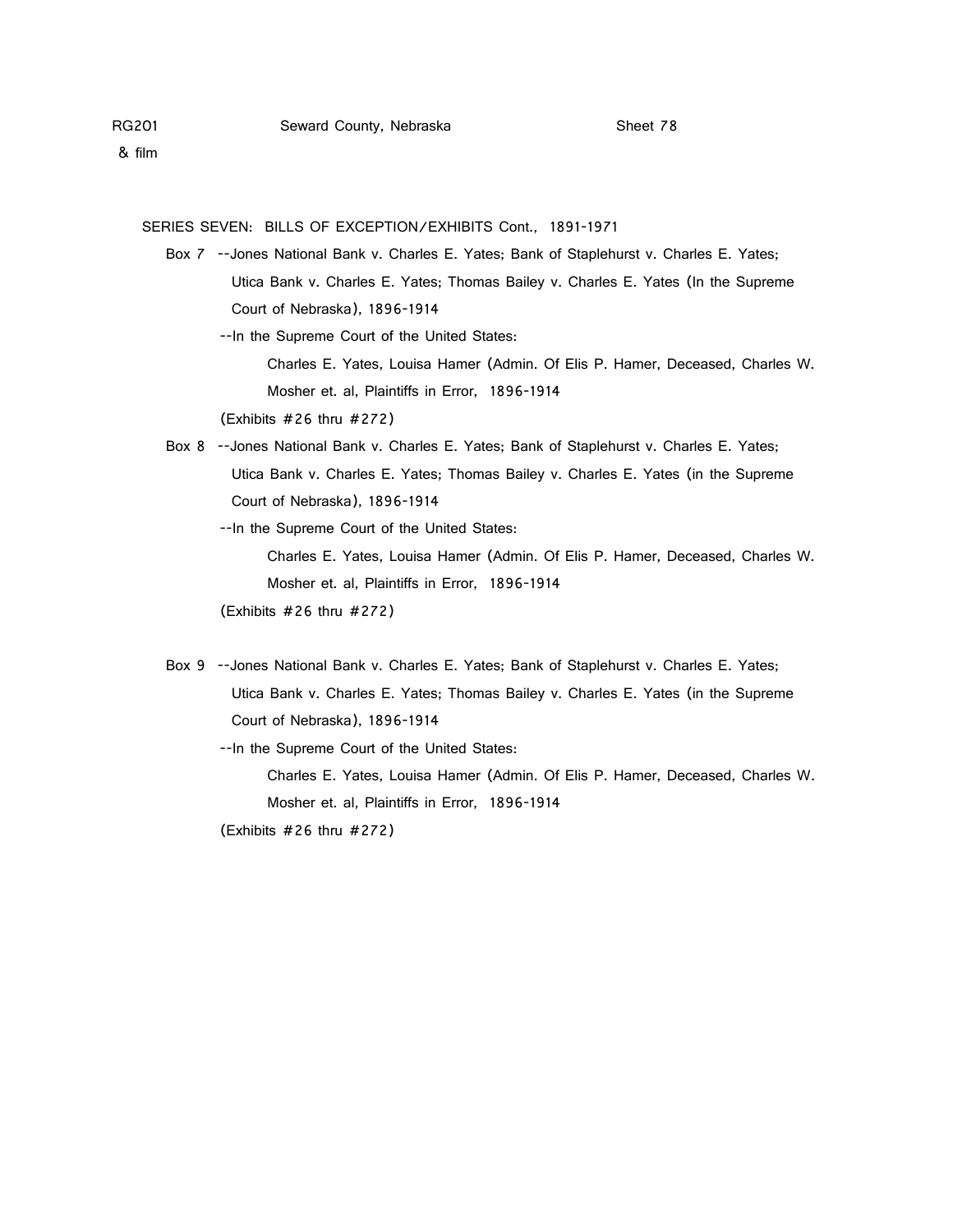& film

SUBGROUP NINE COUNTY SHERIFF, 1969-1986

Box 1 Coroner's Reports, 1969-1986 (not inventoried)